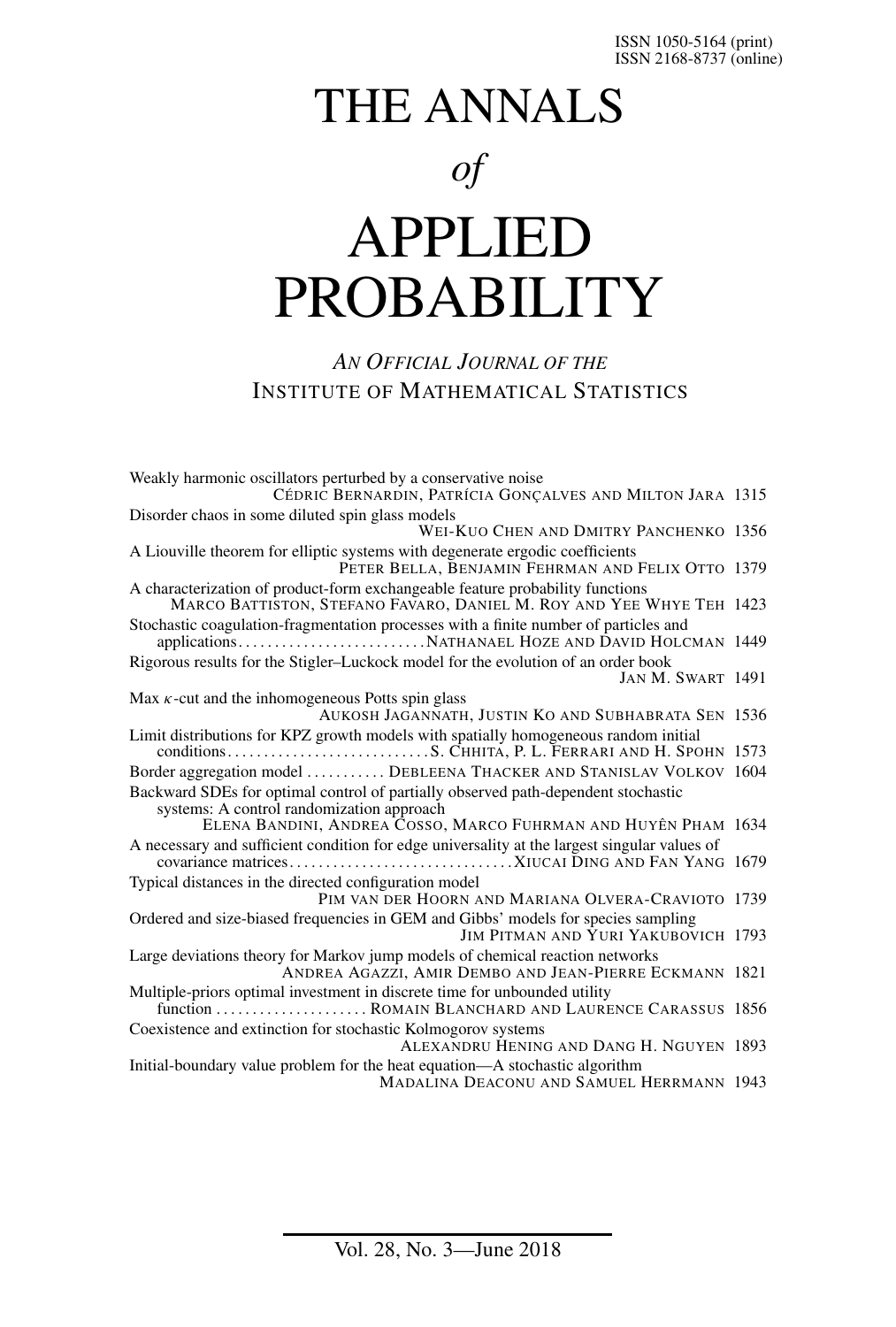### THE ANNALS OF APPLIED PROBABILITY Vol. 28, No. 3, pp. 1315-1976 June 2018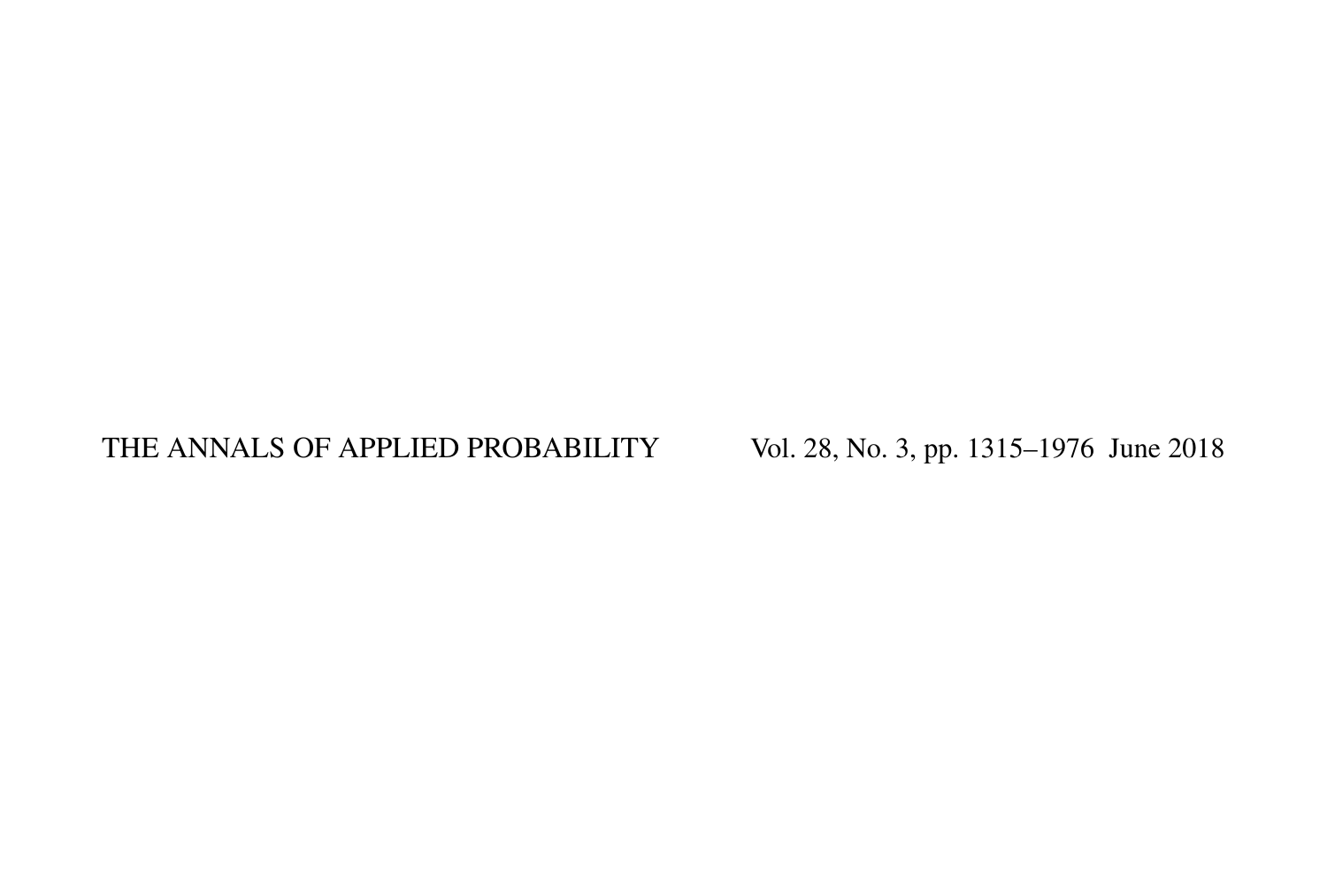#### INSTITUTE OF MATHEMATICAL STATISTICS

(Organized September 12, 1935)

*The purpose of the Institute is to foster the development and dissemination of the theory and applications of statistics and probability.*

#### IMS OFFICERS

**President:** Alison Etheridge, Department of Statistics, University of Oxford, Oxford, OX1 3LB, United Kingdom

- **President-Elect:** Xiao-Li Meng, Department of Statistics, Harvard University, Cambridge, Massachusetts 02138- 2901, USA
- Past President: Jon Wellner, Department of Statistics, University of Washington, Seattle, Washington 98195-4322, USA
- **Executive Secretary:** Edsel Peña, Department of Statistics, University of South Carolina, Columbia, South Carolina 29208-001, USA
- **Treasurer:** Zhengjun Zhang, Department of Statistics, University of Wisconsin, Madison, Wisconsin 53706-1510, USA
- **Program Secretary:** Judith Rousseau, Université Paris Dauphine, Place du Maréchal DeLattre de Tassigny, 75016 Paris, France

#### IMS EDITORS

- **The Annals of Statistics.** *Editors*: Edward I. George, Department of Statistics, University of Pennsylvania, Philadelphia, PA 19104, USA; Tailen Hsing, Department of Statistics, University of Michigan, Ann Arbor, MI 48109-1107 USA
- **The Annals of Applied Statistics.** *Editor-in-Chief* : Tilmann Gneiting, Heidelberg Institute for Theoretical Studies, HITS gGmbH, Schloss-Wolfsbrunnenweg 35, 69118 Heidelberg, Germany
- **The Annals of Probability.** *Editor*: Amir Dembo, Department of Statistics and Department of Mathematics, Stanford University, Stanford, California 94305, USA
- **The Annals of Applied Probability.** *Editor*: Bálint Tóth, School of Mathematics, University of Bristol, University Walk, BS8 ITW, Bristol, UK and Alfréd Rényi Institute of Mathematics, Hungarian Academy of Sciences, Budapest, Hungary
- **Statistical Science.** *Editor*: Cun-Hui Zhang, Department of Statistics, Rutgers University, Piscataway, New Jersey 08854, USA
- **The IMS Bulletin.** *Editor*: Vlada Limic, UMR 7501 de l'Université de Strasbourg et du CNRS, 7 rue René Descartes, 67084 Strasbourg Cedex, France

*The Annals of Applied Probability* **[ISSN 1050-5164 (print); ISSN 2168-8737 (online)],** Volume 28, Number 3, June 2018. Published bimonthly by the Institute of Mathematical Statistics, 3163 Somerset Drive, Cleveland, Ohio 44122, USA. Periodicals postage paid at Cleveland, Ohio, and at additional mailing offices.

**POSTMASTER:** Send address changes to *The Annals of Applied Probability*, Institute of Mathematical Statistics, Dues and Subscriptions Office, 9650 Rockville Pike, Suite L 2310, Bethesda, Maryland 20814-3998, USA.

> Copyright © 2018 by the Institute of Mathematical Statistics Printed in the United States of America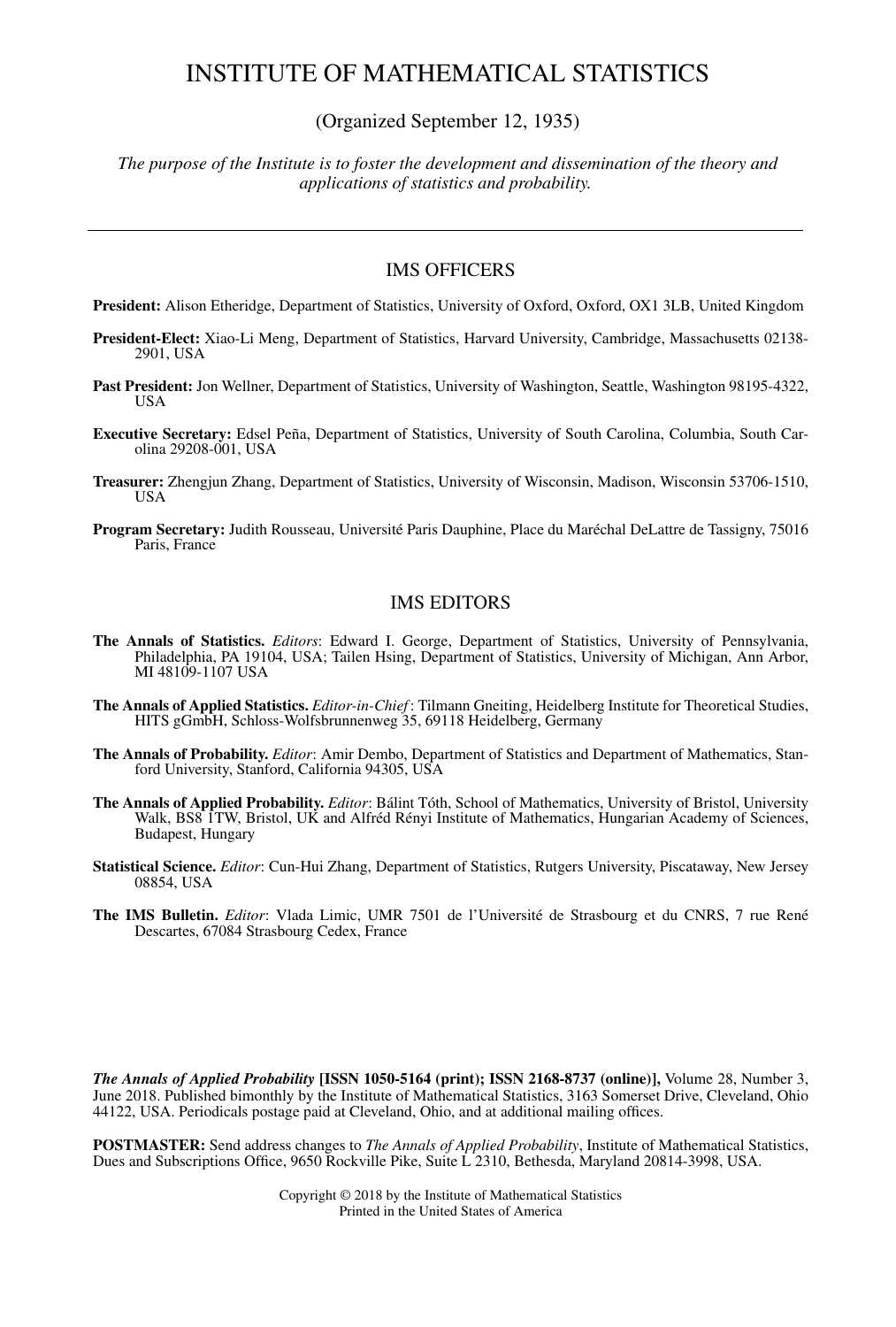#### **WEAKLY HARMONIC OSCILLATORS PERTURBED BY A CONSERVATIVE NOISE**<sup>1</sup>

BY CÉDRIC BERNARDIN, PATRÍCIA GONCALVES<sup>2</sup> AND MILTON JARA<sup>3</sup>

*Université Côte d'Azur, Universidade de Lisboa and Instituto de Matemática Pura e Aplicada*

We consider a chain of weakly harmonic coupled oscillators perturbed by a conservative noise. We show that by tuning accordingly the coupling constant, energy can diffuse like a Brownian motion or superdiffuse like a maximally 3*/*2-stable asymmetric Lévy process. For a critical value of the coupling, the energy diffusion is described by a family of Lévy processes which interpolate between these two processes.

- [1] AMIR, G., CORWIN, I. and QUASTEL, J. (2011). Probability distribution of the free energy of the continuum directed random polymer in 1 + 1 dimensions. *Comm*. *Pure Appl*. *Math*. **64** 466–537. [MR2796514](http://www.ams.org/mathscinet-getitem?mr=2796514)
- [2] BASILE, G., BERNARDIN, C. and OLLA, S. (2009). Thermal conductivity for a momentum conserving model. *Comm*. *Math*. *Phys*. **287** 67–98.
- [3] BERNARDIN, C. and GONÇALVES, P. (2014). Anomalous fluctuations for a perturbed Hamiltonian system with exponential interactions. *Comm*. *Math*. *Phys*. **325** 291–332.
- [4] BERNARDIN, C., GONÇALVES, P. and JARA, M. (2016). 3*/*4-fractional superdiffusion in a system of harmonic oscillators perturbed by a conservative noise. *Arch*. *Ration*. *Mech*. *Anal*. **220** 505–542. [MR3461356](http://www.ams.org/mathscinet-getitem?mr=3461356)
- [5] BERNARDIN, C., GONÇALVES, P., JARA, M., SASADA, M. and SIMON, M. (2015). From normal diffusion to superdiffusion of energy in the evanescent flip noise limit. *J*. *Stat*. *Phys*. **159** 1327–1368.
- [6] BERNARDIN, C., GONÇALVES, P., JARA, M. and SIMON, M. (2016). Interpolation process between standard diffusion and fractional diffusion. *Ann. Inst. Henri Poincaré Probab. Stat.* To appear. Available at [arXiv:1607.07238.](http://arxiv.org/abs/arXiv:1607.07238)
- [7] BERNARDIN, C. and STOLTZ, G. (2012). Anomalous diffusion for a class of systems with two conserved quantities. *Nonlinearity* **25** 1099–1133. [MR2904271](http://www.ams.org/mathscinet-getitem?mr=2904271)
- [8] JARA, M., KOMOROWSKI, T. and OLLA, S. (2015). Superdiffusion of energy in a chain of harmonic oscillators with noise. *Comm*. *Math*. *Phys*. **339** 407–453. [MR3370610](http://www.ams.org/mathscinet-getitem?mr=3370610)
- [9] JARA, M. and LANDIM, C. (2006). Nonequilibrium central limit theorem for a tagged particle in symmetric simple exclusion. *Ann*. *Inst*. *Henri Poincaré Probab*. *Stat*. **42** 567–577. [MR2259975](http://www.ams.org/mathscinet-getitem?mr=2259975)
- [10] JOHANSSON, K. (2000). Shape fluctuations and random matrices. *Comm*. *Math*. *Phys*. **209** 437–476.
- [11] KOMOROWSKI, T. and OLLA, S. (2016). Ballistic and superdiffusive scales in the marcroscopic evolution of a chain of oscillators. *Nonlinearity* **29** 962–999. [MR3465990](http://www.ams.org/mathscinet-getitem?mr=3465990)

*[MSC2010 subject classifications.](http://www.ams.org/mathscinet/msc/msc2010.html)* 60K35, 60G52, 35R11.

*Key words and phrases.* Fractional diffusion, Lévy process, chains of oscillators, heat conduction, fluctuating hydrodynamics, weakly asymmetric systems.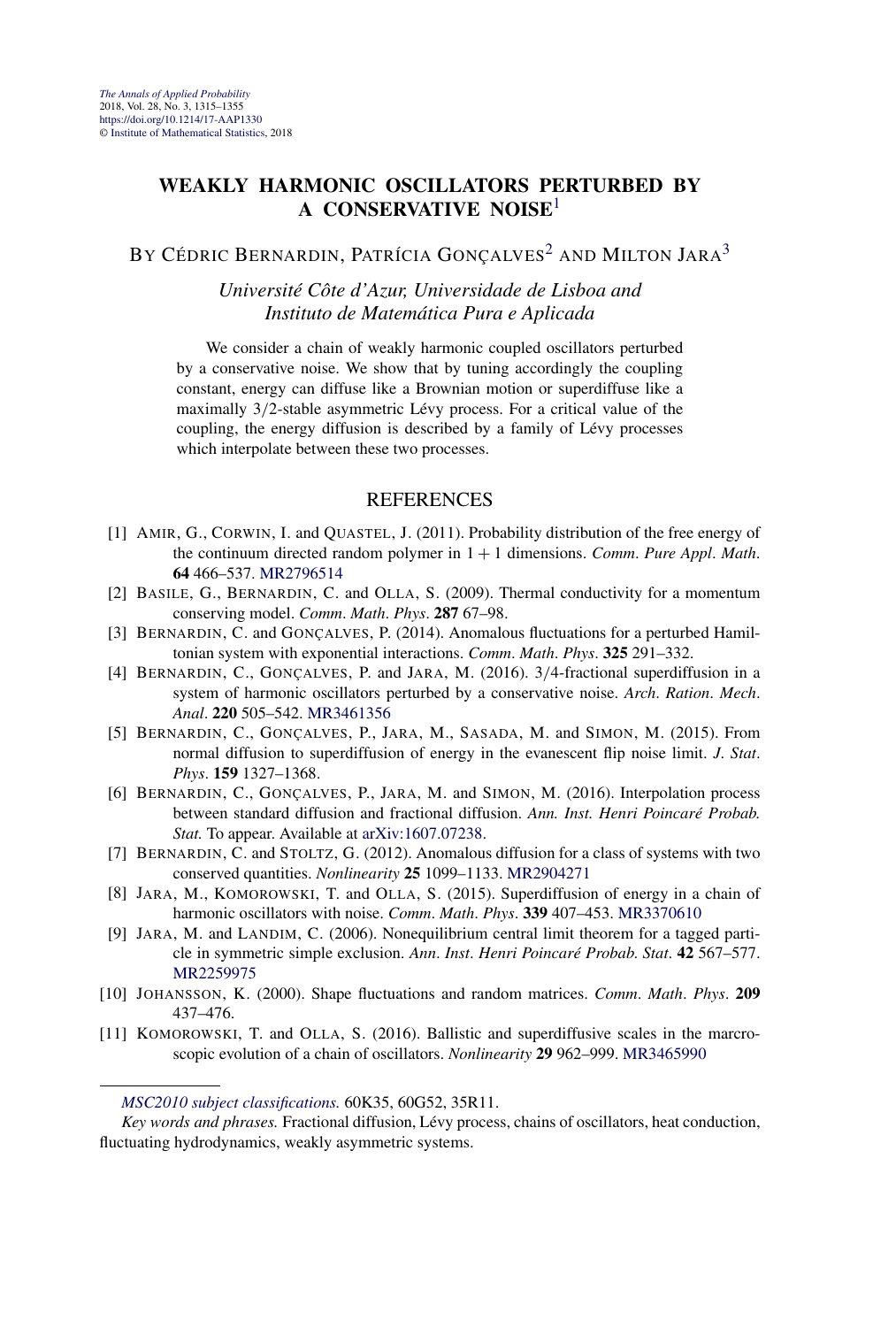- [12] LEPRI, S., ed. (2016). *Thermal Transport in Low Dimensions*: *From Statistical Physics to Nanoscale Heat Transfer*. *Lecture Notes in Phys*. **921**. Springer, Cham.
- [13] ROST, H. and VARES, M. E. (1985). Hydrodynamics of a one-dimensional nearest neighbor model. In *Particle Systems*, *Random Media and Large Deviations* (*Brunswick*. *Maine*. *Contemp*. *Math*. **41** 329–342. Amer. Math. Soc., Providence, RI.
- [14] SASAMOTO, T. and SPOHN, H. (2010). The crossover regime for the weakly asymmetric simple exclusion process. *J*. *Stat*. *Phys*. **140** 209–231. [MR2659278](http://www.ams.org/mathscinet-getitem?mr=2659278)
- [15] SPOHN, H. (2014). Nonlinear fluctuating hydrodynamics for anharmonic chains. *J*. *Stat*. *Phys*. **154** 1191–1227. [MR3176405](http://www.ams.org/mathscinet-getitem?mr=3176405)
- [16] SPOHN, H. and STOLTZ, G. (2015). Nonlinear fluctuating hydrodynamics in one dimension: The case of two conserved fields. *J*. *Stat*. *Phys*. **160** 861–884. [MR3373644](http://www.ams.org/mathscinet-getitem?mr=3373644)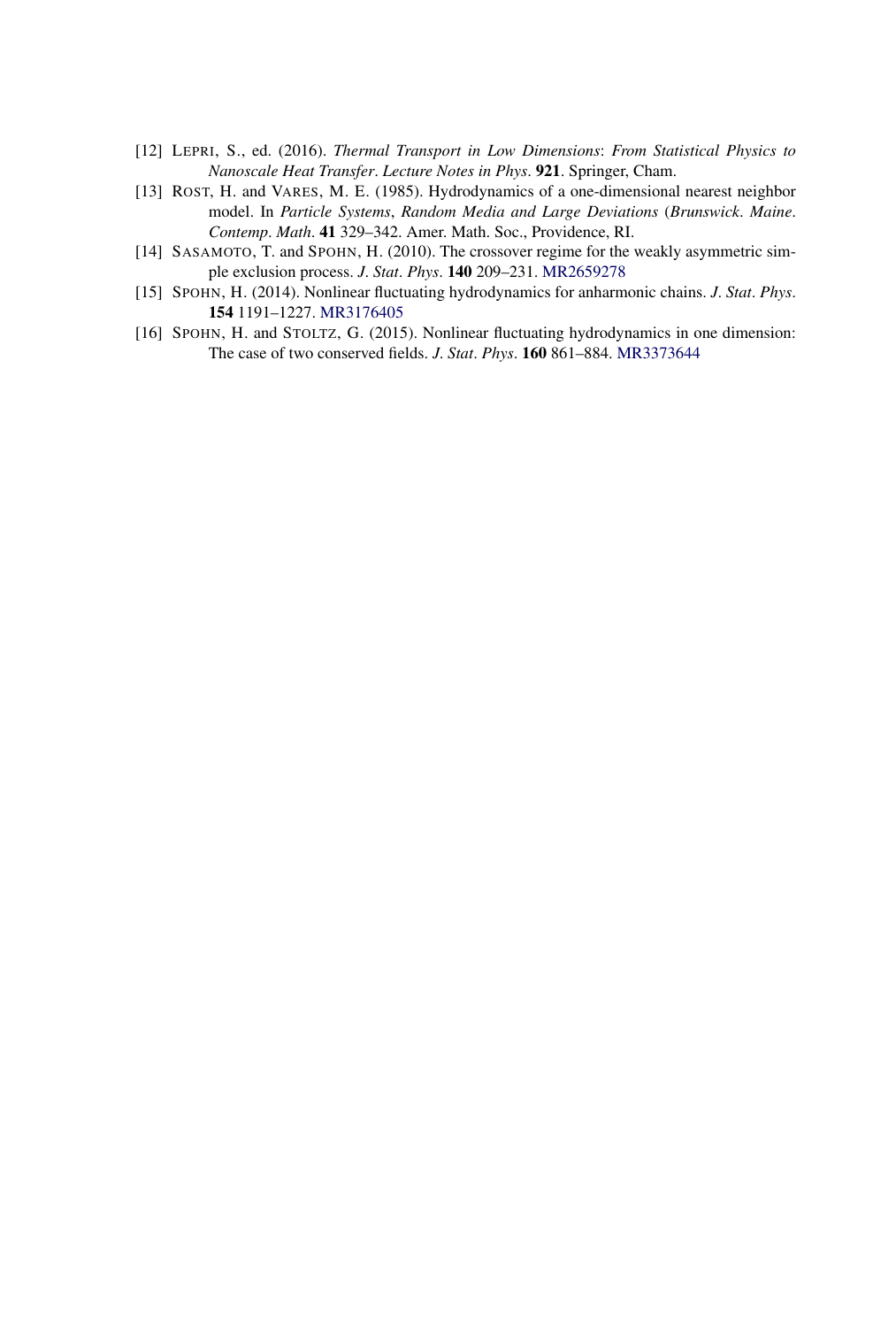#### **DISORDER CHAOS IN SOME DILUTED SPIN GLASS MODELS**

#### BY WEI-KUO CHEN AND DMITRY PANCHENKO

*University of Minnesota and University of Toronto*

We prove disorder chaos at zero temperature for three types of diluted models with large connectivity parameter: *K*-spin antiferromagnetic Ising model for even  $K \geq 2$ , K-spin spin glass model for even  $K \geq 2$ , and random *K*-sat model for all  $K \geq 2$ . We show that modifying even a small proportion of clauses results in near maximizers of the original and modified Hamiltonians being nearly orthogonal to each other with high probability. We use a standard technique of approximating diluted models by appropriate fully connected models and then apply disorder chaos results in this setting, which include both previously known results as well as new examples motivated by the random *K*-sat model.

- [1] CHATTERJEE, S. (2008). Chaos, concentration, and multiple valleys. Preprint. Available at [arXiv:0810.4221.](http://arxiv.org/abs/arXiv:0810.4221)
- [2] CHATTERJEE, S. (2009). Disorder, chaos, and multiple valleys in spin glasses. Preprint. Available at [arXiv:0907.3381.](http://arxiv.org/abs/arXiv:0907.3381)
- [3] CHATTERJEE, S. (2014). *Superconcentration and Related Topics*. Springer, Berlin.
- [4] CHEN, W.-K. (2013). Disorder chaos in the Sherrington-Kirkpatrick model with external field. *Ann*. *Probab*. **41** 3345–3391.
- [5] CHEN, W.-K. (2014). Chaos in the mixed even-spin models. *Comm*. *Math*. *Phys*. **328** 867–901. [MR3201215](http://www.ams.org/mathscinet-getitem?mr=3201215)
- [6] CHEN, W.-K. (2015). Variational representations for the Parisi functional and the twodimensional Guerra-Talagrand bound. Preprint. Available at [arXiv:1501.06635](http://arxiv.org/abs/arXiv:1501.06635).
- [7] CHEN, W.-K. and AUFFINGER, A. (2016). Parisi formula for the ground state energy in the mixed *p*-spin model. Preprint. Available at [arXiv:1606.05335](http://arxiv.org/abs/arXiv:1606.05335).
- [8] CHEN, W.-K., HANDSCHY, M. and LERMAN, G. (2016). On the energy landscape of the mixed even *p*-spin model. Preprint. Available at [arXiv:1609.04368](http://arxiv.org/abs/arXiv:1609.04368).
- [9] CHEN, W.-K., HSIEH, H.-W., HWANG, C.-R. and SHEU, Y.-C. (2015). Disorder chaos in the spherical mean-field model. *J*. *Stat*. *Phys*. **160** 417–429. [MR3360467](http://www.ams.org/mathscinet-getitem?mr=3360467)
- [10] COPPERSMITH, D., GAMARNIK, D., HAJIAGHAYI, M. and SORKIN, G. B. (2004). Random MAX SAT, random MAX CUT, and their phase transitions. *Random Structures Algorithms* **24** 502–545.
- [11] DEMBO, A., MONTANARI, A. and SEN, S. (2017). Extremal cuts of sparse random graphs. *Ann*. *Probab*. **45** 1190–1217. [MR3630296](http://www.ams.org/mathscinet-getitem?mr=3630296)
- [12] FRANZ, S. and LEONE, M. (2003). Replica bounds for optimization problems and diluted spin systems. *J*. *Stat*. *Phys*. **111** 535–564. [MR1972121](http://www.ams.org/mathscinet-getitem?mr=1972121)
- [13] GUERRA, F. (2003). Broken replica symmetry bounds in the mean field spin glass model. *Comm*. *Math*. *Phys*. **233** 1–12. [MR1957729](http://www.ams.org/mathscinet-getitem?mr=1957729)

*[MSC2010 subject classifications.](http://www.ams.org/mathscinet/msc/msc2010.html)* 60F10, 60G15, 60K35, 82B44.

*Key words and phrases.* Disorder chaos, *p*-spin models, diluted spin glasses.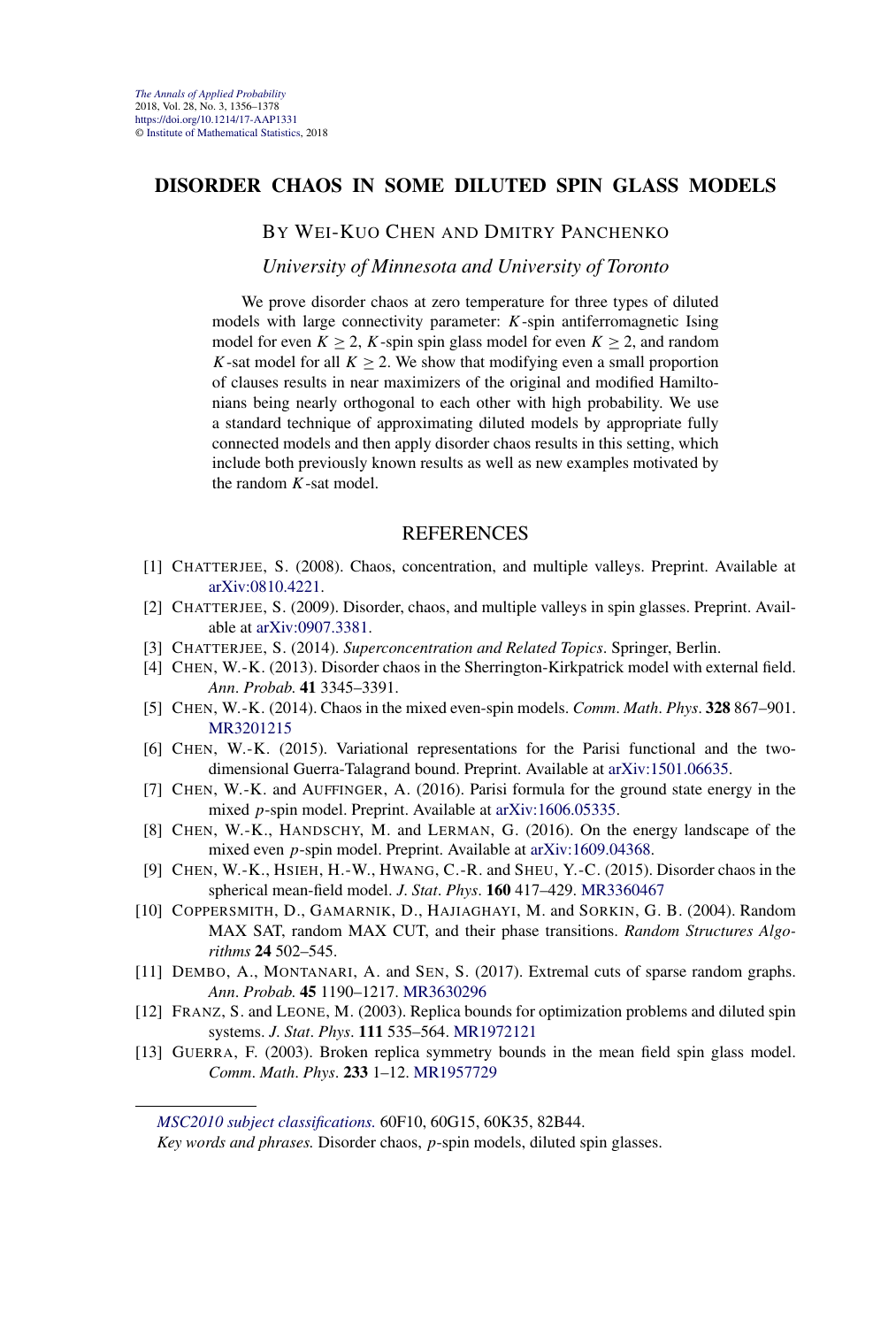- [14] GUERRA, F. and TONINELLI, F. L. (2004). The high temperature region of the Viana-Bray diluted spin glass model. *J*. *Stat*. *Phys*. **115** 531–555. [MR2070106](http://www.ams.org/mathscinet-getitem?mr=2070106)
- [15] JAGANNATH, A., KO, J. and SEN, S. (2017). A connection between MAX *κ*-CUT and the inhomogeneous Potts spin glass in the large degree limit. Preprint. Available at [arXiv:1703.03455](http://arxiv.org/abs/arXiv:1703.03455).
- [16] JAGANNATH, A. and TOBASCO, I. (2016). A dynamic programming approach to the Parisi functional. *Proc*. *Amer*. *Math*. *Soc*. **144** 3135–3150. [MR3487243](http://www.ams.org/mathscinet-getitem?mr=3487243)
- [17] KARATZAS, I. and SHREVE, S. E. (1991). *Brownian Motion and Stochastic Calculus*, 2nd ed. *Graduate Texts in Mathematics* **113**. Springer, New York. [MR1121940](http://www.ams.org/mathscinet-getitem?mr=1121940)
- [18] LEDOUX, M. and TALAGRAND, M. (1991). *Probability in Banach Spaces*: *Isoperimetry and Processes*. *Ergebnisse der Mathematik und Ihrer Grenzgebiete* (3) [*Results in Mathematics and Related Areas* (3)] **23**. Springer, Berlin. [MR1102015](http://www.ams.org/mathscinet-getitem?mr=1102015)
- [19] LEUZZI, L. and PARISI, G. (2001). The *K*-SAT problem in a simple limit. *J*. *Stat*. *Phys*. **103** 679–695. [MR1851354](http://www.ams.org/mathscinet-getitem?mr=1851354)
- [20] PANCHENKO, D. (2013). *The Sherrington–Kirkpatrick Model*. Springer, New York. [MR3052333](http://www.ams.org/mathscinet-getitem?mr=3052333)
- [21] PANCHENKO, D. (2013). The Parisi ultrametricity conjecture. *Ann*. *of Math*. (2) **177** 383–393. [MR2999044](http://www.ams.org/mathscinet-getitem?mr=2999044)
- [22] PANCHENKO, D. (2014). The Parisi formula for mixed *p*-spin models. *Ann*. *Probab*. **42** 946– 958.
- [23] PANCHENKO, D. (2016). On the *K*-sat model with large number of clauses. Preprint. Available at [arXiv:1608.06256.](http://arxiv.org/abs/arXiv:1608.06256)
- [24] PANCHENKO, D. and TALAGRAND, M. (2004). Bounds for diluted mean-fields spin glass models. *Probab*. *Theory Related Fields* **130** 319–336. [MR2095932](http://www.ams.org/mathscinet-getitem?mr=2095932)
- [25] PARISI, G. (1980). A sequence of approximate solutions to the S-K model for spin glasses. *J*. *Phys*. *A* **13** L-115.
- [26] PARISI, G. (1983). Order parameter for spin-glasses. *Phys*. *Rev*. *Lett*. **50** 1946–1948. [MR0702601](http://www.ams.org/mathscinet-getitem?mr=0702601)
- [27] SEN, S. (2016). Optimization on sparse random hypergraphs and spin glasses. Preprint. Available at [arXiv:1606.02365](http://arxiv.org/abs/arXiv:1606.02365).
- [28] SHERRINGTON, D. and KIRKPATRICK, S. (1975). Solvable model of a spin glass. *Phys*. *Rev*. *Lett*. **35** 1792–1796.
- [29] TALAGRAND, M. (2006). The Parisi formula. *Ann*. *of Math*. (2) **163** 221–263. [MR2195134](http://www.ams.org/mathscinet-getitem?mr=2195134)
- [30] TALAGRAND, M. (2007). Mean field models for spin glasses: Some obnoxious problems. In *Spin Glasses*. *Lecture Notes in Math*. **1900** 63–80. Springer, Berlin. [MR2309598](http://www.ams.org/mathscinet-getitem?mr=2309598)
- [31] TALAGRAND, M. (2011). *Mean Field Models for Spin Glasses*. *Ergebnisse der Mathematik und Ihrer Grenzgebiete*. 3. *Folge A Series of Modern Surveys in Mathematics* **54, 55**. Springer, Berlin.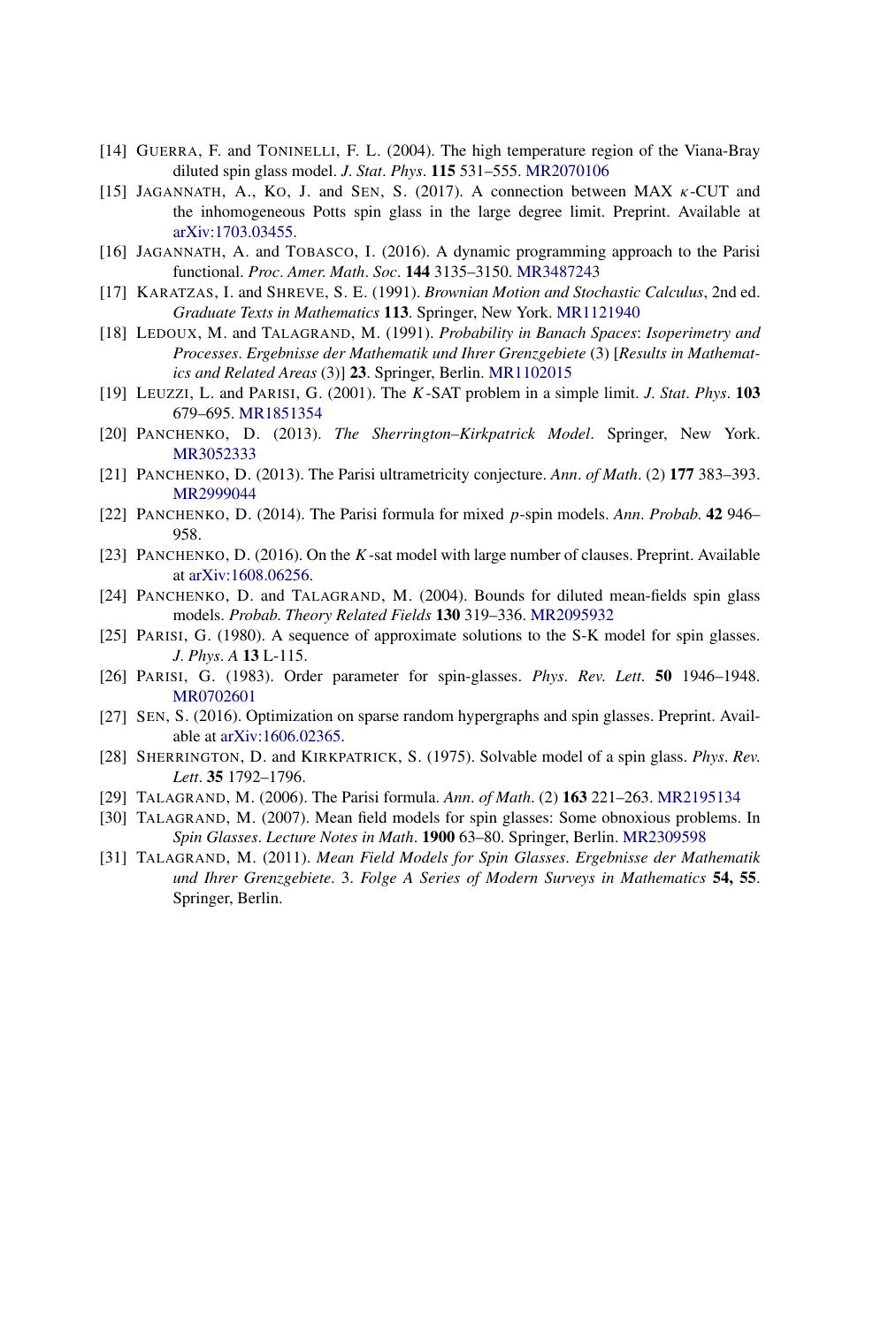#### <span id="page-7-0"></span>**A LIOUVILLE THEOREM FOR ELLIPTIC SYSTEMS WITH DEGENERATE ERGODIC COEFFICIENTS**

BY PETER BELLA<sup>\*, 1</sup>, BENJAMIN FEHRMAN<sup>†, 2</sup> AND FELIX OTTO<sup>†</sup>

*Universität Leipzig*<sup>∗</sup> *and Max Planck Institute for Mathematics in the Sciences*†

We study the behavior of second-order degenerate elliptic systems in divergence form with random coefficients which are stationary and ergodic. Assuming moment bounds like Chiarini and Deuschel (2014) on the coefficient field *a* and its inverse, we prove an intrinsic large-scale  $C^{1,\alpha}$ -regularity estimate for *a*-harmonic functions and obtain a first-order Liouville theorem for *a*-harmonic functions.

- [1] ANDRES, S., CHIARINI, A., DEUSCHEL, J.-D. and SLOWIK, M. (2016). Quenched invariance principle for random walks with time-dependent ergodic degenerate weights. Preprint. Available at [arXiv:1602.01760](http://arxiv.org/abs/arXiv:1602.01760).
- [2] ANDRES, S., DEUSCHEL, J.-D. and SLOWIK, M. (2015). Invariance principle for the random conductance model in a degenerate ergodic environment. *Ann*. *Probab*. **43** 1866–1891. [MR3353817](http://www.ams.org/mathscinet-getitem?mr=3353817)
- [3] ANDRES, S., DEUSCHEL, J.-D. and SLOWIK, M. (2016). Heat kernel estimates for random walks with degenerate weights. *Electron*. *J*. *Probab*. **21** Paper No. 33, 21 pp. [MR3492937](http://www.ams.org/mathscinet-getitem?mr=3492937)
- [4] ARMSTRONG, S. N. and MOURRAT, J.-C. (2016). Lipschitz regularity for elliptic equations with random coefficients. *Arch*. *Ration*. *Mech*. *Anal*. **219** 255–348. [MR3437852](http://www.ams.org/mathscinet-getitem?mr=3437852)
- [5] ARMSTRONG, S. N. and SMART, C. K. (2016). Quantitative stochastic homogenization of convex integral functionals. *Ann*. *Sci*. *Éc*. *Norm*. *Supér*. (4) **49** 423–481. [MR3481355](http://www.ams.org/mathscinet-getitem?mr=3481355)
- [6] AVELLANEDA, M. and LIN, F.-H. (1987). Méthodes de compacité en homogénéisation. *C*. *R*. *Acad*. *Sci*. *Paris Sér*. *I Math*. **305** 113–116. [MR0901621](http://www.ams.org/mathscinet-getitem?mr=0901621)
- [7] AVELLANEDA, M. and LIN, F.-H. (1987). Compactness methods in the theory of homogenization. *Comm*. *Pure Appl*. *Math*. **40** 803–847. [MR0910954](http://www.ams.org/mathscinet-getitem?mr=0910954)
- [8] AVELLANEDA, M. and LIN, F.-H. (1989). Un théorème de Liouville pour des équations elliptiques à coefficients périodiques. *C*. *R*. *Acad*. *Sci*. *Paris Sér*. *I Math*. **309** 245–250. [MR1010728](http://www.ams.org/mathscinet-getitem?mr=1010728)
- [9] BENJAMINI, I., DUMINIL-COPIN, H., KOZMA, G. and YADIN, A. (2015). Disorder, entropy and harmonic functions. *Ann*. *Probab*. **43** 2332–2373. [MR3395463](http://www.ams.org/mathscinet-getitem?mr=3395463)
- [10] BERGH, J. and LÖFSTRÖM, J. (1976). *Interpolation Spaces*. *An Introduction*. *Grundlehren der Mathematischen Wissenschaften* **223**. Springer, Berlin. [MR0482275](http://www.ams.org/mathscinet-getitem?mr=0482275)
- [11] CHIARINI, A. and DEUSCHEL, J.-D. (2015). Local central limit theorem for diffusions in a degenerate and unbounded random medium. *Electron*. *J*. *Probab*. **20** no. 112, 30. [MR3418544](http://www.ams.org/mathscinet-getitem?mr=3418544)
- [12] CHIARINI, A. and DEUSCHEL, J.-D. (2016). Invariance principle for symmetric diffusions in a degenerate and unbounded stationary and ergodic random medium. *Ann*. *Inst*. *Henri Poincaré Probab*. *Stat*. **52** 1535–1563. [MR3573286](http://www.ams.org/mathscinet-getitem?mr=3573286)

*[MSC2010 subject classifications.](http://www.ams.org/mathscinet/msc/msc2010.html)* Primary 35B53, 35B65, 35J70, 60H25; secondary 60K37.

*Key words and phrases.* Degenerate elliptic equation, degenerate elliptic system, stochastic homogenization, large-scale regularity, Liouville theorem.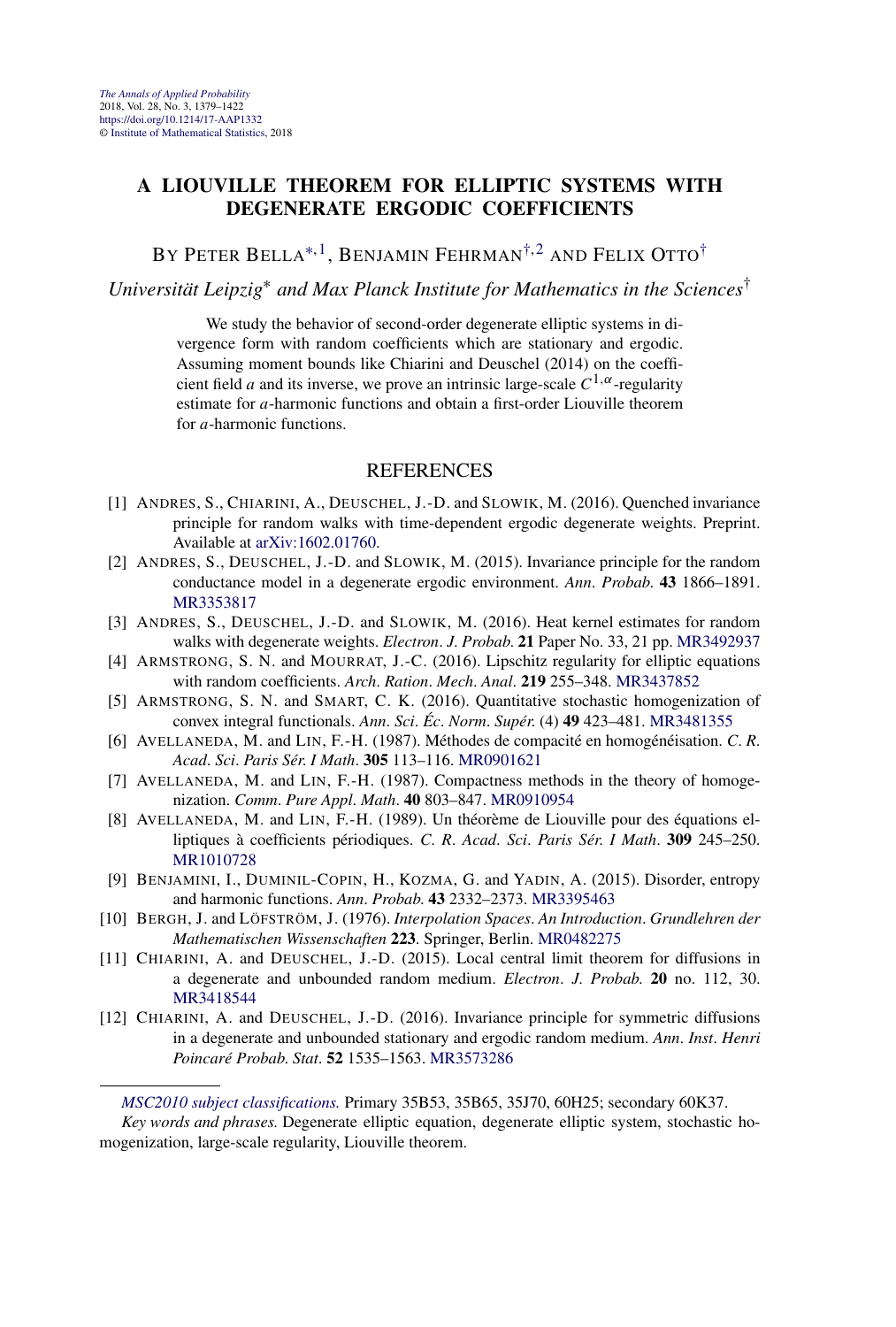- [13] COLDING, T. H. and MINICOZZI, W. P. II (1997). Harmonic functions on manifolds. *Ann*. *of Math*. (2) **146** 725–747. [MR1491451](http://www.ams.org/mathscinet-getitem?mr=1491451)
- [14] DEUSCHEL, J.-D., NGUYEN, T. A. and SLOWIK, M. (2016). Quenched invariance principles for the random conductance model on a random graph with degenerate ergodic weights. Preprint. Available at [arXiv:1602.08428.](http://arxiv.org/abs/arXiv:1602.08428)
- [15] DEUSCHEL, J.-D. and SLOWIK, M. (2016). Invariance principle for the one-dimensional dynamic random conductance model under moment conditions. In *Stochastic Analysis on Large Scale Interacting Systems*. *RIMS Kôkyûroku Bessatsu* **B59** 69–84. Res. Inst. Math. Sci. (RIMS), Kyoto. [MR3675925](http://www.ams.org/mathscinet-getitem?mr=3675925)
- [16] FABES, E. B., JODEIT, M. JR. and RIVIÈRE, N. M. (1978). Potential techniques for boundary value problems on  $C^1$ -domains. *Acta Math*. **141** 165–186. [MR0501367](http://www.ams.org/mathscinet-getitem?mr=0501367)
- [17] FISCHER, J. and OTTO, F. (2016). A higher-order large-scale regularity theory for random elliptic operators. *Comm*. *Partial Differential Equations* **41** 1108–1148. [MR3528529](http://www.ams.org/mathscinet-getitem?mr=3528529)
- [18] FISCHER, J. and OTTO, F. (2017). Sublinear growth of the corrector in stochastic homogenization: Optimal stochastic estimates for slowly decaying correlations. *Stoch*. *Partial Differ*. *Equ*., *Anal*. *Computat*. **5** 220–255. [MR3640071](http://www.ams.org/mathscinet-getitem?mr=3640071)
- [19] GIAQUINTA, M. and MARTINAZZI, L. (2012). *An Introduction to the Regularity Theory for Elliptic Systems*, *Harmonic Maps and Minimal Graphs*, 2nd ed. *Appunti*. *Scuola Normale Superiore di Pisa* (*Nuova Serie*) [*Lecture Notes*. *Scuola Normale Superiore di Pisa* (*New Series*)] **11**. Edizioni della Normale, Pisa. [MR3099262](http://www.ams.org/mathscinet-getitem?mr=3099262)
- [20] GLORIA, A. and MARAHRENS, D. (2016). Annealed estimates on the Green functions and uncertainty quantification. *Ann*. *Inst*. *H*. *Poincaré Anal*. *Non Linéaire* **33** 1153–1197. [MR3542610](http://www.ams.org/mathscinet-getitem?mr=3542610)
- [21] GLORIA, A., NEUKAMM, S. and OTTO, F. (2014). A regularity theory for random elliptic operators. Preprint. Available at [arXiv:1409.2678](http://arxiv.org/abs/arXiv:1409.2678).
- [22] JIKOV, V. V., KOZLOV, S. M. and OLE˘INIK, O. A. (1994). *Homogenization of Differential Operators and Integral Functionals*. Springer, Berlin. [MR1329546](http://www.ams.org/mathscinet-getitem?mr=1329546)
- [23] LI, P. (1997). Harmonic sections of polynomial growth. *Math*. *Res*. *Lett*. **4** 35–44. [MR1432808](http://www.ams.org/mathscinet-getitem?mr=1432808)
- [24] MARAHRENS, D. and OTTO, F. (2015). Annealed estimates on the Green function. *Probab*. *Theory Related Fields* **163** 527–573. [MR3418749](http://www.ams.org/mathscinet-getitem?mr=3418749)
- [25] MIKHLIN, S. G. (1956). On the multipliers of Fourier integrals. *Dokl*. *Akad*. *Nauk SSSR* **109** 701–703. [MR0080799](http://www.ams.org/mathscinet-getitem?mr=0080799)
- [26] MIKHLIN, S. G. (1957). Fourier integrals and multiple singular integrals. *Vestn*. *Leningr*. *Univ*., *Mat*. *Meh*. *Astron*. **12** 143–155. [MR0088603](http://www.ams.org/mathscinet-getitem?mr=0088603)
- [27] SAPOZHNIKOV, A. (2017). Random walks on infinite percolation clusters in models with longrange correlations. *Ann*. *Probab*. **45** 1842–1898. [MR3650417](http://www.ams.org/mathscinet-getitem?mr=3650417)
- [28] SIMON, L. (1997). Schauder estimates by scaling. *Calc*. *Var*. *Partial Differential Equations* **5** 391–407. [MR1459795](http://www.ams.org/mathscinet-getitem?mr=1459795)
- [29] STEIN, E. M. (1993). *Harmonic Analysis*: *Real-Variable Methods*, *Orthogonality*, *and Oscillatory Integrals*. *Princeton Mathematical Series* **43**. Princeton Univ. Press, Princeton, NJ. [MR1232192](http://www.ams.org/mathscinet-getitem?mr=1232192)
- [30] YAU, S. T. (1975). Harmonic functions on complete Riemannian manifolds. *Comm*. *Pure Appl*. *Math*. **28** 201–228. [MR0431040](http://www.ams.org/mathscinet-getitem?mr=0431040)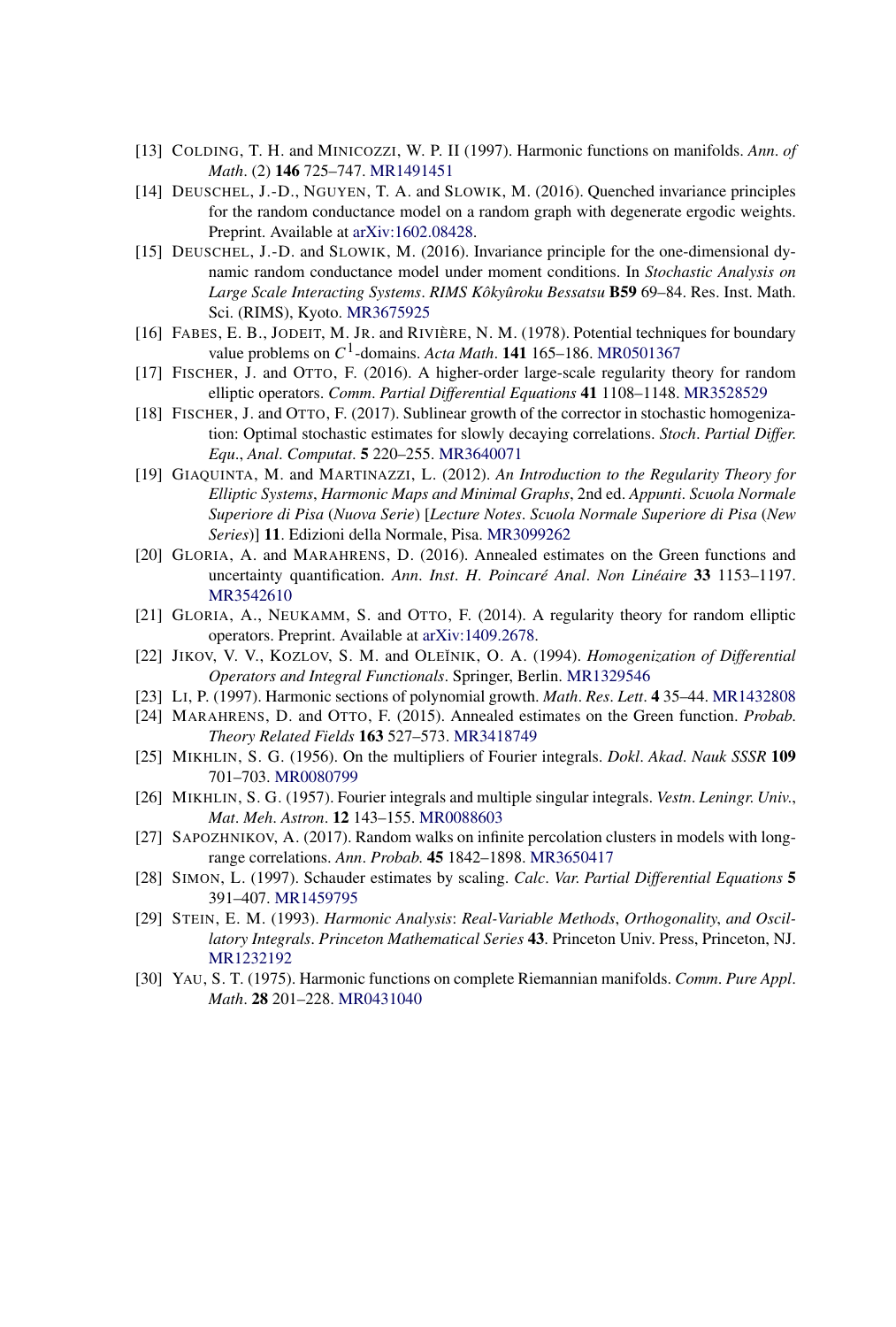#### <span id="page-9-0"></span>**A CHARACTERIZATION OF PRODUCT-FORM EXCHANGEABLE FEATURE PROBABILITY FUNCTIONS**

BY MARCO BATTISTON<sup>\*, 1</sup>, STEFANO FAVARO<sup>[†,](#page-7-0) 2,3</sup>. DANIEL M.  $ROY^{\ddagger,4}$  and Yee Whye Teh<sup>\*, 1</sup>

*University of Oxford*∗*, University of Torino*† *and University of Toronto*‡

We characterize the class of exchangeable feature allocations assigning probability  $V_{n,k} \prod_{l=1}^{k} W_{m_l} U_{n-m_l}$  to a feature allocation of *n* individuals, displaying *k* features with counts  $(m_1, \ldots, m_k)$  for these features. Each element of this class is parametrized by a countable matrix *V* and two sequences *U* and *W* of nonnegative weights. Moreover, a consistency condition is imposed to guarantee that the distribution for feature allocations of *(n*−1*)* individuals is recovered from that of *n* individuals, when the last individual is integrated out. We prove that the only members of this class satisfying the consistency condition are mixtures of three-parameter Indian buffet Processes over the mass parameter *γ* , mixtures of *N*-dimensional Beta–Bernoulli models over the dimension *N*, or degenerate limits thereof. Hence, we provide a characterization of these two models as the only consistent exchangeable feature allocations having the required product form, up to randomization of the parameters.

- [1] BERTI, P., CRIMALDI, I., PRATELLI, L. and RIGO, P. (2015). Central limit theorems for an Indian buffet model with random weights. *Ann*. *Appl*. *Probab*. **25** 523–547. [MR3313747](http://www.ams.org/mathscinet-getitem?mr=3313747)
- [2] BRODERICK, T., PITMAN, J. and JORDAN, M. I. (2013). Feature allocations, probability functions, and paintboxes. *Bayesian Anal*. **8** 801–836. [MR3150470](http://www.ams.org/mathscinet-getitem?mr=3150470)
- [3] DYNKIN, E. B. (1978). Sufficient statistics and extreme points. *Ann*. *Probab*. **6** 705–730. [MR0518321](http://www.ams.org/mathscinet-getitem?mr=0518321)
- [4] GHAHRAMANI, Z., GRIFFITHS, T. L. and SOLLICH, P. (2007). Bayesian nonparametric latent feature models. In *Bayesian Statistics* 8. Oxford Univ. Press, Oxford. [MR2433194](http://www.ams.org/mathscinet-getitem?mr=2433194)
- [5] GNEDIN, A. and PITMAN, J. (2006). Exchangeable Gibbs partitions and Stirling triangles. *J*. *Math*. *Sci*. (*N*.*Y*.) **138** 5674–5685. [MR2160320](http://www.ams.org/mathscinet-getitem?mr=2160320)
- [6] GRIFFITHS, T. L. and GHAHRAMANI, Z. (2006). Infinite latent feature models and the Indian buffet process. *Adv*. *Neural Inf*. *Process*. *Syst*. **18** 475–482.
- [7] GRIFFITHS, T. L. and GHAHRAMANI, Z. (2011). The Indian buffet process: An introduction and review. *J*. *Mach*. *Learn*. *Res*. **12** 1185–1224. [MR2804598](http://www.ams.org/mathscinet-getitem?mr=2804598)
- [8] PITMAN, J. (1995). Exchangeable and partially exchangeable random partitions. *Probab*. *Theory Related Fields* **102** 145–158. [MR1337249](http://www.ams.org/mathscinet-getitem?mr=1337249)
- [9] PITMAN, J. (2006). *Combinatorial Stochastic Processes*. Springer, Berlin.
- [10] TEH, Y. and GÖRÜR, D. (2010). Indian buffet processes with power-law behavior. *Adv*. *Neural Inf*. *Process*. *Syst*. **22** 1838–1846.

*[MSC2010 subject classifications.](http://www.ams.org/mathscinet/msc/msc2010.html)* Primary 60K99; secondary 60C99.

*Key words and phrases.* Indian buffet process, exchangeable feature allocations, Gibbs-type partitions.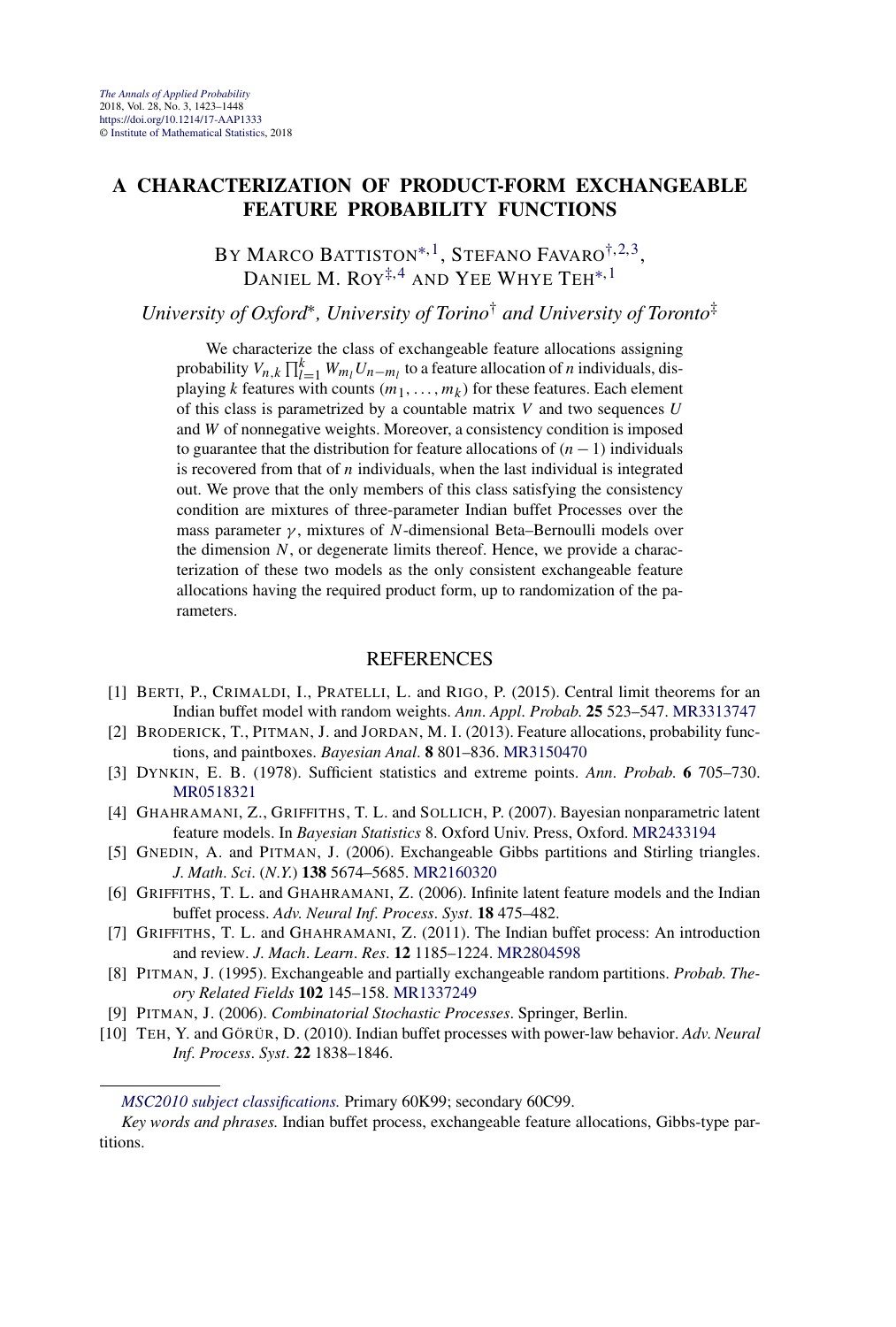#### **STOCHASTIC COAGULATION-FRAGMENTATION PROCESSES WITH A FINITE NUMBER OF PARTICLES AND APPLICATIONS**

BY NATHANAEL HOZE<sup>\*</sup> AND DAVID HOLCMAN<sup>[†,](#page-7-0)[‡,](#page-9-0)1</sup>

*ETH Zurich*∗*, University of Cambridge*† *and Ecole Normale Supérieure*‡

Coagulation-fragmentation processes describe the stochastic association and dissociation of particles in clusters. Cluster dynamics with cluster-cluster interactions for a finite number of particles has recently attracted attention especially in stochastic analysis and statistical physics of cellular biology, as novel experimental data are now available, but their interpretation remains challenging. We derive here probability distribution functions for clusters that can either aggregate upon binding to form clusters of arbitrary sizes or a single cluster can dissociate into two sub-clusters. Using combinatorics properties and Markov chain representation, we compute steady-state distributions and moments for the number of particles per cluster in the case where the coagulation and fragmentation rates follow a detailed balance condition. We obtain explicit and asymptotic formulas for the cluster size and the number of clusters in terms of hypergeometric functions. To further characterize clustering, we introduce and discuss two mean times: one is the mean time two particles spend together before they separate and the other is the mean time they spend separated before they meet again for the first time. Finally, we discuss applications of the present stochastic coagulation-fragmentation framework in cell biology.

- [1] ABRAMOWITZ, M. and STEGUN, I. A., eds. (1992). *Handbook of Mathematical Functions with Formulas*, *Graphs*, *and Mathematical Tables*. Dover Publications, New York. [MR1225604](http://www.ams.org/mathscinet-getitem?mr=1225604)
- [2] ALDOUS, D. J. (1999). Deterministic and stochastic models for coalescence (aggregation and coagulation): A review of the mean-field theory for probabilists. *Bernoulli* **5** 3–48. [MR1673235](http://www.ams.org/mathscinet-getitem?mr=1673235)
- [3] AMANN, H. (2000). Coagulation-fragmentation processes. *Arch*. *Ration*. *Mech*. *Anal*. **151** 339– 366.
- [4] ANDREWS, G. E. (1976). *The Theory of Partitions*. *Encyclopedia of Mathematics and Its Applications* **2**. Addison-Wesley, Reading, MA. [MR0557013](http://www.ams.org/mathscinet-getitem?mr=0557013)
- [5] BALL, J. M. and CARR, J. (1990). The discrete coagulation-fragmentation equations: Existence, uniqueness, and density conservation. *J*. *Stat*. *Phys*. **61** 203–234. [MR1084278](http://www.ams.org/mathscinet-getitem?mr=1084278)
- [6] BECKER, R. and DÖRING, W. (1935). Kinetische Behandlung der Keimbildung in übersättigten Dämpfen. *Ann*. *Phys*. **24** 719–752.
- [7] CARR, J. and DA COSTA, F. P. (1994). Asymptotic behavior of solutions to the coagulationfragmentation equations. II. Weak fragmentation. *J*. *Stat*. *Phys*. **77** 89–123. [MR1300530](http://www.ams.org/mathscinet-getitem?mr=1300530)

*[MSC2010 subject classifications.](http://www.ams.org/mathscinet/msc/msc2010.html)* Primary 60J20; secondary 05A17.

*Key words and phrases.* Markov chain, coagulation-fragmentation processes, stochastic processes.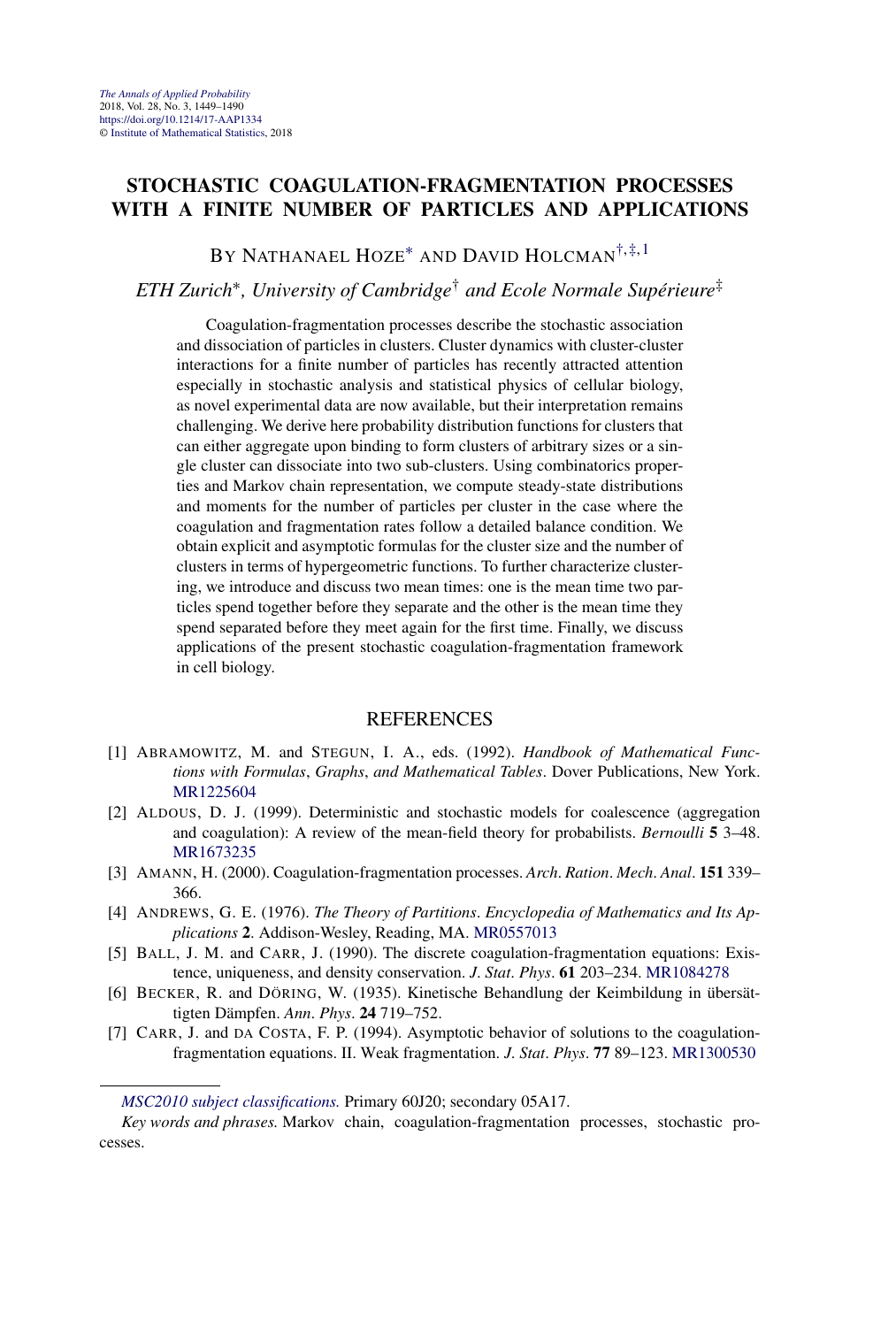- [8] CHANDRASEKAR, S. (1943). Stochastic problems in physics and astrophysics. *Rev*. *Modern Phys*. **15** 1–89.
- [9] COLLET, J. F. (2004). Some modelling issues in the theory of fragmentation-coagulation systems. *Commun*. *Math*. *Sci*. **1** 35–54. [MR2119872](http://www.ams.org/mathscinet-getitem?mr=2119872)
- [10] DA COSTA, F. P. (1998). Asymptotic behaviour of low density solutions to the generalized Becker–Döring equations. *NoDEA Nonlinear Differential Equations Appl*. **5** 23–37.
- [11] DOERING, C. R. and BEN-AVRAHAM, D. (1988). Interparticle distribution functions and rate equations for diffusion-limited reactions. *Phys*. *Rev*. *A* **38** 3035.
- [12] DURRETT, R., GRANOVSKY, B. L. and GUERON, S. (1999). The equilibrium behavior of reversible coagulation-fragmentation processes. *J*. *Theoret*. *Probab*. **12** 447–474. [MR1684753](http://www.ams.org/mathscinet-getitem?mr=1684753)
- [13] GUERON, S. (1998). The steady-state distributions of coagulation-fragmentation processes. *J*. *Math*. *Biol*. **37** 1–27. [MR1636636](http://www.ams.org/mathscinet-getitem?mr=1636636)
- [14] HOZE, N. and HOLCMAN, D. (2012). Coagulation–fragmentation for a finite number of particles and application to telomere clustering in the yeast nucleus. *Phys*. *Lett*. *A* **376** 845–849.
- [15] HOZE, N. and HOLCMAN, D. (2014). Modeling capsid kinetics assembly from the steady state distribution of multi-sizes aggregates. *Phys*. *Lett*. *A* **378** 531–534.
- [16] HOZE, N. and HOLCMAN, D. (2015). Kinetics of aggregation with a finite number of particles and application to viral capsid assembly. *J*. *Math*. *Biol*. **70** 1685–1705. [MR3343937](http://www.ams.org/mathscinet-getitem?mr=3343937)
- [17] HOZE, N., RUAULT, M., AMORUSO, C., TADDEI, A. and HOLCMAN, D. (2013). Spatial telomere organization and clustering in yeast Saccharomyces cerevisiae nucleus is generated by a random dynamics of aggregation–dissociation. *MBoC* **24** 1791–1800.
- [18] JACQUOT, S. (2009). A historical law of large numbers for the Marcus–Lushnikov process. *Electron*. *J*. *Probab*. **15** 605–635. [MR2639735](http://www.ams.org/mathscinet-getitem?mr=2639735)
- [19] JONES, W. B. and THRON, W. J. (1980). *Continued Fractions*: *Theory and Applications*. *Encyclopedia of Mathematics and Its Applications* **11**. Addison-Wesley, Reading, MA. [MR0595864](http://www.ams.org/mathscinet-getitem?mr=0595864)
- [20] KELLY, F. P. (1979). *Reversibility and Stochastic Networks*. Wiley, Chichester. [MR0554920](http://www.ams.org/mathscinet-getitem?mr=0554920)
- [21] KRAPIVSKY, P. L., REDNER, S. and BEN-NAIM, E. (2010). *A Kinetic View of Statistical Physics*. Cambridge Univ. Press, Cambridge. [MR2757286](http://www.ams.org/mathscinet-getitem?mr=2757286)
- [22] LIGGETT, T. M. (1985). *Interacting Particle Systems*. *Grundlehren der Mathematischen Wissenschaften* [*Fundamental Principles of Mathematical Sciences*] **276**. Springer, New York. [MR0776231](http://www.ams.org/mathscinet-getitem?mr=0776231)
- [23] LUSHNIKOV, A. A. (1978). Coagulation in finite systems. *J*. *Colloid Interface Sci*. **65** 276–285.
- [24] MARCUS, A. H. (1968). Stochastic coalescence. *Technometrics* **10** 133–143. [MR0223151](http://www.ams.org/mathscinet-getitem?mr=0223151)
- [25] MEYER, C. D. JR. (1975). The role of the group generalized inverse in the theory of finite Markov chains. *SIAM Rev*. **17** 443–464. [MR0383538](http://www.ams.org/mathscinet-getitem?mr=0383538)
- [26] NORRIS, J. R. (1999). Smoluchowski's coagulation equation: Uniqueness, nonuniqueness and a hydrodynamic limit for the stochastic coalescent. *Ann*. *Appl*. *Probab*. **9** 78–109. [MR1682596](http://www.ams.org/mathscinet-getitem?mr=1682596)
- [27] ROTSTEIN, H. G. (2015). Cluster-size dynamics: A phenomenological model for the interaction between coagulation and fragmentation processes. *J*. *Chem*. *Phys*. **142** 224101.
- [28] RUAULT, M., DE MEYER, A., LOEODICE, I. and TADDEI, A. (2011). Clustering heterochromatin: Sir3 promotes telomere clustering independently of silencing in yeast. *J*. *Cell Biol*. **192** 417–431.
- [29] SIMPSON, E. H. (1949). Measurement of diversity. *Nature* **163** 688.
- [30] SZEGÖ, G. (1975). *Orthogonal Polynomials*, 4th edn. Amer. Math. Soc. Colloq. Publ., Providence, RI.
- [31] THOMPSON, C. J. (1988). *Classical Equilibrium Statistical Mechanics*. Oxford Univ. Press, Oxford.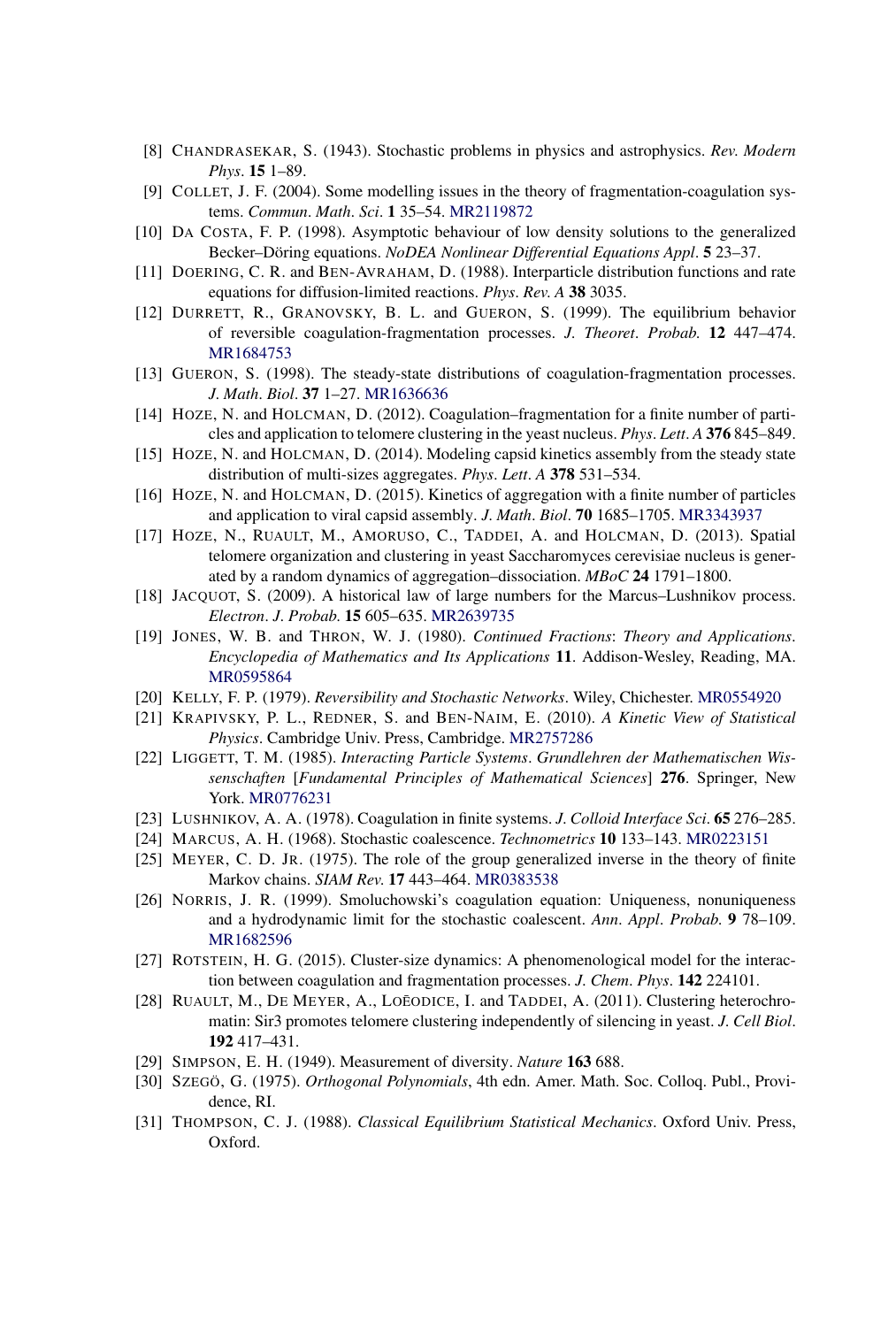- [32] THOMSON, B. R. (1989). Exact solution for a steady-state aggregation model in one dimension. *J*. *Phys*. *A* **22** 879–886. [MR0989039](http://www.ams.org/mathscinet-getitem?mr=0989039)
- [33] VON SMOLUCHOWSKI, M. (1916). Drei Vorträge über Diffusion Brownsche Molekularbewegung und Koagulation von Kolloidteichen. *Z*. *Phys*. **17** 557–571.
- [34] WATTIS, J. A. D. (2006). An introduction to mathematical models of coagulationfragmentation processes: A discrete deterministic mean-field approach. *Phys*. *D* **222** 1–20. [MR2265763](http://www.ams.org/mathscinet-getitem?mr=2265763)
- [35] YVINEC, R., D'ORSOGNA, M. R. and CHOU, T. (2012). First passage times in homogeneous nucleation and self-assembly. *J*. *Chem*. *Phys*. **137** 244107.
- [36] ZLOTNICK, A. (2005). Theoretical aspects of virus capsid assembly. *JMR*, *J*. *Mol*. *Recognit*. **18** 479–490.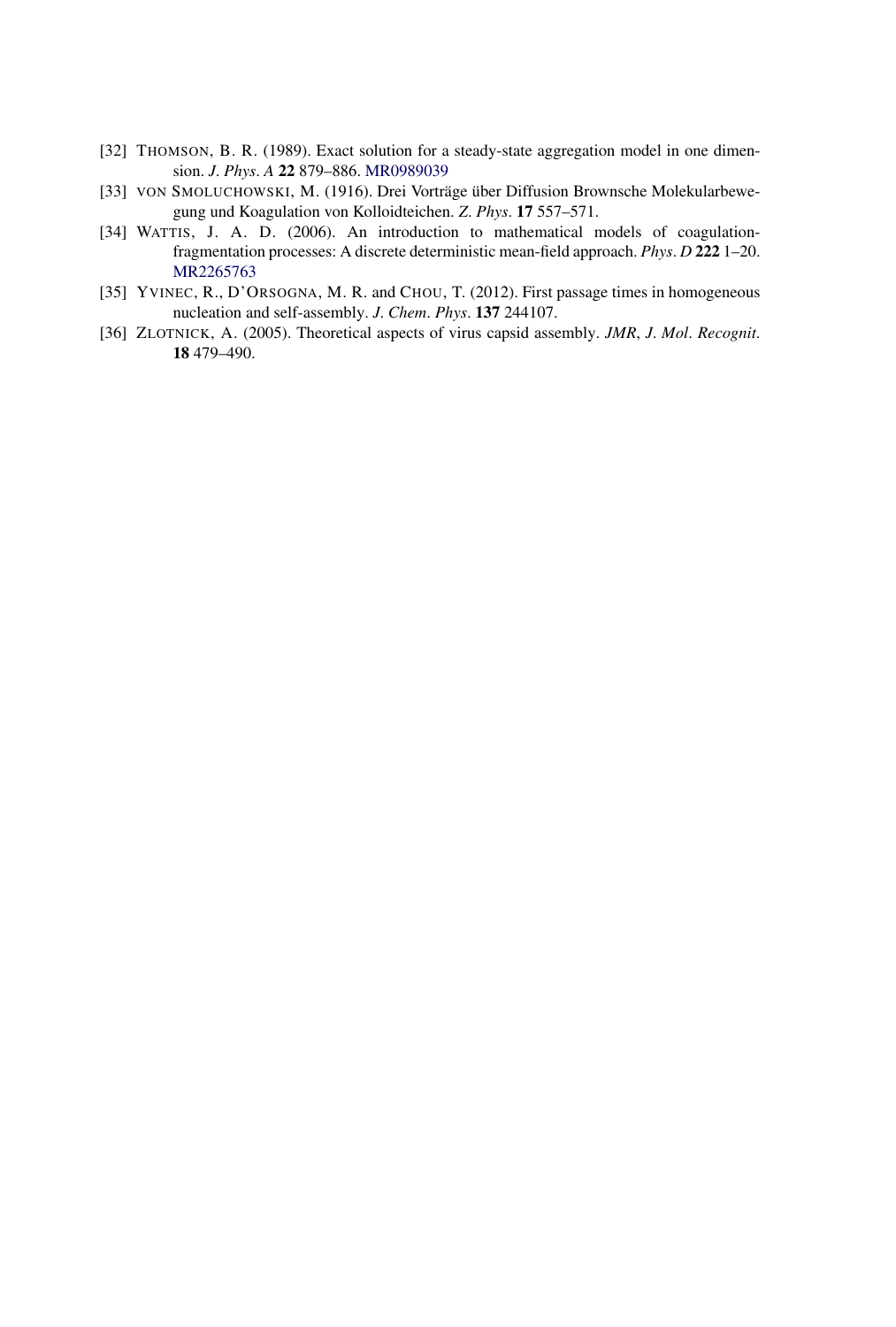#### **RIGOROUS RESULTS FOR THE STIGLER–LUCKOCK MODEL FOR THE EVOLUTION OF AN ORDER BOOK**<sup>1</sup>

BY JAN M. SWART

#### *The Czech Academy of Sciences, Institute of Information Theory and Automation*

In 1964, G. J. Stigler introduced a stochastic model for the evolution of an order book on a stock market. This model was independently rediscovered and generalized by H. Luckock in 2003. In his formulation, traders place buy and sell limit orders of unit size according to independent Poisson processes with possibly different intensities. Newly arriving buy (sell) orders are either immediately matched to the best available matching sell (buy) order or stay in the order book until a matching order arrives. Assuming stationarity, Luckock showed that the distribution functions of the best buy and sell order in the order book solve a differential equation, from which he was able to calculate the position of two prices  $J_-^c < J_+^{\tilde{c}}$  such that buy orders below  $J_-^c$  and sell orders above  $J_{+}^{\rm c}$  stay in the order book forever while all other orders are eventually matched. We extend Luckock's model by adding market orders, that is, with a certain rate traders arrive at the market that take the best available buy or sell offer in the order book, if there is one, and do nothing otherwise. We give necessary and sufficient conditions for such an extended model to be positive recurrent and show how these conditions are related to the prices  $J_-^c$  and  $J_+^c$ of Luckock.

- [1] BAK, P. and SNEPPEN, K. (1993). Punctuated equilibrium and criticality in a simple model of evolution. *Phys*. *Rev*. *Lett*. **74** 4083–4086.
- [2] CARTER, M. and VAN BRUNT, B. (2000). *The Lebesgue–Stieltjes Integral*: *A Practical Introduction*. Springer, New York. [MR1759133](http://www.ams.org/mathscinet-getitem?mr=1759133)
- [3] CHAKRABORTI, A., TOKE, I. M., PATRIARCA, M. and ABERGEL, F. (2011). Econophysics review II: Agent-based models. *Quant*. *Finance* **11** 1013–1041.
- [4] CONT, R., STOIKOV, S. and TALREJA, R. (2010). A stochastic model for order book dynamics. *Oper*. *Res*. **58** 549–563. [MR2680564](http://www.ams.org/mathscinet-getitem?mr=2680564)
- [5] FORMENTIN, M. and SWART, J. M. (2016). The limiting shape of a full mailbox. *ALEA Lat*. *Am*. *J*. *Probab*. *Math*. *Stat*. **13** 1151–1164.
- [6] GABRIELLI, A. and CALDARELLI, G. (2009). Invasion percolation and the time scaling behavior of a queuing model of human dynamics. *J*. *Stat*. *Mech*. *Theory Exp*. P02046.
- [7] HÖGNÄS, G. (1977). Characterization of weak convergence of signed measures on [0*,* 1]. *Math*. *Scand*. **41** 175–184.
- [8] KELLY, F. and YUDOVINA, E. (2018). A Markov model of a limit order book: Thresholds, recurrence, and trading strategies. *Math*. *Oper*. *Res*. **43** 181–203. [MR3774639](http://www.ams.org/mathscinet-getitem?mr=3774639)

*[MSC2010 subject classifications.](http://www.ams.org/mathscinet/msc/msc2010.html)* Primary 82C27; secondary 60K35, 82C26, 60J05.

*Key words and phrases.* Continuous double auction, order book, rank-based Markov chain, selforganized criticality, Stigler–Luckock model, market microstructure.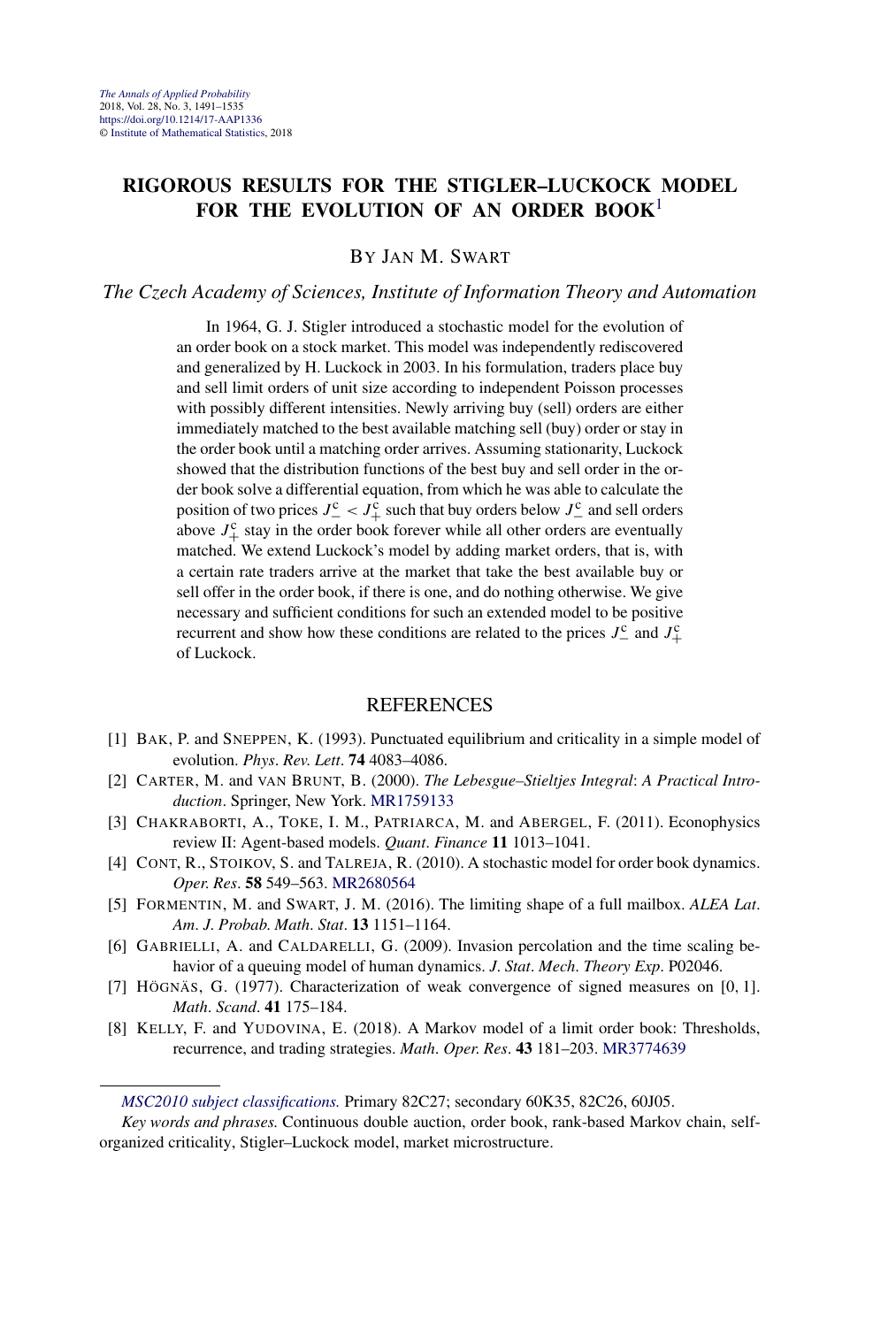- [9] KRUK, L. (2012). Limiting distribution for a simple model of order book dynamics. *Cent*. *Eur*. *J*. *Math*. **10** 2283–2295.
- [10] LAKNER, P., REED, J. and SIMATOS, F. (2013). Scaling limit of a limit order book via the regenerative characterization of Lévy trees. Preprint. Available at [arXiv:1312.2340.](http://arxiv.org/abs/arXiv:1312.2340)
- [11] LAKNER, P., REED, J. and STOIKOV, S. (2016). High frequency asymptotics for the limit order book. *Mark*. *Microstr*. *Liq*. **2** 1650004. DOI: [10.1142/S2382626616500040](https://doi.org/10.1142/S2382626616500040).
- [12] LEVIN, D. A., PERES, Y. and WILMER, E. L. (2009). *Markov Chains and Mixing Times*. Amer. Math. Soc., Providence, RI. [MR2466937](http://www.ams.org/mathscinet-getitem?mr=2466937)
- [13] LUCKOCK, H. (2003). A steady-state model of the continuous double auction. *Quant*. *Finance* **3** 385–404.
- [14] MAILLARD, P. (2016). Speed and fluctuations of N-particle branching Brownian motion with spatial selection. *Probab*. *Theory Related Fields* **166** 1061–1173.
- [15] MASLOV, S. (2000). Simple model of a limit order-driven market. *Phys*. *A* **278** 571–578.
- [16] MEESTER, R. and SARKAR, A. (2012). Rigorous self-organised criticality in the modified Bak–Sneppen model. *J*. *Stat*. *Phys*. **149** 964–968. [MR2999570](http://www.ams.org/mathscinet-getitem?mr=2999570)
- [17] MEYN, S. and TWEEDIE, R. L. (2009). *Markov Chains and Stochastic Stability*, 2nd ed. Cambridge Univ. Press, Cambridge. [MR2509253](http://www.ams.org/mathscinet-getitem?mr=2509253)
- [18] PERŽINA, V. and SWART, J. M. (2016). How many market makers does a market need? Preprint. Available at [arXiv:1612.00981.](http://arxiv.org/abs/arXiv:1612.00981)
- [19] PLAČKOVÁ, J. (2011). Shluky volatility a dynamika poptávky a nabídky. Master Thesis, MFF, Charles Univ., Prague (In Czech).
- [20] SCALAS, E., RAPALLO, F. and RADIVOJEVIĆ, T. (2017). Low-traffic limit and first-passage times for a simple model of the continuous double auction. *Phys*. *A* **485** 61–72.
- [21] SLANINA, F. (2013). *Essentials of Econophysics Modelling*. Oxford Univ. Press, London.
- [22] ŠMÍD, M. (2012). Probabilistic properties of the continuous double auction. *Kybernetika* (*Prague*) **48** 50–82.
- [23] STIGLER, G. J. (1964). Public regulation of the securities markets. *J*. *Bus*. **37** 117–142.
- [24] SWART, J. M. (2017). A simple rank-based Markov chain with self-organized criticality. *Markov Process*. *Related Fields* **23** 87–102.
- [25] TOKE, I. M. (2015). The order book as a queueing system: Average depth and influence of the size of limit orders. *Quant*. *Finance* **15** 795–808.
- [26] WALRAS, L. (1874). *Éléments d' économie politique pure, ou Théorie de la richesse sociale*. First published 1874; published again in Paris by R. Pichon and R. Durand-Auzias and in Lausanne by F. Rouge, 1926.
- [27] YUDOVINA, E. (2012). A simple model of a limit order book. Preprint. Available at [arXiv:1205.7017v2.](http://arxiv.org/abs/arXiv:1205.7017v2)
- [28] YUDOVINA, E. (2012). Collaborating Queues: Large Service Network and a Limit Order Book. Ph.D. thesis, Univ. Cambridge.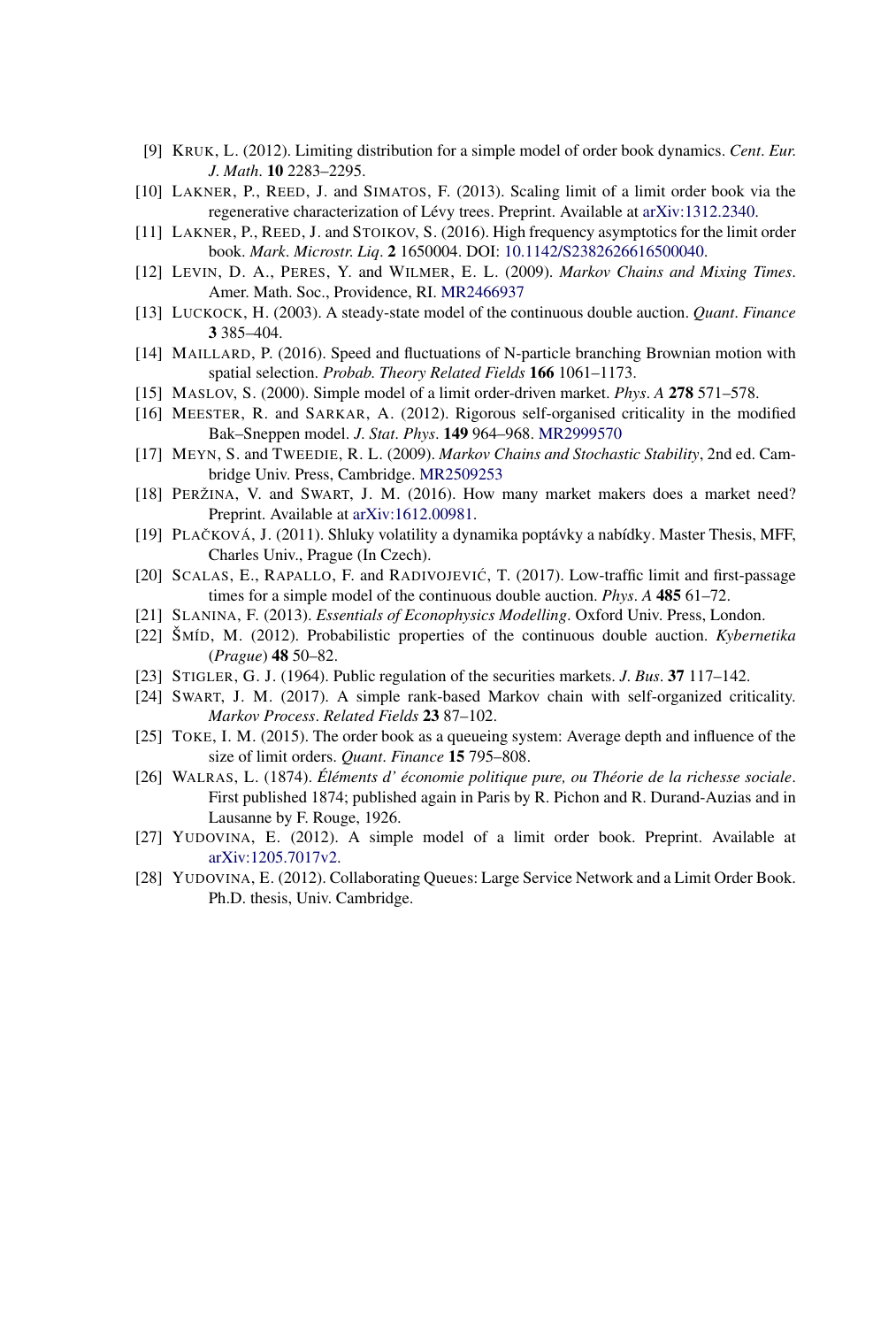#### **MAX** *κ***-CUT AND THE INHOMOGENEOUS POTTS SPIN GLASS**

BY AUKOSH JAGANNATH<sup>\*, 1</sup>, JUSTIN KO<sup>\*, 2</sup> AND SUBHABRATA SEN<sup>†</sup>

*University of Toronto*<sup>∗</sup> *and Stanford University*†

We study the asymptotic behavior of the Max *κ*-cut on a family of sparse, inhomogeneous random graphs. In the large degree limit, the leading term is a variational problem, involving the ground state of a constrained inhomogeneous Potts spin glass. We derive a Parisi-type formula for the free energy of this model, with possible constraints on the proportions, and derive the limiting ground state energy by a suitable zero temperature limit.

#### REFERENCES

- [1] AIELLO, W., CHUNG, F. and LU, L. (2001). A random graph model for power law graphs. *Exp*. *Math*. **10** 53–66. [MR1822851](http://www.ams.org/mathscinet-getitem?mr=1822851)
- [2] AIZENMAN, M., SIMS, R. and STARR, S. L. (2003). Extended variational principle for the Sherrington–Kirkpatrick spin-glass model. *Phys*. *Rev*. *B* **68** 214403.
- [3] ALBERT, R. and BARABÁSI, A.-L. (2002). Statistical mechanics of complex networks. *Rev*. *Modern Phys*. **74** 47–97. [MR1895096](http://www.ams.org/mathscinet-getitem?mr=1895096)
- [4] ARGUIN, L.-P. and AIZENMAN, M. (2009). On the structure of quasi-stationary competing particle systems. *Ann*. *Probab*. **37** 1080–1113. [MR2537550](http://www.ams.org/mathscinet-getitem?mr=2537550)
- [5] AUFFINGER, A. and CHEN, W.-K. (2017). Parisi formula for the ground state energy in the mixed *p*-spin model. *Ann*. *Probab*. **45** 4617–4631. [MR3737919](http://www.ams.org/mathscinet-getitem?mr=3737919)
- [6] AUFFINGER, A. and CHEN, W.-K. (2014). Free energy and complexity of spherical bipartite models. *J*. *Stat*. *Phys*. **157** 40–59. [MR3249903](http://www.ams.org/mathscinet-getitem?mr=3249903)
- [7] BARRA, A., CONTUCCI, P., MINGIONE, E. and TANTARI, D. (2015). Multi-species mean field spin glasses. Rigorous results. *Ann*. *Henri Poincaré* **16** 691–708. [MR3311887](http://www.ams.org/mathscinet-getitem?mr=3311887)
- [8] BOLLOBÁS, B., JANSON, S. and RIORDAN, O. (2007). The phase transition in inhomogeneous random graphs. *Random Structures Algorithms* **31** 3–122. [MR2337396](http://www.ams.org/mathscinet-getitem?mr=2337396)
- [9] BORGS, C., CHAYES, J. T., LOVÁSZ, L., SÓS, V. T. and VESZTERGOMBI, K. (2008). Convergent sequences of dense graphs. I. Subgraph frequencies, metric properties and testing. *Adv*. *Math*. **219** 1801–1851. [MR2455626](http://www.ams.org/mathscinet-getitem?mr=2455626)
- [10] BORGS, C., CHAYES, J. T., LOVÁSZ, L., SÓS, V. T. and VESZTERGOMBI, K. (2012). Convergent sequences of dense graphs II. Multiway cuts and statistical physics. *Ann*. *of Math*. (2) **176** 151–219. [MR2925382](http://www.ams.org/mathscinet-getitem?mr=2925382)
- [11] BOUCHERON, S., LUGOSI, G. and MASSART, P. (2013). *Concentration Inequalities*: *A Nonasymptotic Theory of Independence*, *with a Foreword by Michel Ledoux*. Oxford Univ. Press, Oxford. [MR3185193](http://www.ams.org/mathscinet-getitem?mr=3185193)
- [12] BRITTON, T., DEIJFEN, M. and MARTIN-LÖF, A. (2006). Generating simple random graphs with prescribed degree distribution. *J*. *Stat*. *Phys*. **124** 1377–1397. [MR2266448](http://www.ams.org/mathscinet-getitem?mr=2266448)
- [13] CALTAGIRONE, F., PARISI, G. and RIZZO, T. (2012). Dynamical critical exponents for the mean-field Potts glass. *Phys*. *Rev*. *E* **85** 051504.

*[MSC2010 subject classifications.](http://www.ams.org/mathscinet/msc/msc2010.html)* 90C27, 82D30, 82B44, 60K35, 60G15, 90C06.

*Key words and phrases.* MAX CUT, spin glasses, Potts model, inhomogeneous random graphs.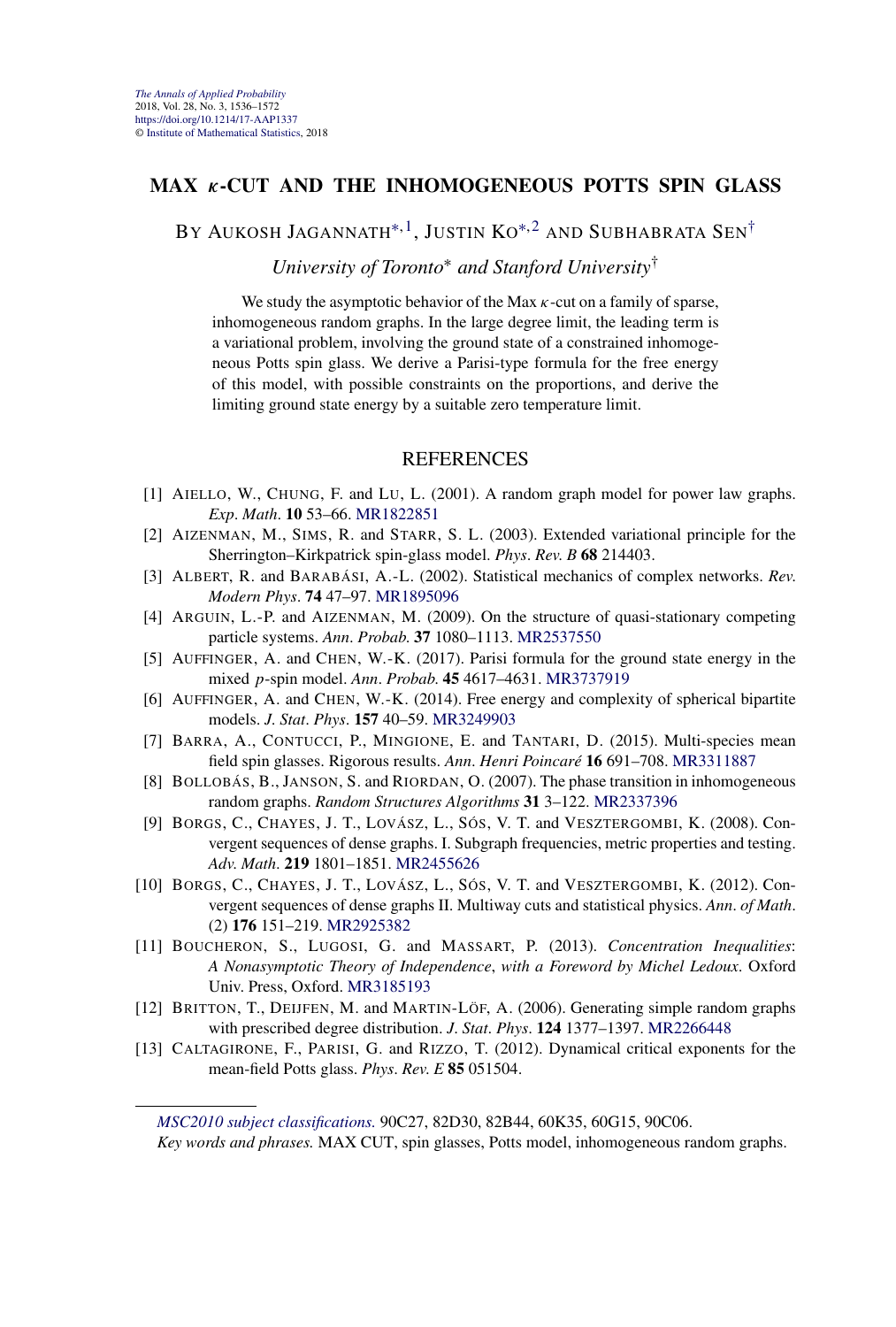- [14] CHEN, W.-K. and SEN, A. (2017). Parisi formula, disorder chaos and fluctuation for the ground state energy in the spherical mixed *p*-spin models. *Comm*. *Math*. *Phys*. **350** 129– 173. [MR3606472](http://www.ams.org/mathscinet-getitem?mr=3606472)
- [15] CHUNG, F. and LU, L. (2002). Connected components in random graphs with given expected degree sequences. *Ann*. *Comb*. **6** 125–145. [MR1955514](http://www.ams.org/mathscinet-getitem?mr=1955514)
- [16] DECELLE, A., KRZAKALA, F., MOORE, C. and ZDEBOROVÁ, L. (2011). Asymptotic analysis of the stochastic block model for modular networks and its algorithmic applications. *Phys*. *Rev*. *E* **84** 066106.
- [17] DEMBO, A., MONTANARI, A. and SEN, S. (2017). Extremal cuts of sparse random graphs. *Ann*. *Probab*. **45** 1190–1217. [MR3630296](http://www.ams.org/mathscinet-getitem?mr=3630296)
- [18] DOROGOVTSEV, S. N. and MENDES, J. F. F. (2002). Evolution of networks. *Advances in Physics* **51** 1079–1187.
- [19] DURRETT, R. (2003). Rigorous result for the CHKNS random graph model. In *Discrete Random Walks* (*Paris*, 2003). *Discrete Math*. *Theor*. *Comput*. *Sci*. *Proc*., *AC* 95–104. Assoc. Discrete Math. Theor. Comput. Sci., Nancy. [MR2042377](http://www.ams.org/mathscinet-getitem?mr=2042377)
- [20] ELDERFIELD, D. and SHERRINGTON, D. (1983). The curious case of the Potts spin glass. *J*. *Phys*. *C*, *Solid State Phys*. **16** L497.
- [21] ELDERFIELD, D. and SHERRINGTON, D. (1983). Novel non-ergodicity in the Potts spin glass. *J*. *Phys*. *C*, *Solid State Phys*. **16** L1169.
- [22] FU, Y. and ANDERSON, P. W. (1986). Application of statistical mechanics to NP-complete problems in combinatorial optimisation. *J*. *Phys*. *A*: *Math*. *Gen*. **19** 1605.
- [23] GHIRLANDA, S. and GUERRA, F. (1998). General properties of overlap probability distributions in disordered spin systems. towards parisi ultrametricity. *J*. *Phys*. *A*: *Math*. *Gen*. **31** 9149.
- [24] GUERRA, F. (2003). Broken replica symmetry bounds in the mean field spin glass model. *Comm*. *Math*. *Phys*. **233** 1–12. [MR1957729](http://www.ams.org/mathscinet-getitem?mr=1957729)
- [25] HOLLAND, P. W., LASKEY, K. B. and LEINHARDT, S. (1983). Stochastic blockmodels: First steps. *Soc*. *Netw*. **5** 109–137.
- [26] JACKSON, M. O. (2008). *Social and Economic Networks*. Princeton Univ. Press, Princeton, NJ. [MR2435744](http://www.ams.org/mathscinet-getitem?mr=2435744)
- [27] JAGANNATH, A. and TOBASCO, I. (2017). Low temperature asymptotics of spherical mean field spin glasses. *Comm*. *Math*. *Phys*. **352** 979–1017. [MR3631397](http://www.ams.org/mathscinet-getitem?mr=3631397)
- [28] KAHNG, A. B., LIENIG, J., MARKOV, I. L. and HU, J. (2011). *VLSI Physical Design*: *From Graph Partitioning to Timing Closure*. Springer, New York.
- [29] KALIKOW, S. and WEISS, B. (1988). When are random graphs connected. *Israel J*. *Math*. **62** 257–268. [MR0955131](http://www.ams.org/mathscinet-getitem?mr=0955131)
- [30] KIRKPATRICK, S., GELATT, C. D. JR. and VECCHI, M. P. (1983). Optimization by simulated annealing. *Science* **220** 671–680. [MR0702485](http://www.ams.org/mathscinet-getitem?mr=0702485)
- [31] ŁUCZAK, T. (1992). Sparse random graphs with a given degree sequence. In *Random Graphs*, *Vol*.2(*Pozna´n*, 1989). 165–182. Wiley, New York. [MR1166614](http://www.ams.org/mathscinet-getitem?mr=1166614)
- [32] MASSOULIÉ, L. (2014). Community detection thresholds and the weak Ramanujan property. In *STOC'*14*—Proceedings of the* 2014 *ACM Symposium on Theory of Computing* 694– 703. ACM, New York. [MR3238997](http://www.ams.org/mathscinet-getitem?mr=3238997)
- [33] MÉZARD, M. and MONTANARI, A. (2009). *Information*, *Physics*, *and Computation*. Oxford Univ. Press, Oxford. [MR2518205](http://www.ams.org/mathscinet-getitem?mr=2518205)
- [34] MÉZARD, M., PARISI, G. and VIRASORO, M. (1987). *Spin Glass Theory and Beyond*: *An Introduction to the Replica Method and Its Applications* **9**. World Scientific, Singapore.
- [35] MOSSEL, E., NEEMAN, J. and SLY, A. (2013). A proof of the block model threshold conjecture. Preprint. Available at [arXiv:1311.4115](http://arxiv.org/abs/arXiv:1311.4115).
- [36] NISHIMORI, H. and STEPHEN, M. J. (1983). Gauge-invariant frustrated Potts spin-glass. *Phys*. *Rev*. *B* **27** 5644–5652.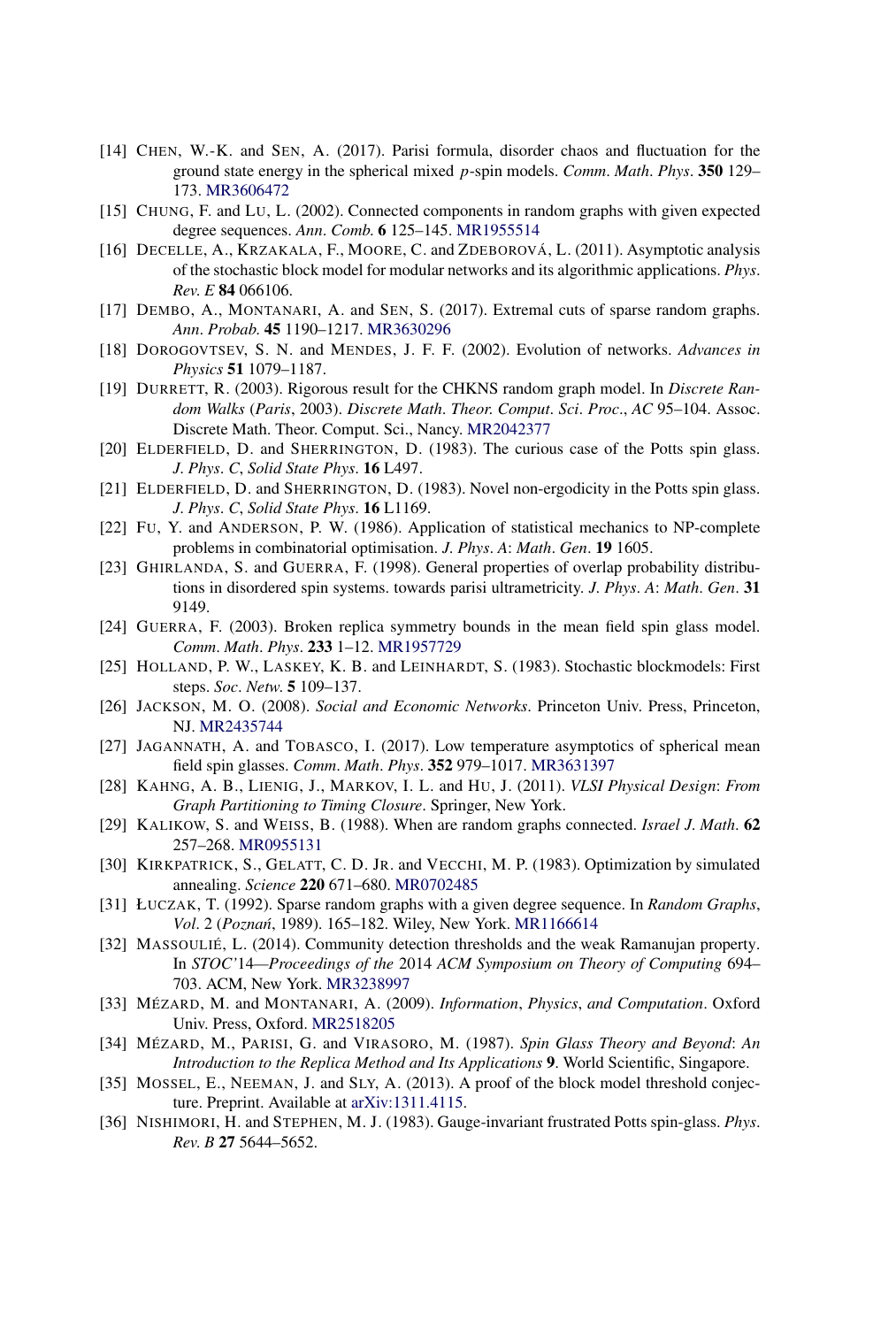- [37] NORROS, I. and REITTU, H. (2006). On a conditionally Poissonian graph process. *Adv*. *in Appl*. *Probab*. **38** 59–75. [MR2213964](http://www.ams.org/mathscinet-getitem?mr=2213964)
- [38] PANCHENKO, D. (2013). Spin glass models from the point of view of spin distributions. *Ann*. *Probab*. **41** 1315–1361. [MR3098679](http://www.ams.org/mathscinet-getitem?mr=3098679)
- [39] PANCHENKO, D. (2013). The Parisi ultrametricity conjecture. *Ann*. *of Math*. (2) **177** 383–393. [MR2999044](http://www.ams.org/mathscinet-getitem?mr=2999044)
- [40] PANCHENKO, D. (2013). *The Sherrington–Kirkpatrick Model*. Springer, New York. [MR3052333](http://www.ams.org/mathscinet-getitem?mr=3052333)
- [41] PANCHENKO, D. (2014). The Parisi formula for mixed *p*-spin models. *Ann*. *Probab*. **42** 946– 958. [MR3189062](http://www.ams.org/mathscinet-getitem?mr=3189062)
- [42] PANCHENKO, D. (2018). Free energy in the mixed *p*-spin models with vector spins. *Ann*. *Probab*. **46** 865–896. [MR3773376](http://www.ams.org/mathscinet-getitem?mr=3773376)
- [43] PANCHENKO, D. (2018). Free energy in the Potts spin glass. *Ann*. *Probab*. **46** 829–864. [MR3773375](http://www.ams.org/mathscinet-getitem?mr=3773375)
- [44] PANCHENKO, D. (2015). The free energy in a multi-species Sherrington-Kirkpatrick model. *Ann*. *Probab*. **43** 3494–3513. [MR3433586](http://www.ams.org/mathscinet-getitem?mr=3433586)
- [45] POLJAK, S. and TUZA, Z. (1993). *The Max-Cut Problem—a Survey*. Acad. Sinica, Taipei.
- [46] PORTER, M. A., ONNELA, J.-P. and MUCHA, P. J. (2009). Communities in networks. *Notices Amer*. *Math*. *Soc*. **56** 1082–1097. [MR2568495](http://www.ams.org/mathscinet-getitem?mr=2568495)
- [47] RUELLE, D. (1987). A mathematical reformulation of Derrida's REM and GREM. *Comm*. *Math*. *Phys*. **108** 225–239. [MR0875300](http://www.ams.org/mathscinet-getitem?mr=0875300)
- [48] SEN, S. (2016). Optimization on sparse random hypergraphs and spin glasses. Preprint. Available at [arXiv:1606.02365](http://arxiv.org/abs/arXiv:1606.02365).
- [49] SHEPP, L. A. (1989). Connectedness of certain random graphs. *Israel J*. *Math*. **67** 23–33. [MR1021358](http://www.ams.org/mathscinet-getitem?mr=1021358)
- [50] SHERRINGTON, D. and KIRKPATRICK, S. (1975). Solvable model of a spin-glass. *Phys*. *Rev*. *Lett*. **35** 1792–1796.
- [51] SÖDERBERG, B. (2002). General formalism for inhomogeneous random graphs. *Phys*. *Rev*. *E* (3) **66** 066121, 6. [MR1953933](http://www.ams.org/mathscinet-getitem?mr=1953933)
- [52] TALAGRAND, M. (2010). *Mean Field Models for Spin Glasses*: *Volume I*: *Basic Examples* **54**. Springer, New York.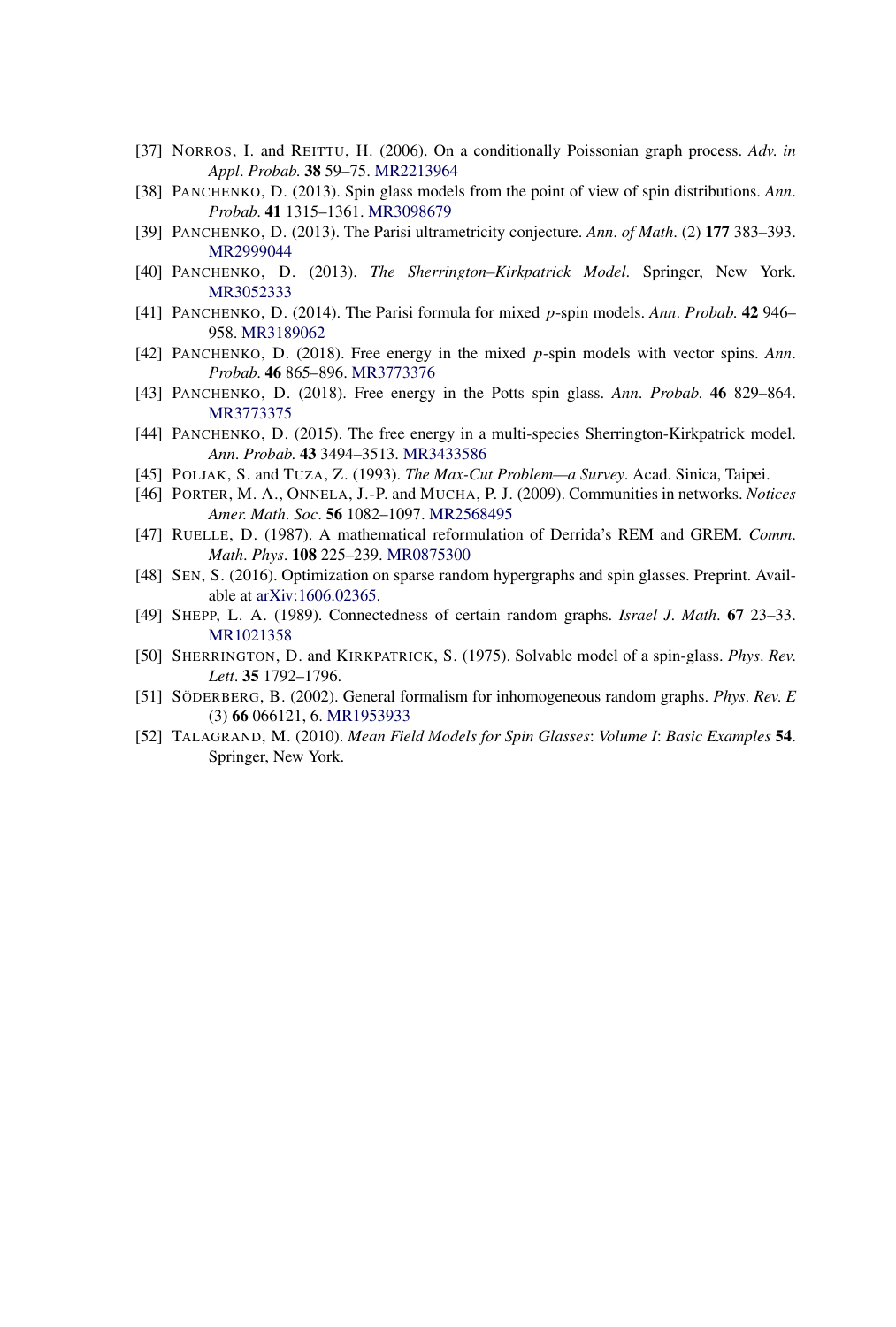#### **LIMIT DISTRIBUTIONS FOR KPZ GROWTH MODELS WITH SPATIALLY HOMOGENEOUS RANDOM INITIAL CONDITIONS**

BY S. CHHITA<sup>1</sup>, P. L. FERRARI<sup>1</sup> AND H. SPOHN

*Durham University, Bonn University and TU München*

For stationary KPZ growth in  $1 + 1$  dimensions, the height fluctuations are governed by the Baik–Rains distribution. Using the totally asymmetric single step growth model, alias TASEP, we investigate height fluctuations for a general class of spatially homogeneous random initial conditions. We prove that for TASEP there is a one-parameter family of limit distributions, labeled by the diffusion coefficient of the initial conditions. The distributions are defined through a variational formula. We use Monte Carlo simulations to obtain their numerical plots. Also discussed is the connection to the six-vertex model at its conical point.

- [1] AGGARWAL, A. (2016). Current fluctuations of the stationary asep and six-vertex model. Available at [arXiv:1608.04726](http://arxiv.org/abs/arXiv:1608.04726).
- [2] AMIR, G., CORWIN, I. and QUASTEL, J. (2011). Probability distribution of the free energy of the continuum directed random polymer in 1 + 1 dimensions. *Comm*. *Pure Appl*. *Math*. **64** 466–537. [MR2796514](http://www.ams.org/mathscinet-getitem?mr=2796514)
- [3] BAIK, J., BEN AROUS, G. and PÉCHÉ, S. (2005). Phase transition of the largest eigenvalue for nonnull complex sample covariance matrices. *Ann*. *Probab*. **33** 1643–1697. [MR2165575](http://www.ams.org/mathscinet-getitem?mr=2165575)
- [4] BAIK, J., DEIFT, P. and JOHANSSON, K. (1999). On the distribution of the length of the longest increasing subsequence of random permutations. *J*. *Amer*. *Math*. *Soc*. **12** 1119– 1178. [MR1682248](http://www.ams.org/mathscinet-getitem?mr=1682248)
- [5] BAIK, J., FERRARI, P. L. and PÉCHÉ, S. (2010). Limit process of stationary TASEP near the characteristic line. *Comm*. *Pure Appl*. *Math*. **63** 1017–1070.
- [6] BAIK, J., FERRARI, P. L. and PÉCHÉ, S. (2014). Convergence of the two-point function of the stationary TASEP. In *Singular Phenomena and Scaling in Mathematical Models* 91–110. Springer, Cham. [MR3205038](http://www.ams.org/mathscinet-getitem?mr=3205038)
- [7] BAIK, J. and RAINS, E. M. (2000). Limiting distributions for a polynuclear growth model with external sources. *J*. *Stat*. *Phys*. **100** 523–542.
- [8] BAIK, J. and RAINS, E. M. (2001). Symmetrized random permutations. In *Random Matrix Models and Their Applications*. *Math*. *Sci*. *Res*. *Inst*. *Publ*. **40** 1–19. Cambridge Univ. Press, Cambridge. [MR1842780](http://www.ams.org/mathscinet-getitem?mr=1842780)
- [9] BILLINGSLEY, P. (1968). *Convergence of Probability Measures*. Wiley, New York.
- [10] BORODIN, A., CORWIN, I., FERRARI, P. and VETŐ, B. (2015). Height fluctuations for the stationary KPZ equation. *Math*. *Phys*. *Anal*. *Geom*. **18** Art. 20, 95. [MR3366125](http://www.ams.org/mathscinet-getitem?mr=3366125)
- [11] BORODIN, A., CORWIN, I. and GORIN, V. (2016). Stochastic six-vertex model. *Duke Math*. *J*. **165** 563–624. [MR3466163](http://www.ams.org/mathscinet-getitem?mr=3466163)

*[MSC2010 subject classifications.](http://www.ams.org/mathscinet/msc/msc2010.html)* 82C24, 82C41, 82C22.

*Key words and phrases.* Stochastic model for surface growth, directed polymer, universal distributions.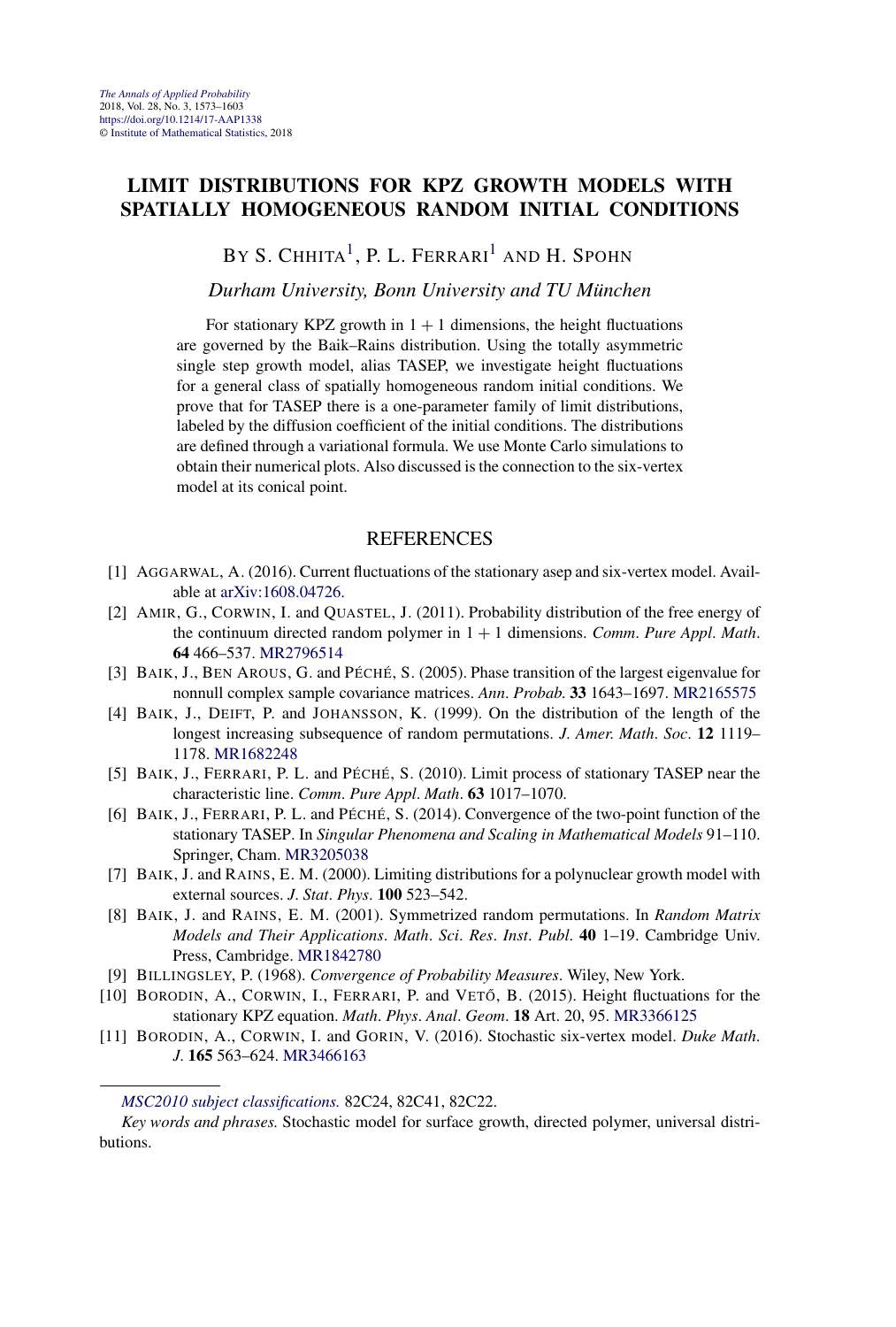- [12] BORODIN, A., FERRARI, P. L., PRÄHOFER, M. and SASAMOTO, T. (2007). Fluctuation properties of the TASEP with periodic initial configuration. *J*. *Stat*. *Phys*. **129** 1055–1080.
- [13] BORODIN, A., FERRARI, P. L. and SASAMOTO, T. (2008). Transition between Airy<sub>1</sub> and Airy2 processes and TASEP fluctuations. *Comm*. *Pure Appl*. *Math*. **61** 1603–1629. [MR2444377](http://www.ams.org/mathscinet-getitem?mr=2444377)
- [14] BORODIN, A. and PÉCHÉ, S. (2008). Airy kernel with two sets of parameters in directed percolation and random matrix theory. *J*. *Stat*. *Phys*. **132** 275–290.
- [15] BUKMAN, D. J. and SHORE, J. D. (1995). The conical point in the ferroelectric six-vertex model. *J*. *Stat*. *Phys*. **78** 1277–1309.
- [16] CATOR, E. and PIMENTEL, L. (2015). On the local fluctuations of last-passage percolation models. *Stochastic Process*. *Appl*. **125** 879–903.
- [17] COLOMO, F. and PRONKO, A. (2013). Third-order phase transition in random tilings. *Phys*. *Rev*. *E* **88** 042125.
- [18] COLOMO, F. and PRONKO, A. (2015). Thermodynamics of the six-vertex model in an *L*shaped domain. *Comm*. *Math*. *Phys*. **339** 699–728.
- [19] COLOMO, F. and SPORTIELLO, A. (2016). Arctic curves of the six-vertex model on generic domains: The tangent method. Available at [arXiv:1605.01388.](http://arxiv.org/abs/arXiv:1605.01388)
- [20] CORWIN, I., FERRARI, P. L. and PÉCHÉ, S. (2012). Universality of slow decorrelation in KPZ growth. *Ann*. *Inst*. *Henri Poincaré Probab*. *Stat*. **48** 134–150. [MR2919201](http://www.ams.org/mathscinet-getitem?mr=2919201)
- [21] CORWIN, I. and HAMMOND, A. (2013). Brownian Gibbs property for Airy line ensembles. *Invent*. *Math*. **195** 441–508.
- [22] CORWIN, I., LIU, Z. and WANG, D. (2016). Fluctuations of TASEP and LPP with general initial data. *Ann*. *Appl*. *Probab*. **26** 2030–2082. [MR3543889](http://www.ams.org/mathscinet-getitem?mr=3543889)
- [23] FERRARI, P. L. and FRINGS, R. (2011). Finite time corrections in KPZ growth models. *J*. *Stat*. *Phys*. **144** 1123–1150. [MR2841918](http://www.ams.org/mathscinet-getitem?mr=2841918)
- [24] FERRARI, P. L. and NEJJAR, P. (2015). Anomalous shock fluctuations in TASEP and last passage percolation models. *Probab*. *Theory Related Fields* **161** 61–109.
- [25] FERRARI, P. L. and SPOHN, H. (2006). Domino tilings and the six-vertex model at its free fermion point. *J*. *Phys*. *A*: *Math*. *Gen*. **39** 10297–10306.
- [26] FERRARI, P. L. and SPOHN, H. (2006). Scaling limit for the space–time covariance of the stationary totally asymmetric simple exclusion process. *Comm*. *Math*. *Phys*. **265** 1–44. [MR2217295](http://www.ams.org/mathscinet-getitem?mr=2217295)
- [27] FERRARI, P. L. and VETO˝ , B. (2015). Tracy–Widom asymptotics for *q*-TASEP. *Ann*. *Inst*. *Henri Poincaré Probab*. *Stat*. **51** 1465–1485. [MR3414454](http://www.ams.org/mathscinet-getitem?mr=3414454)
- [28] FRÖHLICH, J. and PFISTER, C. (1987). Semi-infinite Ising model, I. Thermodynamic functions and phase diagram in absence of magnetic field. *Comm*. *Math*. *Phys*. **109** 493–523.
- [29] GROENEBOOM, P. (1985). Estimating a monotone density. In *Proceedings of the Berkeley Conference in Honor of Jerzy Neyman and Jack Kiefer*, *II* (L. M. Le Cam and R. A. Olshen, eds.). 535–555. Chapman and Hall/CRC, Boca Raton, FL.
- [30] GROENEBOOM, P. (1989). Brownian motion with a parabolic drift and Airy functions. *Probab*. *Theory Related Fields* **81** 79–109.
- [31] GROENEBOOM, P. (2010). The maximum of Brownian motion minus a parabola. *Electron*. *J*. *Probab*. **15** 1930–1937.
- [32] IMAMURA, T. and SASAMOTO, T. (2005). Polynuclear growth model with external source and random matrix model with deterministic source. *Phys*. *Rev*. *E* **71** 041606.
- [33] JOCKUSH, W., PROPP, J. and SHOR, P. (1998). Random domino tilings and the arctic circle theorem. Available at [arXiv:math.CO/9801068](http://arxiv.org/abs/arXiv:math.CO/9801068).
- [34] JOHANSSON, K. (2000). Shape fluctuations and random matrices. *Comm*. *Math*. *Phys*. **209** 437–476. [MR1737991](http://www.ams.org/mathscinet-getitem?mr=1737991)
- [35] JOHANSSON, K. (2003). Discrete polynuclear growth and determinantal processes. *Comm*. *Math*. *Phys*. **242** 277–329. [MR2018275](http://www.ams.org/mathscinet-getitem?mr=2018275)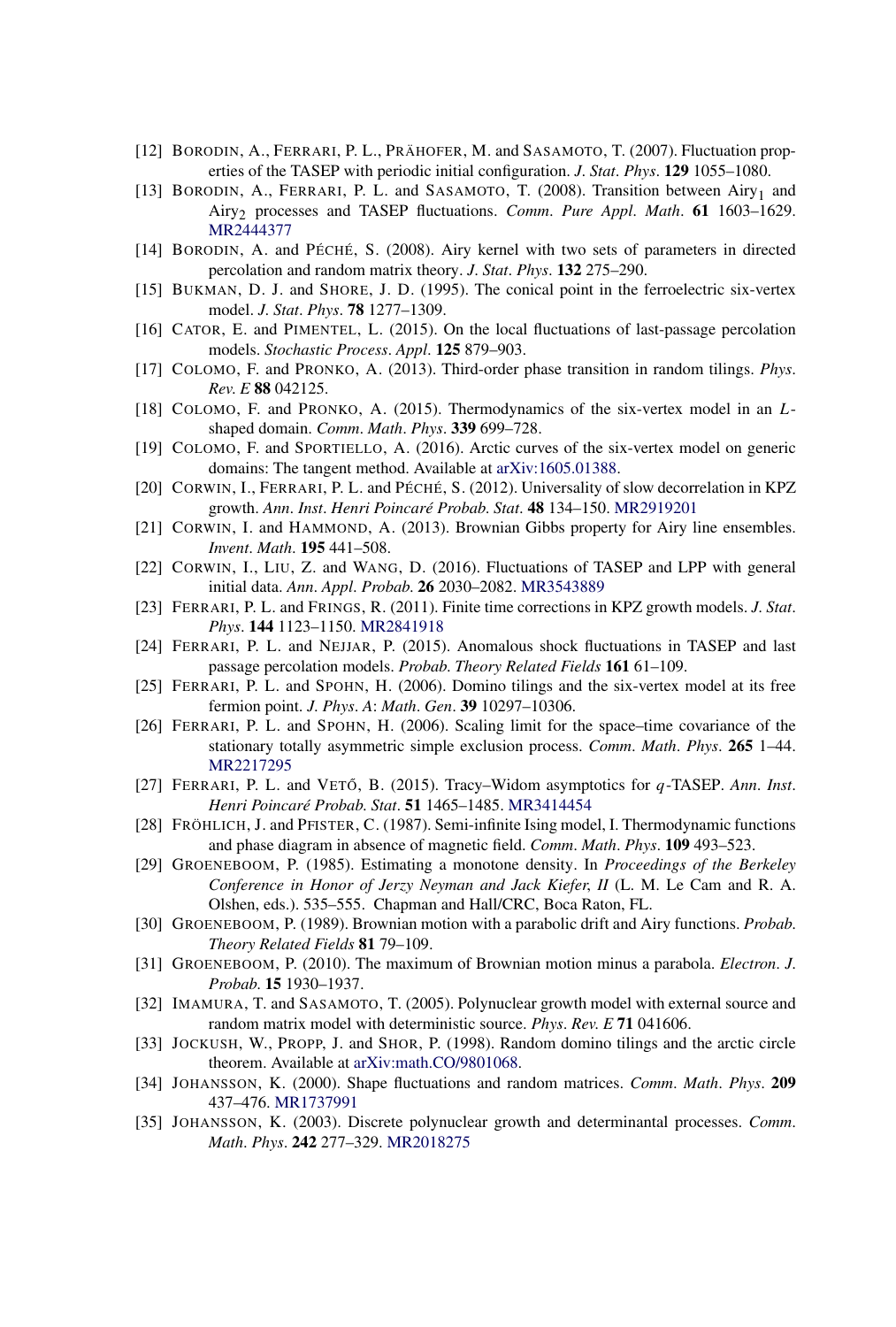- [36] JOHANSSON, K. (2005). The Arctic circle boundary and the Airy process. *Ann*. *Probab*. **33** 1–30. [MR2118857](http://www.ams.org/mathscinet-getitem?mr=2118857)
- [37] KIPNIS, C. and VARADHAN, S. R. S. (1986). Central limit theorem for additive functionals of reversible Markov processes and applications to simple exclusions. *Comm*. *Math*. *Phys*. **104** 1–19.
- [38] KRUG, J., MEAKIN, P. and HALPIN-HEALY, T. (1992). Amplitude universality for driven interfaces and directed polymers in random media. *Phys*. *Rev*. *A* **45** 638–653.
- [39] LIGGETT, T. M. (1976). Coupling the simple exclusion process. *Ann*. *Probab*. **4** 339–356. [MR0418291](http://www.ams.org/mathscinet-getitem?mr=0418291)
- [40] LIGGETT, T. M. (1999). *Stochastic Interacting Systems*: *Contact*, *Voter and Exclusion Processes*. Springer, Berlin.
- [41] PRÄHOFER, M. and SPOHN, H. (2000). Universal distributions for growth processes in 1+1 dimensions and random matrices. *Phys*. *Rev*. *Lett*. **84** 4882–4885.
- [42] PRÄHOFER, M. and SPOHN, H. (2002). Current fluctuations for the totally asymmetric simple exclusion process. In *In and Out of Equilibrium* (*Mambucaba*, 2000) (V. Sidoravicius, ed.). *Progress in Probability* **51** 185–204. Birkhäuser, Boston, MA. [MR1901953](http://www.ams.org/mathscinet-getitem?mr=1901953)
- [43] PRÄHOFER, M. and SPOHN, H. (2002). Scale invariance of the PNG droplet and the Airy process. *J*. *Stat*. *Phys*. **108** 1071–1106.
- [44] QUASTEL, J. and REMENIK, D. (2016). How flat is flat in a random interface growth? Available at [arXiv:1606.09228](http://arxiv.org/abs/arXiv:1606.09228).
- [45] SASAMOTO, T. (2007). Fluctuations of the one-dimensional asymmetric exclusion process using random matrix techniques. *J*. *Stat*. *Mech*. **P07007**.
- [46] SASAMOTO, T. and SPOHN, H. (2010). The crossover regime for the weakly asymmetric simple exclusion process. *J*. *Stat*. *Phys*. **140** 209–231. [MR2659278](http://www.ams.org/mathscinet-getitem?mr=2659278)
- [47] SCHÜTZ, G. M. (2000). Exactly solvable models for many-body systems far from equilibrium. In *Phase Transitions and Critical Phenomena* (C. Domb and J. Lebowitz, eds.) **19** 1–251. Academic Press, San Diego, CA.
- [48] SZÁSZ, D. and TÓTH, B. (1984). Persistent random walks in a one-dimensional random environment. *J*. *Stat*. *Phys*. **37** 27–38. [MR0774883](http://www.ams.org/mathscinet-getitem?mr=0774883)
- [49] TAKEUCHI, K. A. (2012). Statistics of circular interface fluctuations in an off-lattice Eden model. *J*. *Stat*. *Mech*. **P05007**.
- [50] TAKEUCHI, K. A. and SANO, M. (2010). Growing interfaces of liquid crystal turbulence: Universal scaling and fluctuations. *Phys*. *Rev*. *Lett*. **104** 230601.
- [51] TAKEUCHI, K. A. and SANO, M. (2012). Evidence for geometry-dependent universal fluctuations of the Kardar–Parisi–Zhang interfaces in liquid-crystal turbulence. *J*. *Stat*. *Phys*. **147** 853–890.
- [52] TAKEUCHI, K. A., SANO, M., SASAMOTO, T. and SPOHN, H. (2011). Growing interfaces uncover universal fluctuations behind scale invariance. *Sci*. *Rep*. **1** 34.
- [53] TRACY, C. A. and WIDOM, H. (1994). Level-spacing distributions and the Airy kernel. *Comm*. *Math*. *Phys*. **159** 151–174.
- [54] TRACY, C. A. and WIDOM, H. (1996). On orthogonal and symplectic matrix ensembles. *Comm*. *Math*. *Phys*. **177** 727–754. [MR1385083](http://www.ams.org/mathscinet-getitem?mr=1385083)
- [55] YAGUCHI, H. (1986). Stationary measures for an exclusion process on one-dimensional lattices with infinitely many hopping sites. *Hiroshima Math*. *J*. **16** 449–475.
- [56] ZINN-JUSTIN, P. (2000). Six-vertex model with domain wall boundary conditions and onematrix models. *Phys*. *Rev*. *E* **62** 3411–3418.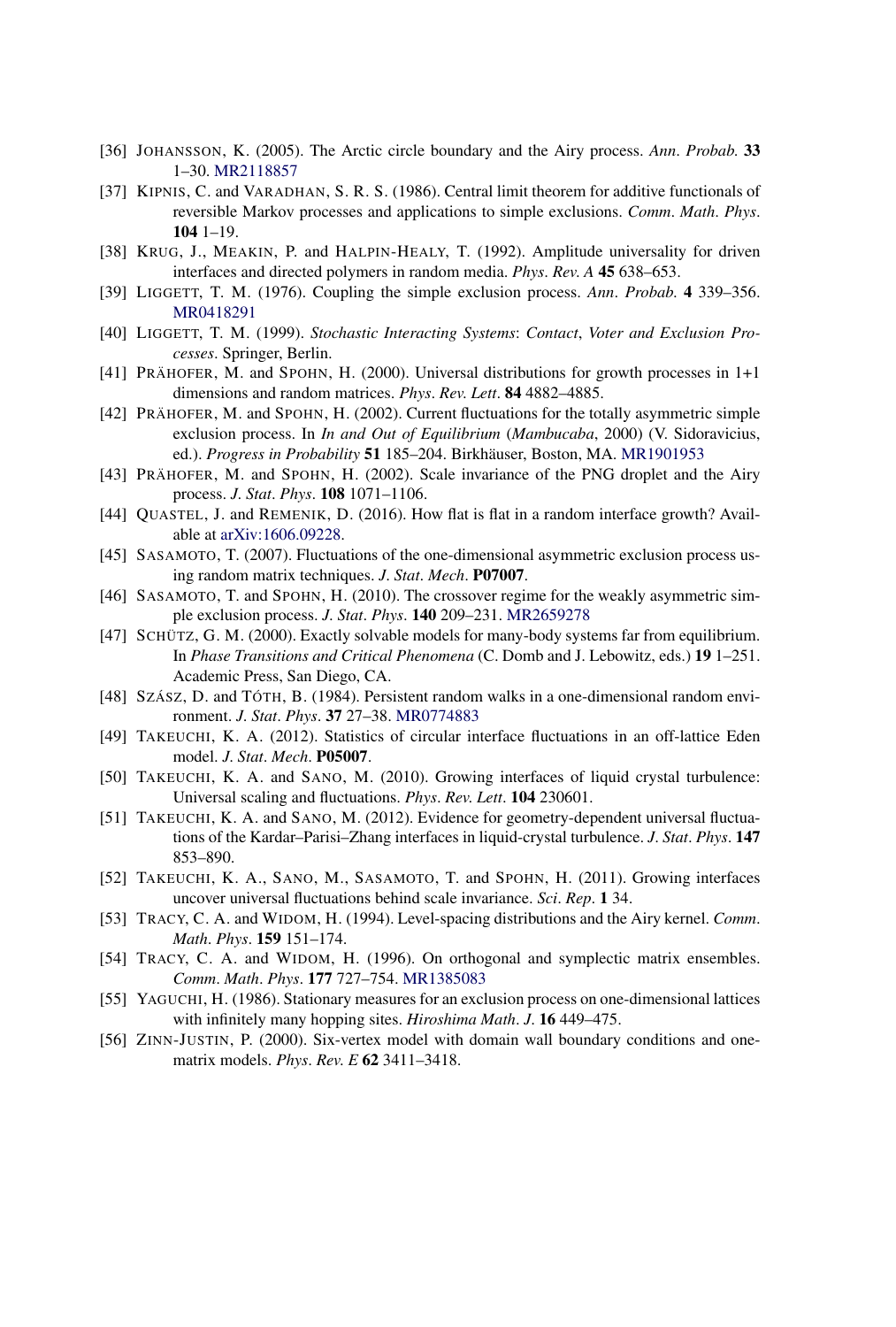#### **BORDER AGGREGATION MODEL**

#### BY DEBLEENA THACKER AND STANISLAV VOLKOV<sup>1</sup>

#### *Lund University*

Start with a graph with a subset of vertices called *the border*. A particle released from the origin performs a random walk on the graph until it comes to the immediate neighbourhood of the border, at which point it joins this subset thus increasing the border by one point. Then a new particle is released from the origin and the process repeats until the origin becomes a part of the border itself. We are interested in the total number *ξ* of particles to be released by this final moment.

We show that this model covers the OK Corral model as well as the erosion model, and obtain distributions and bounds for *ξ* in cases where the graph is star graph, regular tree and a *d*-dimensional lattice.

- [1] ASSELAH, A. and GAUDILLIÈRE, A. (2013). Sublogarithmic fluctuations for internal DLA. *Ann*. *Probab*. **41** 1160–1179. [MR3098674](http://www.ams.org/mathscinet-getitem?mr=3098674)
- [2] ASSELAH, A. and GAUDILLIÈRE, A. (2014). Lower bounds on fluctuations for internal DLA. *Probab*. *Theory Related Fields* **158** 39–53. [MR3152779](http://www.ams.org/mathscinet-getitem?mr=3152779)
- [3] ASSELAH, A. and RAHMANI, H. (2016). Fluctuations for internal DLA on the comb. *Ann*. *Inst*. *Henri Poincaré Probab*. *Stat*. **52** 58–83.
- [4] BHATTACHARYA, R. N. and RANGA RAO, R. (1976). *Normal Approximation and Asymptotic Expansions*. Wiley, New York.
- [5] BILLINGSLEY, P. (1986). *Probability and Measure*, 2nd ed. Wiley, New York.
- [6] DAVIS, B. (1990). Reinforced random walk. *Probab*. *Theory Related Fields* **84** 203–229. [MR1030727](http://www.ams.org/mathscinet-getitem?mr=1030727)
- [7] DEN HOLLANDER, F. (2000). *Large Deviations*. *Fields Institute Monographs* **14**. Amer. Math. Soc., Providence, RI. [MR1739680](http://www.ams.org/mathscinet-getitem?mr=1739680)
- [8] DOYLE, P. and SNELL, L. (1984). *Random Walks and Electric Networks*. *Carus Mathematical Monographs* **22**. Mathematical Association of America, Washington, DC.
- [9] DURRETT, R. (2010). *Probability*: *Theory and Examples*, 4th ed. *Cambridge Series in Statistical and Probabilistic Mathematics* **31**. Cambridge Univ. Press, Cambridge. [MR2722836](http://www.ams.org/mathscinet-getitem?mr=2722836)
- [10] JERISON, D., LEVINE, L. and SHEFFIELD, S. (2013). Internal DLA in higher dimensions. *Electron*. *J*. *Probab*. **18** No. 98, 14. [MR3141799](http://www.ams.org/mathscinet-getitem?mr=3141799)
- [11] JERISON, D., LEVINE, L. and SHEFFIELD, S. (2014). Internal DLA and the Gaussian free field. *Duke Math*. *J*. **163** 267–308.
- [12] KESTEN, H. (1987). How long are the arms in DLA? *J*. *Phys*. *A* **20** L29–L33. [MR0873177](http://www.ams.org/mathscinet-getitem?mr=0873177)
- [13] KESTEN, H. (1987). Hitting probabilities of random walks on **Z***<sup>d</sup>* . *Stochastic Process*. *Appl*. **25** 165–184.
- [14] KINGMAN, J. F. C. (1999). Martingales in the OK Corral. *Bull*. *Lond*. *Math*. *Soc*. **31** 601–606.

*[MSC2010 subject classifications.](http://www.ams.org/mathscinet/msc/msc2010.html)* 60K35, 82B24.

*Key words and phrases.* OK Corral model, DLA model, erosion model, random walks, aggregation.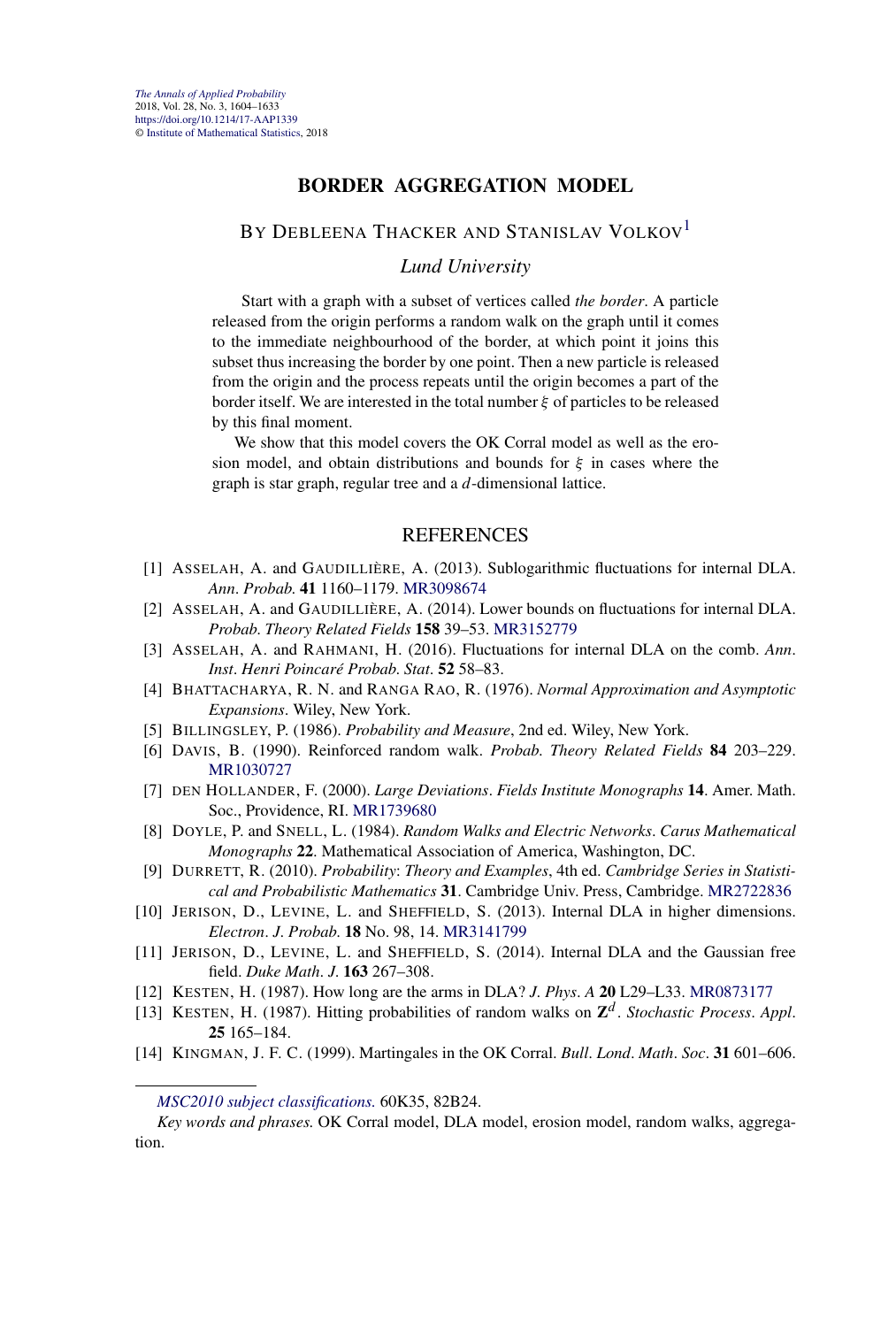- [15] KINGMAN, J. F. C. and VOLKOV, S. E. (2003). Solution to the OK Corral model via decoupling of Friedman's urn. *J*. *Theoret*. *Probab*. **16** 267–276. [MR1956831](http://www.ams.org/mathscinet-getitem?mr=1956831)
- [16] LARSEN, M. and LYONS, R. (1999). Coalescing particles on an interval. *J*. *Theoret*. *Probab*. **12** 201–205. [MR1674992](http://www.ams.org/mathscinet-getitem?mr=1674992)
- [17] LAWLER, G. F. and LIMIC, V. (2010). *Random Walk*: *A Modern Introduction*. *Cambridge Studies in Advanced Mathematics* **123**. Cambridge Univ. Press, Cambridge. [MR2677157](http://www.ams.org/mathscinet-getitem?mr=2677157)
- [18] LEVINE, L. and PERES, Y. (2007). Internal erosion and the exponent  $\frac{3}{4}$ . Available at [http://](http://www.math.cornell.edu/~levine/erosion.pdf) [www.math.cornell.edu/~levine/erosion.pdf](http://www.math.cornell.edu/~levine/erosion.pdf).
- [19] SPITZER, F. (1976). *Principles of Random Walk*, 2nd ed. *Graduate Texts in Mathematics* **34**. Springer, New York.
- [20] WILLIAMS, D. and MCILROY, P. (1998). The OK Corral and the power of the law (a curious Poisson-kernel formula for a parabolic equation). *Bull*. *Lond*. *Math*. *Soc*. **30** 166–170.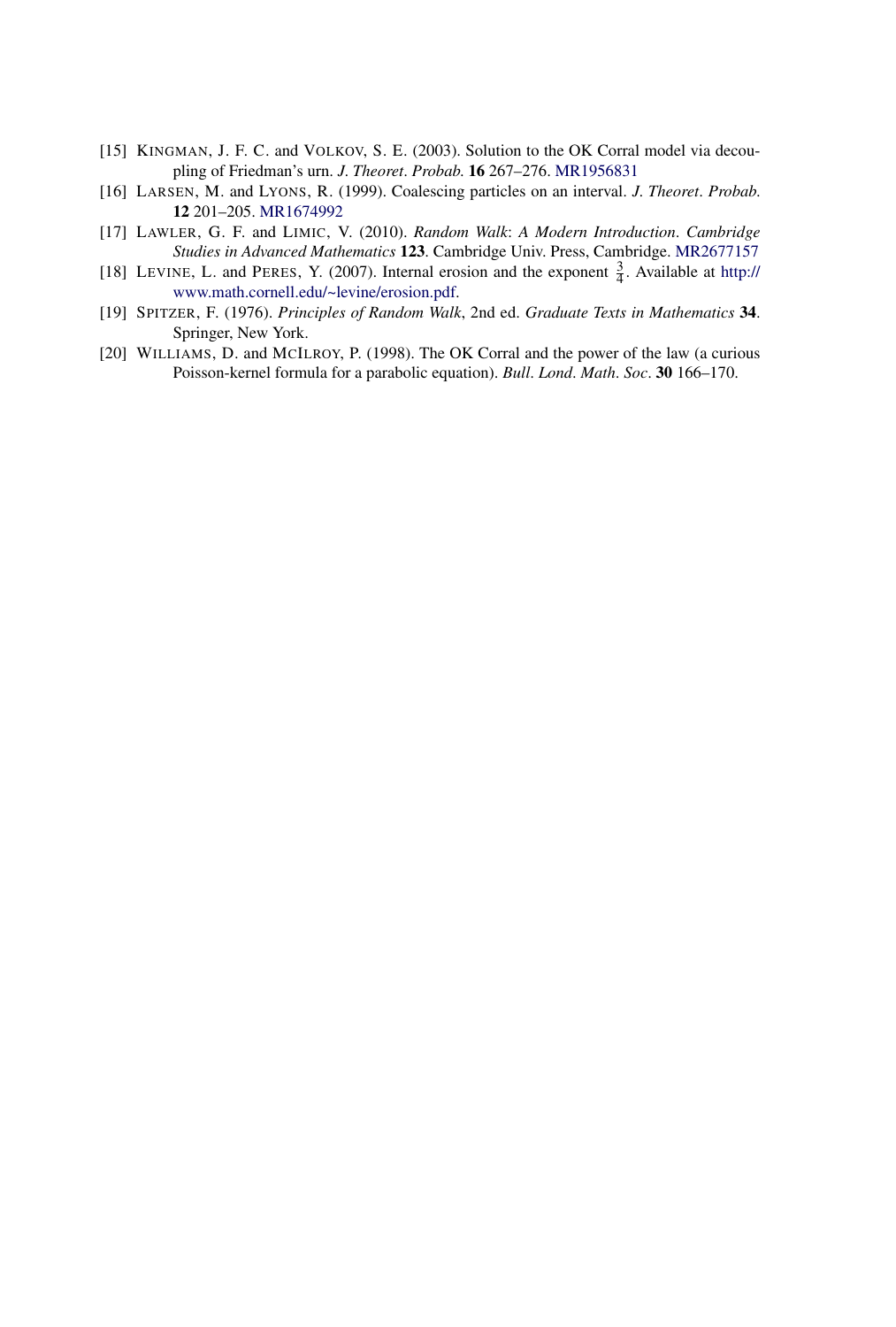#### **BACKWARD SDES FOR OPTIMAL CONTROL OF PARTIALLY OBSERVED PATH-DEPENDENT STOCHASTIC SYSTEMS: A CONTROL RANDOMIZATION APPROACH**

BY ELENA BANDINI[∗](#page-7-0), ANDREA COSSO[†,](#page-7-0) MARCO FUHRMAN[‡,](#page-9-0)1 AND HUYÊN PHAM§,¶

*LUISS Roma*∗*, Politecnico di Milano*†*, Università di Milano*‡*, Université Paris Diderot*§ *and CREST–ENSAE*¶

We introduce a suitable backward stochastic differential equation (BSDE) to represent the value of an optimal control problem with partial observation for a controlled stochastic equation driven by Brownian motion. Our model is general enough to include cases with latent factors in mathematical finance. By a standard reformulation based on the reference probability method, it also includes the classical model where the observation process is affected by a Brownian motion (even in presence of a correlated noise), a case where a BSDE representation of the value was not available so far. This approach based on BSDEs allows for greater generality beyond the Markovian case, in particular our model may include path-dependence in the coefficients (both with respect to the state and the control), and does not require any nondegeneracy condition on the controlled equation.

We use a randomization method, previously adopted only for cases of full observation, and consisting in a first step, in replacing the control by an exogenous process independent of the driving noise and in formulating an auxiliary ("randomized") control problem where optimization is performed over changes of equivalent probability measures affecting the characteristics of the exogenous process. Our first main result is to prove the equivalence between the original partially observed control problem and the randomized problem. In a second step, we prove that the latter can be associated by duality to a BSDE, which then characterizes the value of the original problem as well.

- [1] BAIN, A. and CRISAN, D. (2009). *Fundamentals of Stochastic Filtering*. *Stochastic Modelling and Applied Probability* **60**. Springer, New York. [MR2454694](http://www.ams.org/mathscinet-getitem?mr=2454694)
- [2] BANDINI, E. (2017). Optimal control of piecewise deterministic Markov processes: A BSDE representation of the value function. *ESAIM Control Optim*. *Calc*. *Var*.. To appear. DOI[:10.1051/cocv/2017006](https://doi.org/10.1051/cocv/2017006).
- [3] BANDINI, E., COSSO, A., FUHRMAN, M. and PHAM, H. (2016). Randomization method and backward SDEs for optimal control of partially observed path-dependent stochastic systems. Preprint. Available at [arXiv:1511.09274v2.](http://arxiv.org/abs/arXiv:1511.09274v2)

*[MSC2010 subject classifications.](http://www.ams.org/mathscinet/msc/msc2010.html)* Primary 60H10; secondary 93E20.

*Key words and phrases.* Stochastic optimal control with partial observation, backward SDEs, randomization of controls, path-dependent controlled SDEs.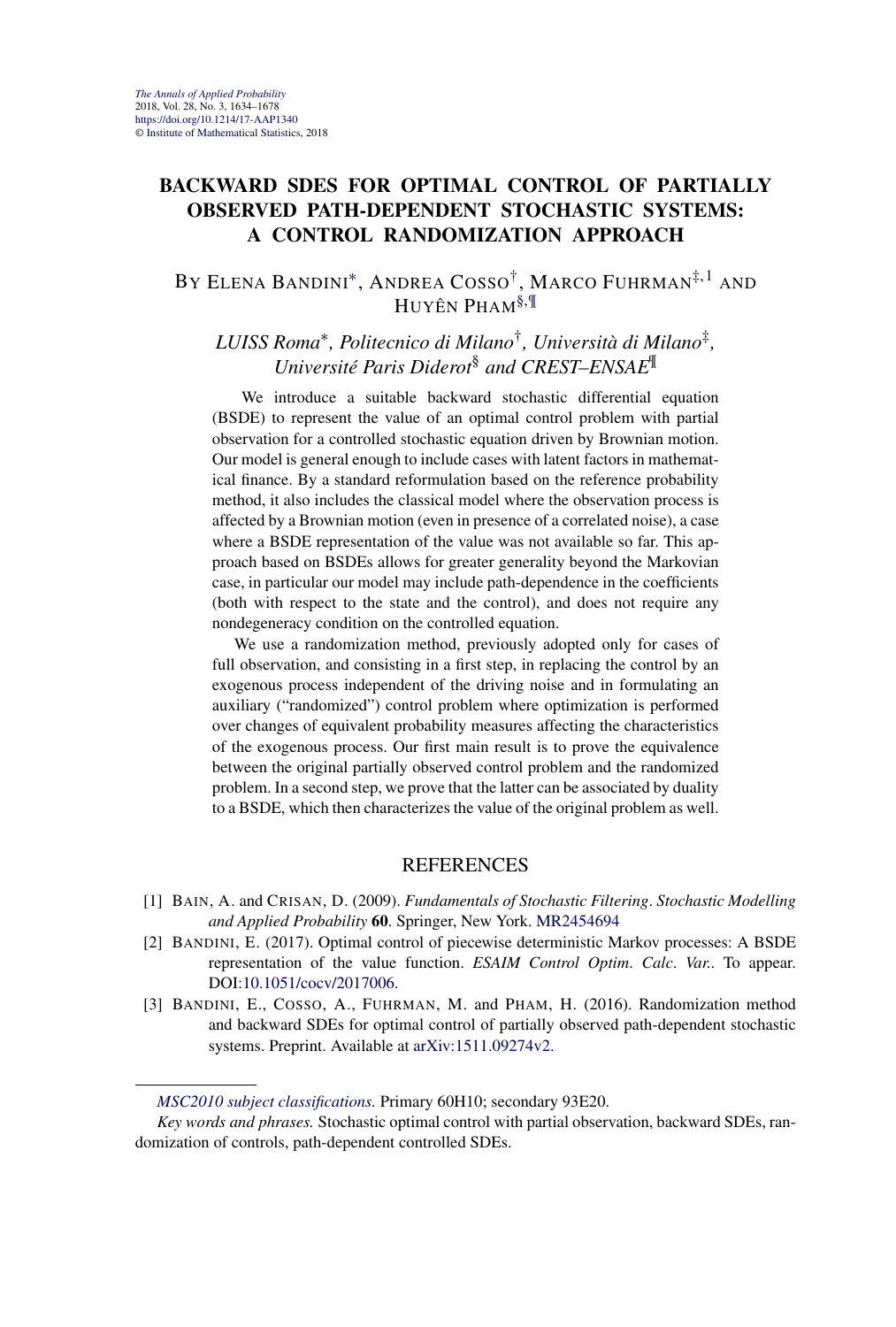- [4] BANDINI, E., COSSO, A., FUHRMAN, M. and PHAM, H. (2016). Randomized filtering and Bellman equation in Wasserstein space for partial observation control problem. Preprint. Available at [arXiv:1609.02697](http://arxiv.org/abs/arXiv:1609.02697).
- [5] BANDINI, E. and FUHRMAN, M. (2017). Constrained BSDEs representation of the value function in optimal control of pure jump Markov processes. *Stochastic Process*. *Appl*. **127** 1441–1474.
- [6] BENSOUSSAN, A. (1992). *Stochastic Control of Partially Observable Systems*. Cambridge Univ. Press, Cambridge.
- [7] BERTSEKAS, D. P. and SHREVE, S. E. (1978). *Stochastic Optimal Control*: *The Discrete Time Case*. *Mathematics in Science and Engineering* **139**. Academic Press, Inc. [Harcourt Brace Jovanovich, Publishers], New York–London.
- [8] BOUCHARD, B. (2009). A stochastic target formulation for optimal switching problems in finite horizon. *Stochastics* **81** 171–197. [MR2571686](http://www.ams.org/mathscinet-getitem?mr=2571686)
- [9] CHOUKROUN, S. and COSSO, A. (2016). Backward SDE representation for stochastic control problems with nondominated controlled intensity. *Ann*. *Appl*. *Probab*. **26** 1208–1259. [MR3476636](http://www.ams.org/mathscinet-getitem?mr=3476636)
- [10] CHOUKROUN, S., COSSO, A. and PHAM, H. (2015). Reflected BSDEs with nonpositive jumps, and controller-and-stopper games. *Stochastic Process*. *Appl*. **125** 597–633.
- [11] COSSO, A., FUHRMAN, M. and PHAM, H. (2016). Long time asymptotics for fully nonlinear Bellman equations: A backward SDE approach. *Stochastic Process*. *Appl*. **126** 1932– 1973.
- [12] ELIE, R. and KHARROUBI, I. (2014). Adding constraints to BSDEs with jumps: An alternative to multidimensional reflections. *ESAIM Probab*. *Stat*. **18** 233–250.
- [13] EL KAROUI, N., HUÙ˙ NGUYEN, D. and JEANBLANC-PICQUÉ, M. (1988). Existence of an optimal Markovian filter for the control under partial observations. *SIAM J*. *Control Optim*. **26** 1025–1061.
- [14] FABBRI, G., GOZZI, F. and ŚWIĘCH, A. (2017). *Stochastic Optimal Control in Infinite Dimensions*: *Dynamic Programming and HJB Equations*. Springer, Berlin. With Chapter 6 by, Fuhrman, M. and Tessitore, G.
- [15] FUHRMAN, M. and PHAM, H. (2015). Randomized and backward SDE representation for optimal control of non-Markovian SDEs. *Ann*. *Appl*. *Probab*. **25** 2134–2167.
- [16] FUHRMAN, M., PHAM, H. and ZENI, F. (2016). Representation of non-Markovian optimal stopping problems by constrained BSDEs with a single jump. *Electron*. *Commun*. *Probab*. **21** Paper No. 3, 7.
- [17] FUHRMAN, M. and TESSITORE, G. (2004). Existence of optimal stochastic controls and global solutions of forward–backward stochastic differential equations. *SIAM J*. *Control Optim*. **43** 813–830. [MR2114377](http://www.ams.org/mathscinet-getitem?mr=2114377)
- [18] GOZZI, F. and ŚWIECH, A. (2000). Hamilton–Jacobi–Bellman equations for the optimal control of the Duncan–Mortensen–Zakai equation. *J*. *Funct*. *Anal*. **172** 466–510. [MR1753181](http://www.ams.org/mathscinet-getitem?mr=1753181)
- [19] JACOD, J. (1974/75). Multivariate point processes: Predictable projection, Radon–Nikodým derivatives, representation of martingales. *Z*. *Wahrsch*. *Verw*. *Gebiete* **31** 235–253. [MR0380978](http://www.ams.org/mathscinet-getitem?mr=0380978)
- [20] JACOD, J. (1979). *Calcul Stochastique et Problèmes de Martingales*. *Lecture Notes in Math*. **714**. Springer, Berlin.
- [21] KHARROUBI, I., LANGRENÉ, N. and PHAM, H. (2014). A numerical algorithm for fully nonlinear HJB equations: An approach by control randomization. *Monte Carlo Methods Appl*. **20** 145–165.
- [22] KHARROUBI, I., LANGRENÉ, N. and PHAM, H. (2015). Discrete time approximation of fully nonlinear HJB equations via BSDEs with nonpositive jumps. *Ann*. *Appl*. *Probab*. **25** 2301–2338.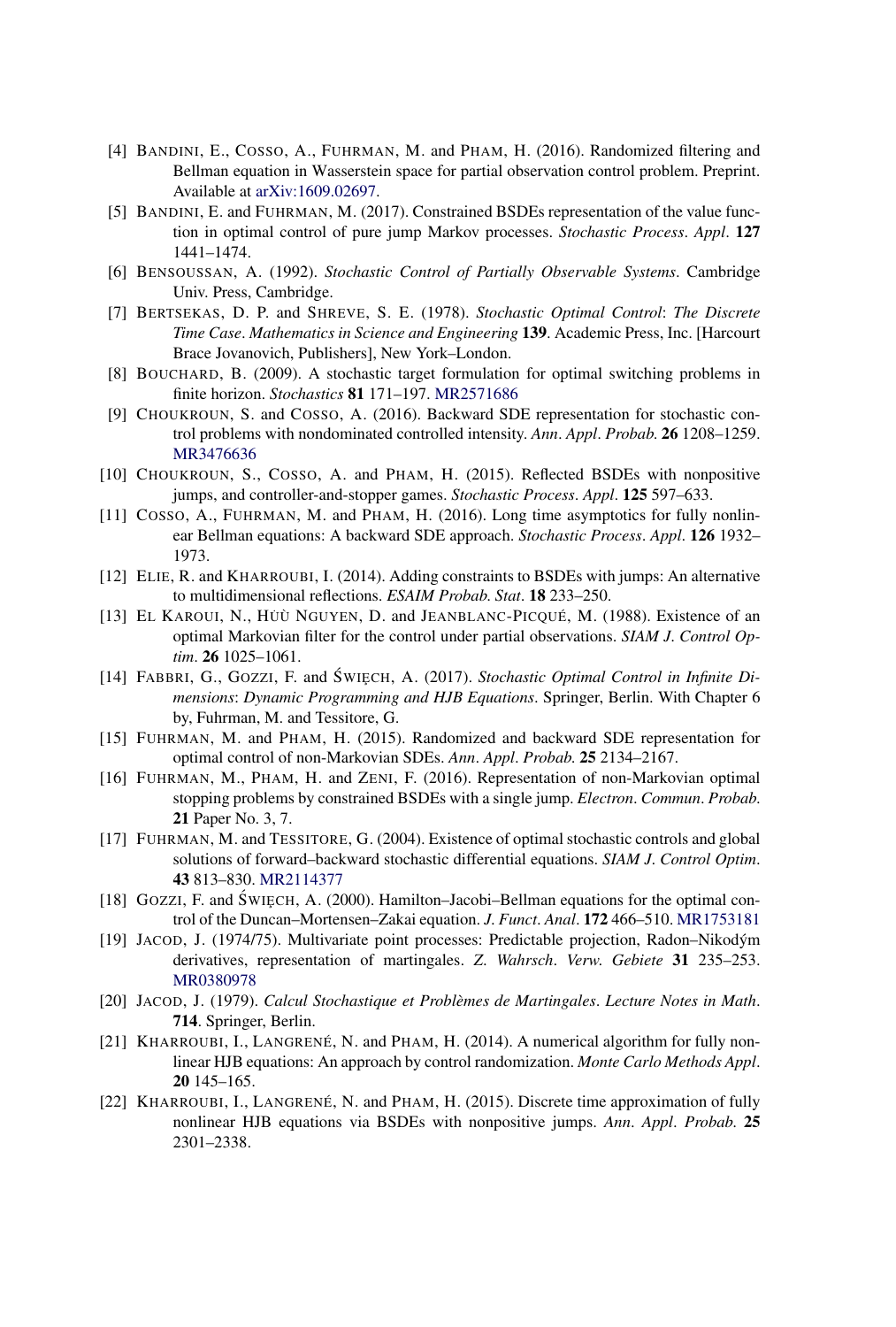- [23] KHARROUBI, I., MA, J., PHAM, H. and ZHANG, J. (2010). Backward SDEs with constrained jumps and quasi-variational inequalities. *Ann*. *Probab*. **38** 794–840.
- [24] KHARROUBI, I. and PHAM, H. (2015). Feynman–Kac representation for Hamilton–Jacobi– Bellman IPDE. *Ann*. *Probab*. **43** 1823–1865.
- [25] KRYLOV, N. V. (2009). *Controlled Diffusion Processes*. *Stochastic Modelling and Applied Probability* **14**. Springer, Berlin. [MR2723141](http://www.ams.org/mathscinet-getitem?mr=2723141)
- [26] LIONS, P.-L. (1989). Viscosity solutions of fully nonlinear second order equations and optimal stochastic control in infinite dimensions. II. Optimal control of Zakai's equation. In *Stochastic Partial Differential Equations and Applications*. *Lecture Notes in Math*. **1390** 147–170. Springer, Berlin.
- [27] PARDOUX, É. (1982). Equations of nonlinear filtering and application to stochastic control with partial observation. In *Nonlinear Filtering and Stochastic Control*. *Lect*. *Notes in Math*. **972** 208–248. Springer, Berlin.
- [28] PARDOUX, É. and PENG, S. (1992). Backward stochastic differential equations and quasilinear parabolic partial differential equations. In *Stochastic Partial Differential Equations and Their Applications* (*Charlotte*, *NC*, 1991). *Lect*. *Notes Control Inf*. *Sci*. **176** 200–217. Springer, Berlin. [MR1176785](http://www.ams.org/mathscinet-getitem?mr=1176785)
- [29] PENG, S. (2007). *G*-expectation, *G*-Brownian motion and related stochastic calculus of Itô type. In *Stochastic Analysis and Applications*. *Abel Symp*. **2** 541–567. Springer, Berlin. [MR2397805](http://www.ams.org/mathscinet-getitem?mr=2397805)
- [30] ROGERS, L. C. G. and WILLIAMS, D. (2000). *Diffusions*, *Markov Processes*, *and Martingales*. *Vol*. 2. *Itô Calculus*. *Cambridge Mathematical Library*. Cambridge Univ. Press, Cambridge. [MR1780932](http://www.ams.org/mathscinet-getitem?mr=1780932)
- [31] SONER, H. M., TOUZI, N. and ZHANG, J. (2012). Wellposedness of second order backward SDEs. *Probab*. *Theory Related Fields* **153** 149–190.
- [32] TANG, S. (1998). The maximum principle for partially observed optimal control of stochastic differential equations. *SIAM J*. *Control Optim*. **36** 1596–1617. [MR1626880](http://www.ams.org/mathscinet-getitem?mr=1626880)
- [33] TANG, S. and LI, X. (1994). Necessary conditions for optimal control of stochastic systems with random jumps. *SIAM J*. *Control Optim*. **32** 1447–1475.
- [34] ZABCZYK, J. (1996). *Chance and Decision*: *Stochastic Control in Discrete Time*. Scuola Normale Superiore, Pisa. [MR1678432](http://www.ams.org/mathscinet-getitem?mr=1678432)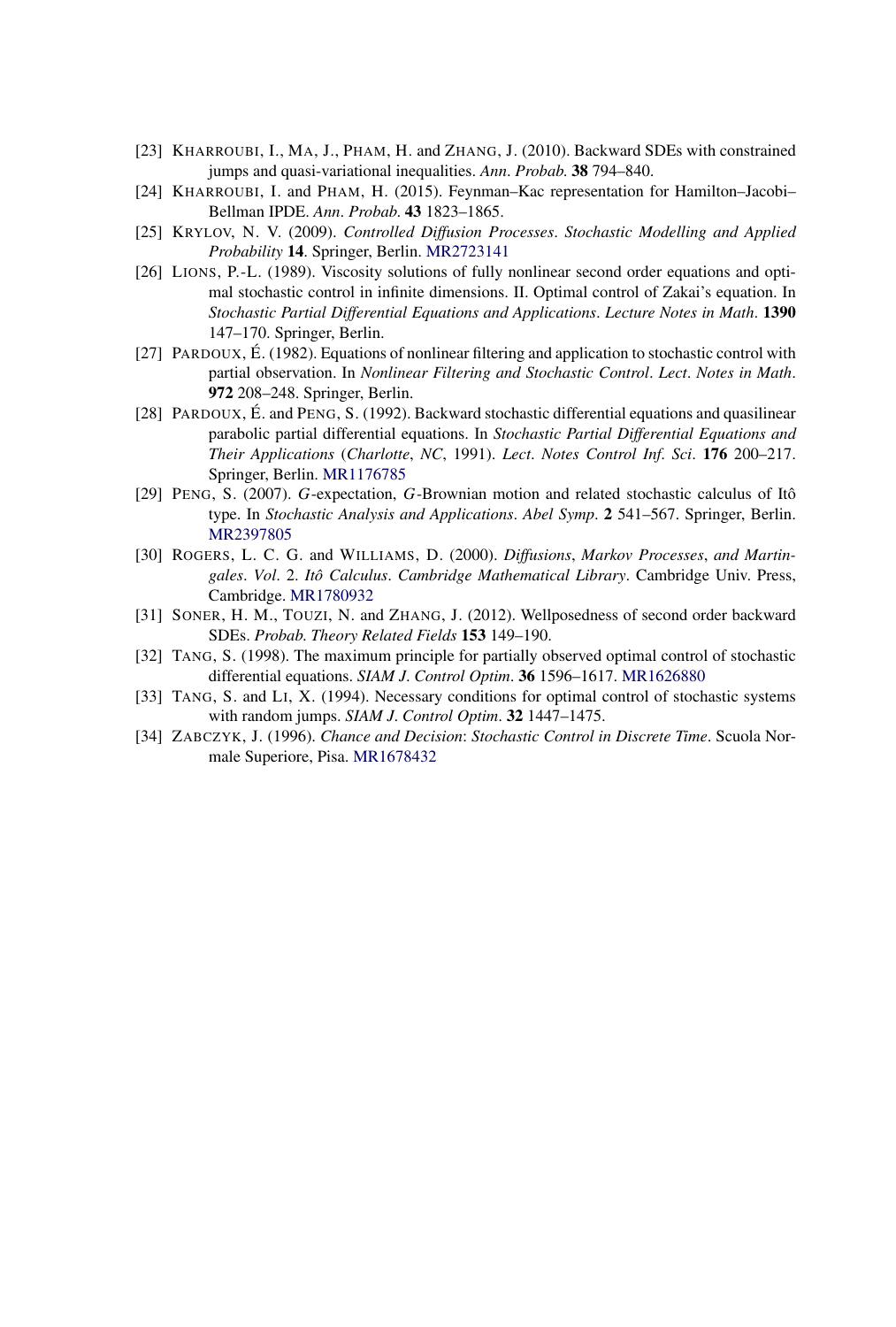#### **A NECESSARY AND SUFFICIENT CONDITION FOR EDGE UNIVERSALITY AT THE LARGEST SINGULAR VALUES OF COVARIANCE MATRICES**

#### BY XIUCAI DING<sup>1</sup> AND FAN YANG<sup>2</sup>

#### *University of Toronto and University of Wisconsin–Madison*

In this paper, we prove a necessary and sufficient condition for the edge universality of sample covariance matrices with general population. We consider sample covariance matrices of the form  $Q = TX(TX)^*$ , where *X* is an  $M_2 \times N$  random matrix with  $X_{ij} = N^{-1/2} q_{ij}$  such that  $q_{ij}$  are *i.i.d.* random variables with zero mean and unit variance, and *T* is an  $M_1 \times M_2$  deterministic matrix such that  $T^*T$  is diagonal. We study the asymptotic behavior of the largest eigenvalues of  $\mathcal Q$  when  $M := \min\{M_1, M_2\}$  and  $N$  tend to infinity with  $\lim_{N\to\infty} N/M = d \in (0,\infty)$ . We prove that the Tracy–Widom law holds for the largest eigenvalue of Q if and only if  $\lim_{s\to\infty} s^4 \mathbb{P}(|q_{ij}| \geq s) =$ 0 under mild assumptions of *T* . The necessity and sufficiency of this condition for the edge universality was first proved for Wigner matrices by Lee and Yin [*Duke Math. J.* **163** (2014) 117–173].

- [1] ANDERSON, G. W., GUIONNET, A. and ZEITOUNI, O. (2010). *An Introduction to Random Matrices*. *Cambridge Studies in Advanced Mathematics* **118**. Cambridge Univ. Press, Cambridge. [MR2760897](http://www.ams.org/mathscinet-getitem?mr=2760897)
- [2] ANDERSON, T. W. (2003). *An Introduction to Multivariate Statistical Analysis*, 3rd ed. Wiley, New York. [MR1990662](http://www.ams.org/mathscinet-getitem?mr=1990662)
- [3] BAI, Z. and SILVERSTEIN, J. W. (2010). *Spectral Analysis of Large Dimensional Random Matrices*, 2nd ed. Springer, New York. [MR2567175](http://www.ams.org/mathscinet-getitem?mr=2567175)
- [4] BAI, Z. D. and SILVERSTEIN, J. W. (1998). No eigenvalues outside the support of the limiting spectral distribution of large-dimensional sample covariance matrices. *Ann*. *Probab*. **26** 316–345. [MR1617051](http://www.ams.org/mathscinet-getitem?mr=1617051)
- [5] BAI, Z. D., SILVERSTEIN, J. W. and YIN, Y. Q. (1988). A note on the largest eigenvalue of a large-dimensional sample covariance matrix. *J*. *Multivariate Anal*. **26** 166–168. [MR0963829](http://www.ams.org/mathscinet-getitem?mr=0963829)
- [6] BAO, Z., PAN, G. and ZHOU, W. (2015). Universality for the largest eigenvalue of sample covariance matrices with general population. *Ann*. *Statist*. **43** 382–421. [MR3311864](http://www.ams.org/mathscinet-getitem?mr=3311864)
- [7] BAO, Z. G., PAN, G. M. and ZHOU, W. (2013). Local density of the spectrum on the edge for sample covariance matrices with general population. Preprint.
- [8] BIANCHI, P., DEBBAH, M., MAIDA, M. and NAJIM, J. (2011). Performance of statistical tests for single-source detection using random matrix theory. *IEEE Trans*. *Inform*. *Theory* **57** 2400–2419. [MR2809098](http://www.ams.org/mathscinet-getitem?mr=2809098)

*[MSC2010 subject classifications.](http://www.ams.org/mathscinet/msc/msc2010.html)* 15B52, 82B44.

*Key words and phrases.* Sample covariance matrices, edge universality, Tracy–Widom distribution, Marchenko–Pastur law.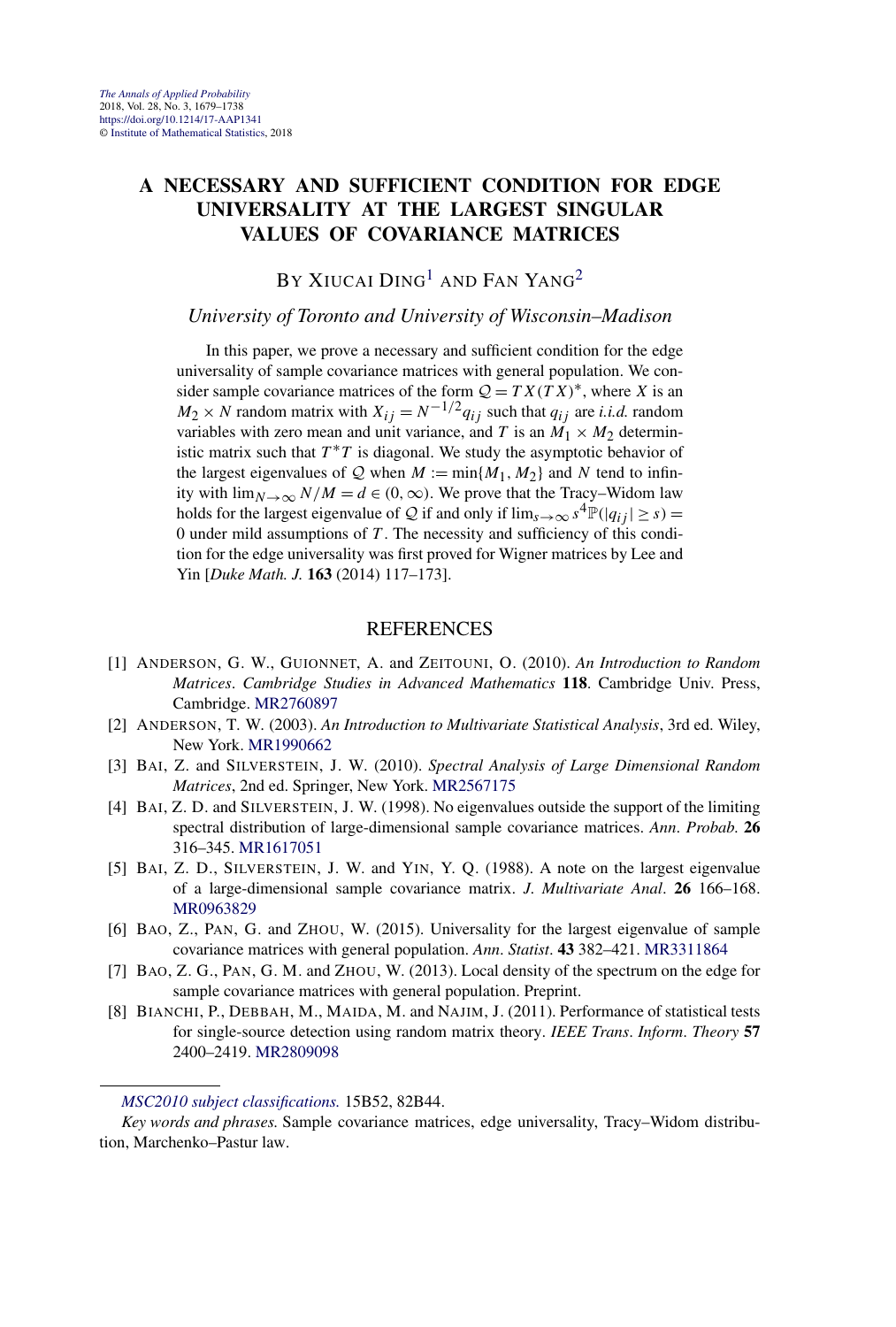- [9] BLOEMENDAL, A., ERDÓS, L., KNOWLES, A., YAU, H.-T. and YIN, J. (2014). Isotropic local laws for sample covariance and generalized Wigner matrices. *Electron*. *J*. *Probab*. **19** Art. ID 33. [MR3183577](http://www.ams.org/mathscinet-getitem?mr=3183577)
- [10] DAVIES, E. B. (1995). The functional calculus. *J*. *Lond*. *Math*. *Soc*. (2) **52** 166–176. [MR1345723](http://www.ams.org/mathscinet-getitem?mr=1345723)
- [11] DAVIS, R., HEINY, J., MIKOSCH, T. and XIE, X. (2016). Extreme value analysis for the sample autocovariance matrices of heavy-tailed multivariate time series. *Extremes* **19** 517– 547. [MR3535965](http://www.ams.org/mathscinet-getitem?mr=3535965)
- [12] DING, X. C. (2016). Singular vector distribution of sample covariance matrices. Available at [arXiv:1611.01837](http://arxiv.org/abs/arXiv:1611.01837).
- [13] EL KAROUI, N. (2005). Recent results about the largest eigenvalue of random covariance matrices and statistical application. *Acta Phys*. *Polon*. *B* **36** 2681–2697. [MR2188088](http://www.ams.org/mathscinet-getitem?mr=2188088)
- [14] EL KAROUI, N. (2007). Tracy–Widom limit for the largest eigenvalue of a large class of complex sample covariance matrices. *Ann*. *Probab*. **35** 663–714. [MR2308592](http://www.ams.org/mathscinet-getitem?mr=2308592)
- [15] ERDŐS, L., KNOWLES, A., YAU, H.-T. and YIN, J. (2012). Spectral statistics of Erdős–Rényi graphs II: Eigenvalue spacing and the extreme eigenvalues. *Comm*. *Math*. *Phys*. **314** 587– 640. [MR2964770](http://www.ams.org/mathscinet-getitem?mr=2964770)
- [16] ERDÓS, L., KNOWLES, A., YAU, H.-T. and YIN, J. (2013). The local semicircle law for a general class of random matrices. *Electron*. *J*. *Probab*. **18**. Art. ID 59. [MR3068390](http://www.ams.org/mathscinet-getitem?mr=3068390)
- [17] ERDŐS, L., KNOWLES, A., YAU, H.-T. and YIN, J. (2013). Spectral statistics of Erdős–Rényi graphs I: Local semicircle law. *Ann*. *Probab*. **41** 2279–2375. [MR3098073](http://www.ams.org/mathscinet-getitem?mr=3098073)
- [18] ERDŐS, L., YAU, H.-T. and YIN, J. (2012). Rigidity of eigenvalues of generalized Wigner matrices. *Adv*. *Math*. **229** 1435–1515. [MR2871147](http://www.ams.org/mathscinet-getitem?mr=2871147)
- [19] FAMA, E. and FRENCH, K. (1992). The cross-section of expected stock returns. *J*. *Finance* **47** 427–465.
- [20] FAN, J., FAN, Y. and LV, J. (2008). High dimensional covariance matrix estimation using a factor model. *J*. *Econometrics* **147** 186–197. [MR2472991](http://www.ams.org/mathscinet-getitem?mr=2472991)
- [21] FAN, J., LIAO, Y. and LIU, H. (2016). An overview on the estimation of large covariance and precision matrices. *Econom*. *J*. **19** 1–32. [MR3501529](http://www.ams.org/mathscinet-getitem?mr=3501529)
- [22] FISHER, J. T., SUN, X. Q. and GALLAGHER (2010). A new test for sphericity of the covariance matrix for high dimensional data. *J*. *Multivariate Anal*. **101** 2554–2570. [MR2719881](http://www.ams.org/mathscinet-getitem?mr=2719881)
- [23] FORRESTER, P. J. (1993). The spectrum edge of random matrix ensembles. *Nuclear Phys*. *B* **402** 709–728. [MR1236195](http://www.ams.org/mathscinet-getitem?mr=1236195)
- [24] HACHEM, W., HARDY, A. and NAJIM, J. (2016). Large complex correlated Wishart matrices: Fluctuations and asymptotic independence at the edges. *Ann*. *Probab*. **44** 2264–2348. [MR3502605](http://www.ams.org/mathscinet-getitem?mr=3502605)
- [25] JOHNSON, R. A. and WICHERN, D. W. (2007). *Applied Multivariate Statistical Analysis*, 6th ed. Pearson Prentice Hall, Upper Saddle River, NJ. [MR2372475](http://www.ams.org/mathscinet-getitem?mr=2372475)
- [26] JOHNSTONE, I. M. (2001). On the distribution of the largest eigenvalue in principal components analysis. *Ann*. *Statist*. **29** 295–327. [MR1863961](http://www.ams.org/mathscinet-getitem?mr=1863961)
- [27] JOHNSTONE, I. M. (2007). High dimensional statistical inference and random matrices. In *International Congress of Mathematicians*, *Vol*. *I* 307–333. Eur. Math. Soc., Zürich. [MR2334195](http://www.ams.org/mathscinet-getitem?mr=2334195)
- [28] JOLLIFFE, I. T. (2002). *Principal Component Analysis*, 2nd ed. Springer, New York. [MR2036084](http://www.ams.org/mathscinet-getitem?mr=2036084)
- [29] KAY, S. M. (1998). *Fundamentals of Statistical Signal Processing*, *Volume* 2: *Detection Theory*. Prentice-Hall, Upper Saddle River, NJ.
- [30] KNOWLES, A. and YIN, J. (2013). The isotropic semicircle law and deformation of Wigner matrices. *Comm*. *Pure Appl*. *Math*. **66** 1663–1750. [MR3103909](http://www.ams.org/mathscinet-getitem?mr=3103909)
- [31] KNOWLES, A. and YIN, J. (2016). Anisotropic local laws for random matrices. *Probab*. *Theory Related Fields* 1–96.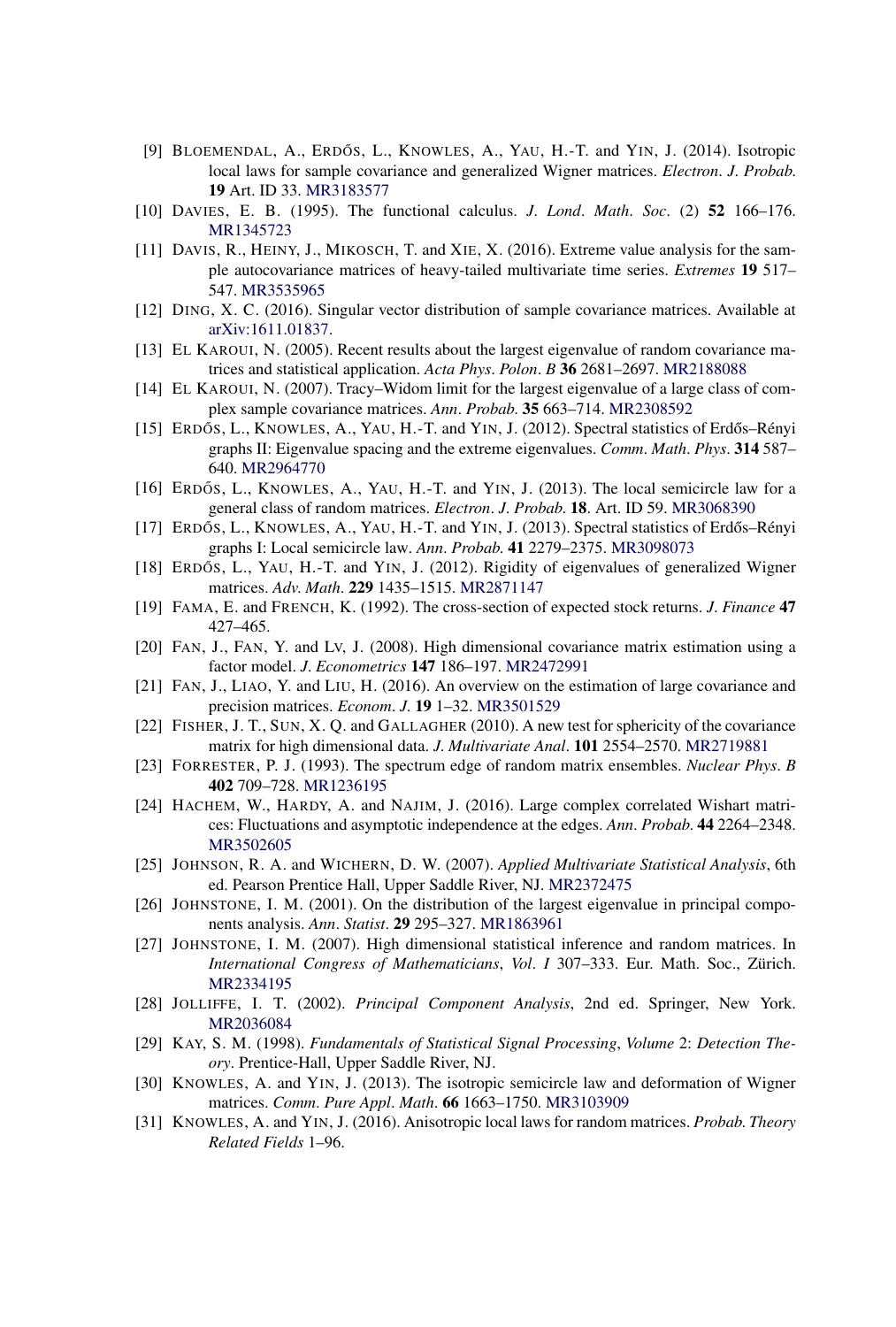- [32] LEE, J. O. and SCHNELLI, K. (2016). Tracy–Widom distribution for the largest eigenvalue of real sample covariance matrices with general population. *Ann*. *Appl*. *Probab*. **26** 3786– 3839. [MR3582818](http://www.ams.org/mathscinet-getitem?mr=3582818)
- [33] LEE, J. O. and YIN, J. (2014). A necessary and sufficient condition for edge universality of Wigner matrices. *Duke Math*. *J*. **163** 117–173. [MR3161313](http://www.ams.org/mathscinet-getitem?mr=3161313)
- [34] MARCENKO, V. A. and PASTUR, L. A. (1967). Distribution of eigenvalues for some sets of random matrices. *Math*. *USSR*, *Sb*. **1** 457–483. [MR208649](http://www.ams.org/mathscinet-getitem?mr=208649)
- [35] NADAKUDITI, R. R. and EDELMAN, A. (2008). Sample eigenvalue based detection of highdimensional signals in white noise using relatively few samples. *IEEE Trans*. *Signal Process*. **56** 2625–2638. [MR1500236](http://www.ams.org/mathscinet-getitem?mr=1500236)
- [36] NADAKUDITI, R. R. and SILVERSTEIN, J. W. (2010). Fundamental limit of sample generalized eigenvalue based detection of signals in noise using relatively few signal-bearing and noise-only samples. *IEEE J*. *Sel*. *Top*. *Signal Process*. **4** 468–480.
- [37] NADLER, B. and JOHNSTONE, I. M. (2011). On the distribution of Roy's largest root test in MANOVA and in signal detection in noise. Technical Report 2011-04.
- [38] ONATSKI, A. (2008). The Tracy–Widom limit for the largest eigenvalues of singular complex Wishart matrices. *Ann*. *Appl*. *Probab*. **18** 470–490. [MR2398763](http://www.ams.org/mathscinet-getitem?mr=2398763)
- [39] ONATSKI, A. (2009). Testing hypotheses about the numbers of factors in large factor models. *Econometrica* **77** 1447–1479. [MR2561070](http://www.ams.org/mathscinet-getitem?mr=2561070)
- [40] ONATSKI, A., MOREIRA, M. J. and HALLIN, M. (2013). Asymptotic power of sphericity tests for high-dimensional data. *Ann*. *Statist*. **41** 1204–1231. [MR3113808](http://www.ams.org/mathscinet-getitem?mr=3113808)
- [41] PAUL, D. and AUE, A. (2014). Random matrix theory in statistics: A review. *J*. *Statist*. *Plann*. *Inference* **150** 1–29. [MR3206718](http://www.ams.org/mathscinet-getitem?mr=3206718)
- [42] PILLAI, N. S. and YIN, J. (2012). Edge universality of correlation matrices. *Ann*. *Statist*. **40** 1737–1763. [MR3015042](http://www.ams.org/mathscinet-getitem?mr=3015042)
- [43] PILLAI, N. S. and YIN, J. (2014). Universality of covariance matrices. *Ann*. *Appl*. *Probab*. **24** 935–1001. [MR3199978](http://www.ams.org/mathscinet-getitem?mr=3199978)
- [44] SILVERSTEIN, J. W. (1989). On the weak limit of the largest eigenvalue of a large dimensional sample covariance matrix. *J*. *Multivariate Anal*. **30** 307–311. [MR1015375](http://www.ams.org/mathscinet-getitem?mr=1015375)
- [45] SILVERSTEIN, J. W. (2009). The Stieltjes transform and its role in eigenvalue behavior of large dimensional random matrices. In *Random Matrix Theory and Its Applications*. *Lect*. *Notes Ser*. *Inst*. *Math*. *Sci*. *Natl*. *Univ*. *Singap*. **18** 1–25. World Sci. Publ., Hackensack, NJ. [MR2603192](http://www.ams.org/mathscinet-getitem?mr=2603192)
- [46] SILVERSTEIN, J. W. and BAI, Z. D. (1995). On the empirical distribution of eigenvalues of a class of large dimensional random matrices. *J*. *Multivariate Anal*. **54** 175–192. [MR1345534](http://www.ams.org/mathscinet-getitem?mr=1345534)
- [47] SILVERSTEIN, J. W. and CHOI, S.-I. (1995). Analysis of the limiting spectral distribution of large dimensional random matrices. *J*. *Multivariate Anal*. **54** 295–309. [MR1345541](http://www.ams.org/mathscinet-getitem?mr=1345541)
- [48] TAO, T. and VU, V. (2010). Random matrices: Universality of local eigenvalue statistics up to the edge. *Comm*. *Math*. *Phys*. **298** 549–572. [MR2669449](http://www.ams.org/mathscinet-getitem?mr=2669449)
- [49] TRACY, C. A. and WIDOM, H. (1994). Level-spacing distributions and the Airy kernel. *Comm*. *Math*. *Phys*. **159** 151–174. [MR1257246](http://www.ams.org/mathscinet-getitem?mr=1257246)
- [50] TRACY, C. A. and WIDOM, H. (1996). On orthogonal and symplectic matrix ensembles. *Comm*. *Math*. *Phys*. **177** 727–754. [MR1385083](http://www.ams.org/mathscinet-getitem?mr=1385083)
- [51] TSAY, R. S. (2002). *Analysis of Financial Time Series*, 3rd ed. Wiley, New York. [MR2778591](http://www.ams.org/mathscinet-getitem?mr=2778591)
- [52] VOICULESCU, D. V., DYKEMA, K. J. and NICA, A. (1992). *Free Random Variables*: *A Noncommutative Probability Approach to Free Products with Applications to Random Matrices*, *Operator Algebras*, *and Harmonic Analysis on Free Groups*. Amer. Math. Soc., Providence, RI. [MR1217253](http://www.ams.org/mathscinet-getitem?mr=1217253)
- [53] XI, H., YANG, F. and YIN, J. (2017). Local circular law for the product of a deterministic matrix with a random matrix. *Electron*. *J*. *Probab*. **22** Art. ID 60.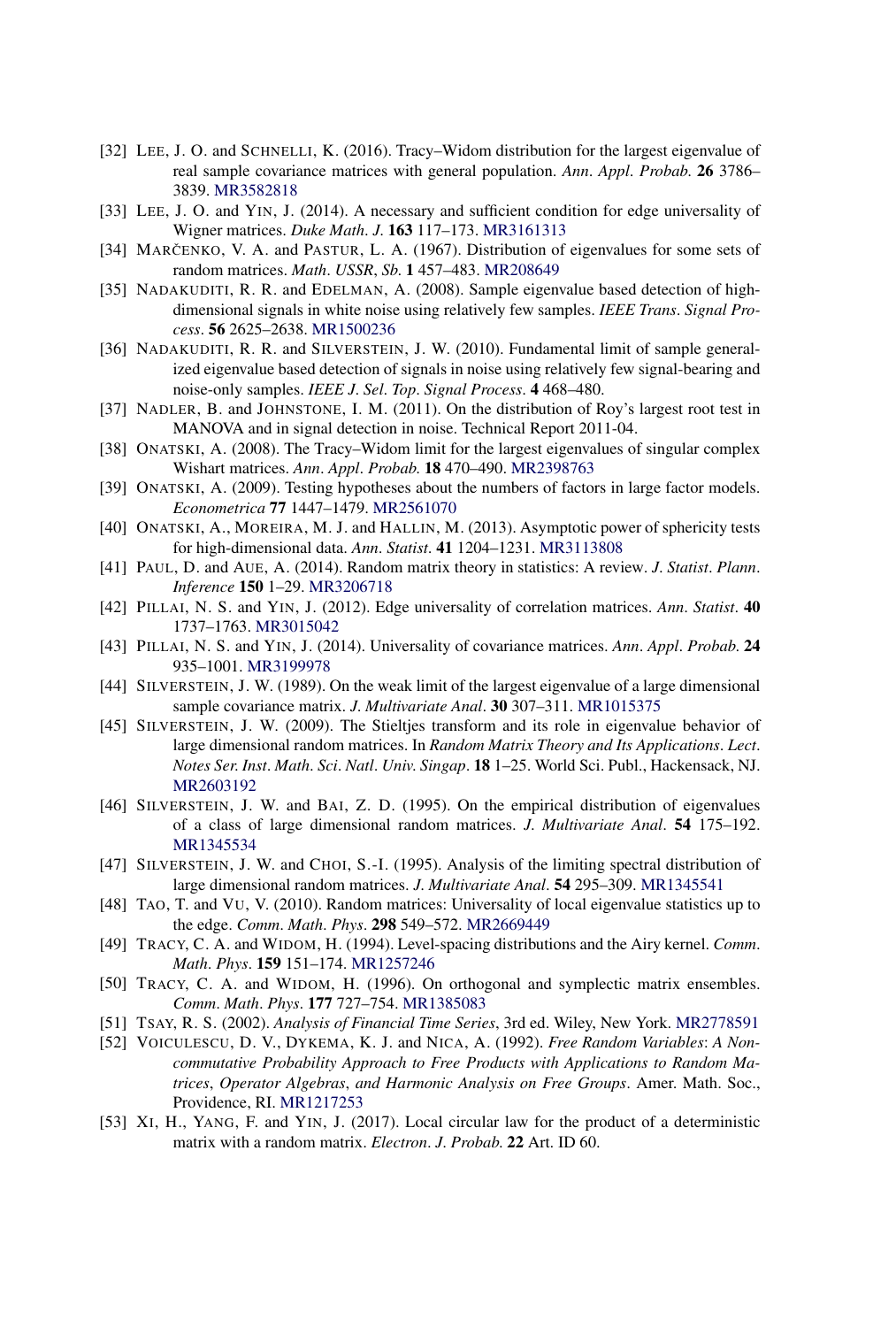- [54] YAO, J. F., BAI, Z. D. and ZHENG, S. R. (2015). *Large Sample Covariance Matrices and High-Dimensional Data Analysis*. Cambridge Univ. Press, Cambridge. [MR3468554](http://www.ams.org/mathscinet-getitem?mr=3468554)
- [55] YIN, Y. Q., BAI, Z. D. and KRISHNAIAH, P. R. (1988). On the limit of the largest eigenvalue of the large dimensional sample covariance matrix. *Probab*. *Theory Related Fields* **78** 509–521. [MR0950344](http://www.ams.org/mathscinet-getitem?mr=0950344)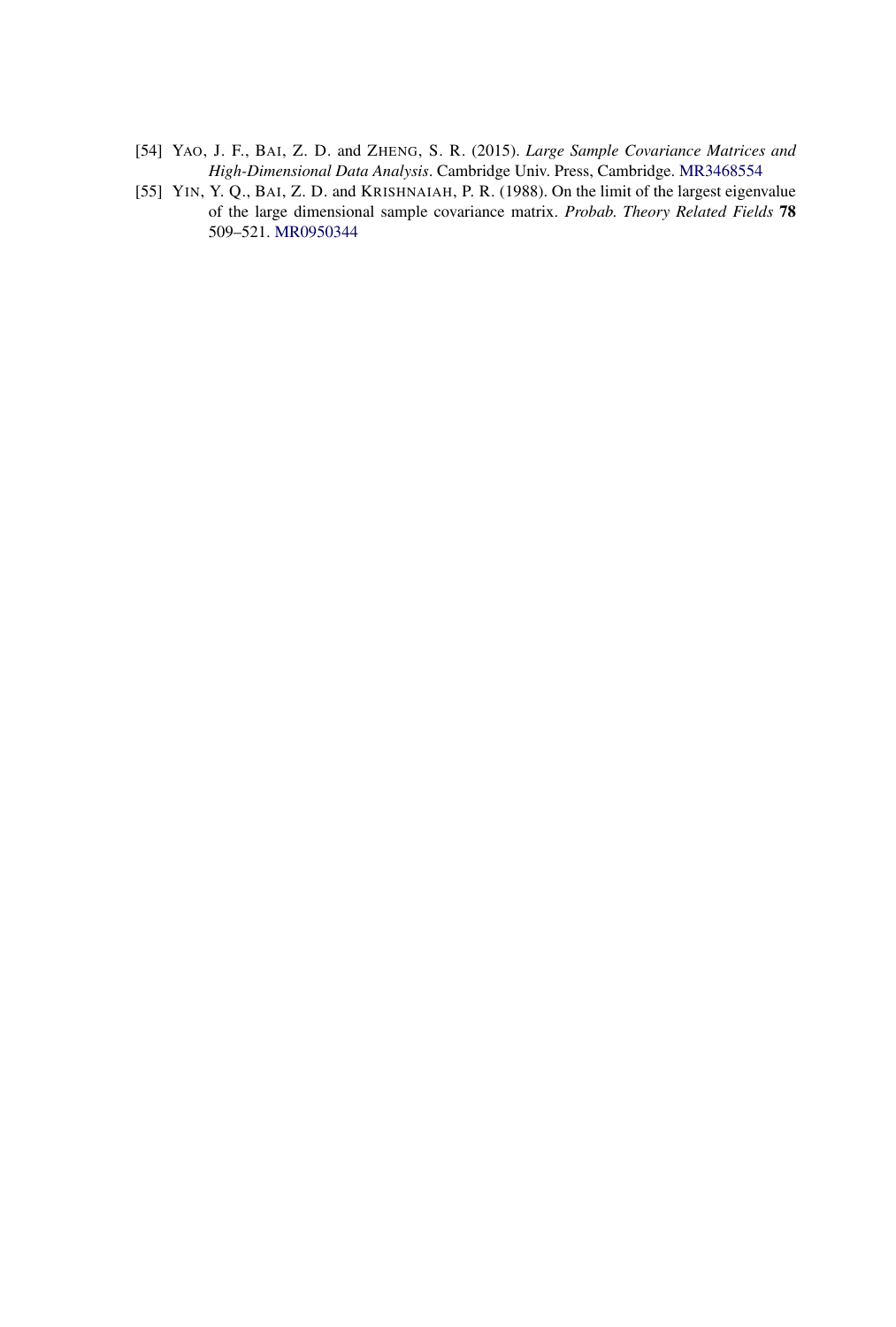#### **TYPICAL DISTANCES IN THE DIRECTED CONFIGURATION MODEL**

BY PIM VAN DER HOORN<sup>1</sup> AND MARIANA OLVERA-CRAVIOTO

*Northeastern University, Boston and University of California, Berkeley*

We analyze the distribution of the distance between two nodes, sampled uniformly at random, in digraphs generated via the directed configuration model, in the supercritical regime. Under the assumption that the covariance between the in-degree and out-degree is finite, we show that the distance grows logarithmically in the size of the graph. In contrast with the undirected case, this can happen even when the variance of the degrees is infinite. The main tool in the analysis is a new coupling between a breadth-first graph exploration process and a suitable branching process based on the Kantorovich– Rubinstein metric. This coupling holds uniformly for a much larger number of steps in the exploration process than existing ones, and is therefore of independent interest.

- ARRATIA, R. and LIGGETT, T. M. (2005). How likely is an i.i.d. degree sequence to be graphical? *Ann*. *Appl*. *Probab*. **15** 652–670. [MR2114985](http://www.ams.org/mathscinet-getitem?mr=2114985)
- ATHREYA, K. B. and NEY, P. E. (2004). *Branching Processes*. Dover Publications, Mineola, NY. [MR2047480](http://www.ams.org/mathscinet-getitem?mr=2047480)
- BIGGINS, J. D. and BINGHAM, N. H. (1993). Large deviations in the supercritical branching process. *Adv*. *in Appl*. *Probab*. **25** 757–772. [MR1241927](http://www.ams.org/mathscinet-getitem?mr=1241927)
- BOLDI, P., ROSA, M. and VIGNA, S. (2011). HyperANF: Approximating the neighbourhood function of very large graphs on a budget. In *Proceedings of the* 20*th International Conference on World Wide Web* 625–634. ACM, New York.
- BOLDI, P. and VIGNA, S. (2004). The webgraph framework I: Compression techniques. In *Proceedings of the* 13*th International Conference on World Wide Web* 595–602. ACM, New York.
- BOLDI, P. and VIGNA, S. (2013). In-core computation of geometric centralities with hyperball: A hundred billion nodes and beyond. In *Data Mining Workshops* (*ICDMW*), 2013 *IEEE* 13*th International Conference on* 621–628. IEEE, New York.
- BOLLOBÁS, B. (1980). A probabilistic proof of an asymptotic formula for the number of labelled regular graphs. *European J*. *Combin*. **1** 311–316.
- BOLLOBÁS, B. (2001). *Random Graphs*, 2nd ed. *Cambridge Studies in Advanced Mathematics* **73**. Cambridge Univ. Press, Cambridge. [MR1864966](http://www.ams.org/mathscinet-getitem?mr=1864966)
- BRODER, A., KUMAR, R., MAGHOUL, F., RAGHAVAN, P., RAJAGOPALAN, S., STATA, R., TOMKINS, A. and WIENER, J. (2000). Graph structure in the web. *Comput*. *Netw*. **33** 309–320.
- CHEN, N., LITVAK, N. and OLVERA-CRAVIOTO, M. (2017). Generalized PageRank on directed configuration networks. *Random Structures Algorithms* **51** 237–274.

*[MSC2010 subject classifications.](http://www.ams.org/mathscinet/msc/msc2010.html)* Primary 05C80; secondary 60B10.

*Key words and phrases.* Random digraphs, directed configuration model, typical distances, branching processes, couplings, Kantorovich–Rubinstein distance.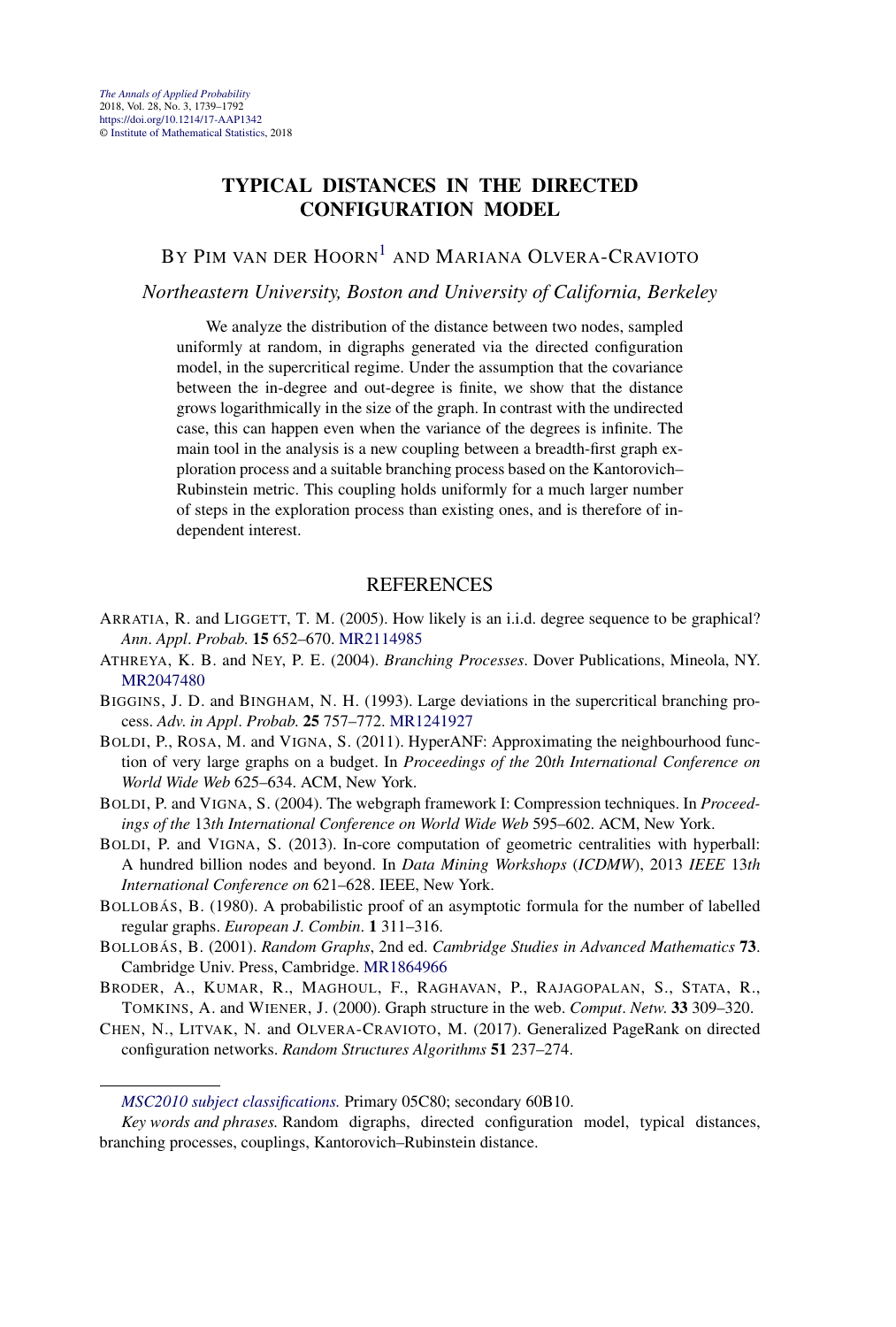- CHEN, N. and OLVERA-CRAVIOTO, M. (2013). Directed random graphs with given degree distributions. *Stoch*. *Syst*. **3** 147–186. [MR3353470](http://www.ams.org/mathscinet-getitem?mr=3353470)
- CHEN, N. and OLVERA-CRAVIOTO, M. (2015). Efficient simulation for branching linear recursions. In *Proceedings of the* 2015 *Winter Simulation Conference* 1–12.
- COOPER, C. and FRIEZE, A. (2004). The size of the largest strongly connected component of a random digraph with a given degree sequence. *Combin*. *Probab*. *Comput*. **13** 319–337.
- DEL BARRIO, E., GINÉ, E. and MATRÁN, C. (1999). Central limit theorems for the Wasserstein distance between the empirical and the true distributions. *Ann*. *Probab*. **27** 1009–1071. [MR1698999](http://www.ams.org/mathscinet-getitem?mr=1698999)
- DURRETT, R. (2010). *Random Graph Dynamics*, 1st ed. *Cambridge Series in Statistical and Probabilistic Mathematics*. Cambridge Univ. Press, Cambridge.
- GOH, K.-I., OH, E., KAHNG, B. and KIM, D. (2003). Betweenness centrality correlation in social networks. *Phys*. *Rev*. *E* **67** 017101.
- GRANDELL, J. (1997). *Mixed Poisson Processes*. Springer, Berlin.
- MILLER, J. C. (2009). Percolation and epidemics in random clustered networks. *Phys*. *Rev*. *E* (3) **80** 020901, 4. [MR2593889](http://www.ams.org/mathscinet-getitem?mr=2593889)
- NEWMAN, M. E. J. (2002). Spread of epidemic disease on networks. *Phys*. *Rev*. *E* (3) **66** 016128, 11. [MR1919737](http://www.ams.org/mathscinet-getitem?mr=1919737)
- NORROS, I., REITTU, H. et al. (2006). On a conditionally Poissonian graph process. *Adv*. *in Appl*. *Probab*. **38** 59–75.
- PENROSE, M. D. (2016). The strong giant in a random digraph. *J*. *Appl*. *Probab*. **53** 57–70. [MR3540780](http://www.ams.org/mathscinet-getitem?mr=3540780)
- SERGE DUBUC, M. (1971). La densité de la loi-limite d'un processus en cascade expansif. *Probab*. *Theory Related Fields* **19** 281–290.
- TIMÁR, G., GOLTSEV, A., DOROGOVTSEV, S. and MENDES, J. (2017). Mapping the structure of directed networks: Beyond the "bow-tie" diagram. *Physics Review Letters* **118**.
- VAN DER HOFSTAD, R. (2016). *Random Graphs and Complex Networks* **1**. Cambridge Univ. Press, Cambridge.
- VAN DEN ESKER, H., VAN DER HOFSTAD, R. and HOOGHIEMSTRA, G. (2008). Universality for the distance in finite variance random graphs. *J*. *Stat*. *Phys*. **133** 169–202. [MR2438903](http://www.ams.org/mathscinet-getitem?mr=2438903)
- VAN DEN ESKER, H., VAN DER HOFSTAD, R., HOOGHIEMSTRA, G. and ZNAMENSKI, D. (2005). Distances in random graphs with infinite mean degrees. *Extremes* **8** 111–141.
- VAN DER HOFSTAD, R., HOOGHIEMSTRA, G. and VAN MIEGHEM, P. (2005). Distances in random graphs with finite variance degrees. *Random Structures Algorithms* **27** 76–123.
- VAN DER HOFSTAD, R., HOOGHIEMSTRA, G. and ZNAMENSKI, D. (2007). Distances in random graphs with finite mean and infinite variance degrees. *Electron*. *J*. *Probab*. **12** 703–766.
- VILLANI, C. (2008). *Optimal Transport*: *Old and New* **338**. Springer Science & Business Media, Berlin.
- WORMALD, N. C. (1978). Some problems in the enumeration of labelled graphs Ph.D. thesis Newcastle Univ.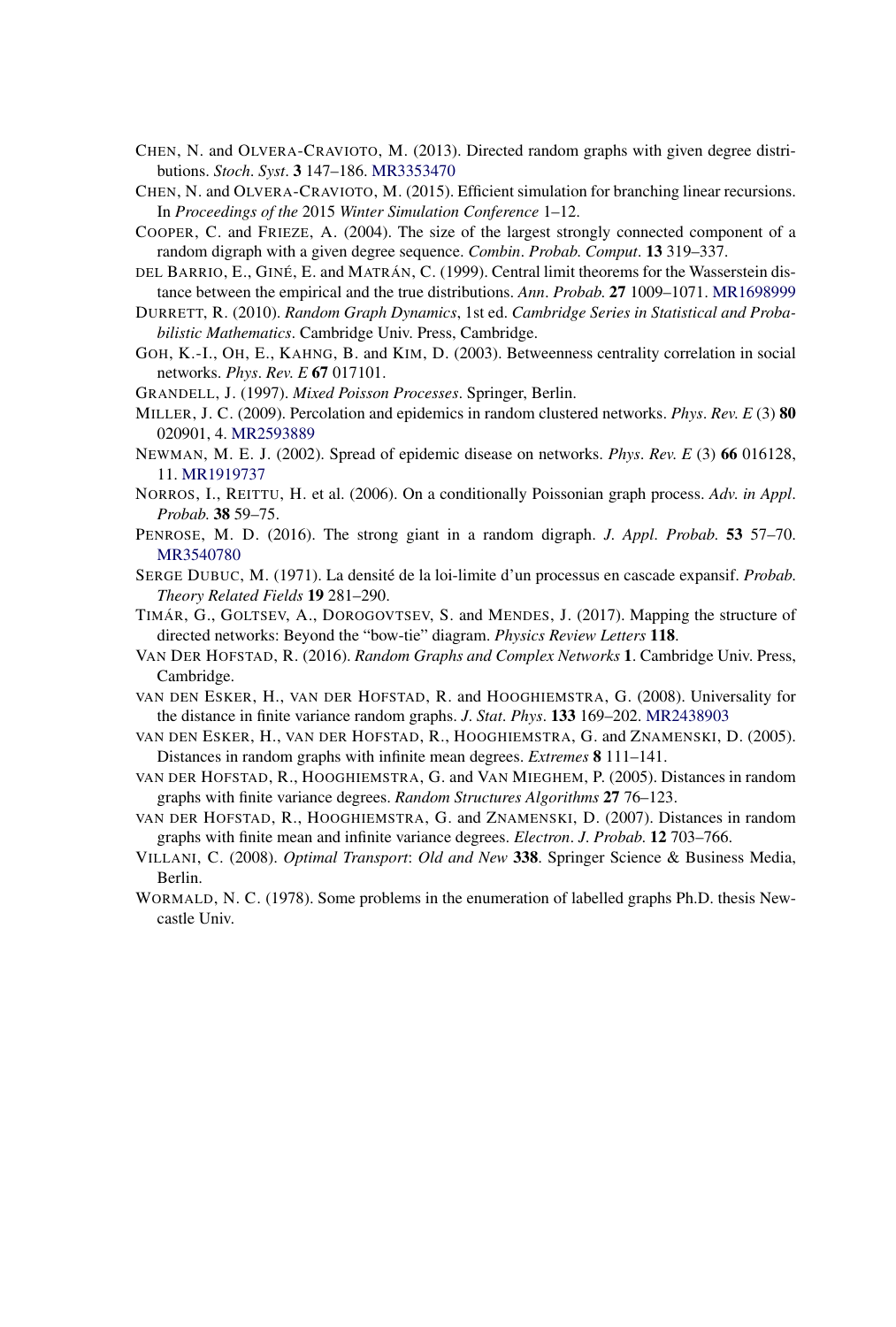#### **ORDERED AND SIZE-BIASED FREQUENCIES IN GEM AND GIBBS' MODELS FOR SPECIES SAMPLING**

BY JIM PITMAN AND YURI YAKUBOVICH

#### *University of California, Berkeley and St. Petersburg University*

We describe the distribution of frequencies ordered by sample values in a random sample of size *n* from the two parameter  $GEM(\alpha, \theta)$  random discrete distribution on the positive integers. These frequencies are a (size-*α*)-biased random permutation of the sample frequencies in either ranked order, or in the order of appearance of values in the sampling process. This generalizes a well-known identity in distribution due to Donnelly and Tavaré [*Adv. in Appl. Probab.* **18** (1986) 1–19] for  $\alpha = 0$  to the case  $0 \le \alpha < 1$ . This description extends to sampling from  $Gibbs(\alpha)$  frequencies obtained by suitable conditioning of the  $GEM(\alpha, \theta)$  model, and yields a value-ordered version of the Chinese restaurant construction of  $GEM(\alpha, \theta)$  and  $Gibbs(\alpha)$  frequencies in the more usual size-biased order of their appearance. The proofs are based on a general construction of a finite sample  $(X_1, \ldots, X_n)$  from any random frequencies in size-biased order from the associated exchangeable random partition  $\Pi_{\infty}$  of N which they generate.

- [1] ARRATIA, R., BARBOUR, A. D. and TAVARÉ, S. (2003). *Logarithmic Combinatorial Structures*: *A Probabilistic Approach*. European Mathematical Society (EMS), Zürich. [MR2032426](http://www.ams.org/mathscinet-getitem?mr=2032426)
- [2] BACALLADO, S., FAVARO, S. and TRIPPA, L. (2015). Looking-backward probabilities for Gibbs-type exchangeable random partitions. *Bernoulli* **21** 1–37. [MR3322311](http://www.ams.org/mathscinet-getitem?mr=3322311)
- [3] CERQUETTI, A. (2008). On a Gibbs characterization of normalized generalized Gamma processes. *Statist*. *Probab*. *Lett*. **78** 3123–3128. [MR2479467](http://www.ams.org/mathscinet-getitem?mr=2479467)
- [4] CERQUETTI, A. (2009). A generalized sequential construction of exchangeable Gibbs partitions with application. In *S*. *Co*. 2009. *Sixth Conference*. *Complex Data Modeling and Computationally Intensive Statistical Methods for Estimation and Prediction* 115–120. Maggioli Editore, Santarcangelo di Romagna.
- [5] CERQUETTI, A. (2013). Marginals of multivariate Gibbs distributions with applications in Bayesian species sampling. *Electron*. *J*. *Stat*. **7** 697–716. [MR3035269](http://www.ams.org/mathscinet-getitem?mr=3035269)
- [6] CERQUETTI, A. (2013). Some contributions to the theory of conditional Gibbs partitions. In *Complex Models and Computational Methods in Statistics*. 77–89. Physica-Verlag/Springer, Milan. [MR3051207](http://www.ams.org/mathscinet-getitem?mr=3051207)
- [7] CESARI, O., FAVARO, S. and NIPOTI, B. (2014). Posterior analysis of rare variants in Gibbstype species sampling models. *J*. *Multivariate Anal*. **131** 79–98. [MR3252637](http://www.ams.org/mathscinet-getitem?mr=3252637)
- [8] COSTANTINI, C., DE BLASI, P., ETHIER, S. N., RUGGIERO, M. and SPANÒ, D. (2017). Wright–Fisher construction of the two-parameter Poisson–Dirichlet diffusion. *Ann*. *Appl*. *Probab*. **27** 1923–1950. [MR3678488](http://www.ams.org/mathscinet-getitem?mr=3678488)

*[MSC2010 subject classifications.](http://www.ams.org/mathscinet/msc/msc2010.html)* Primary 60C05; secondary 60G09.

*Key words and phrases.* Species sampling, random exchangeable partition, size-biased order, GEM distribution, Gibbs' partitions, Chinese restaurant construction.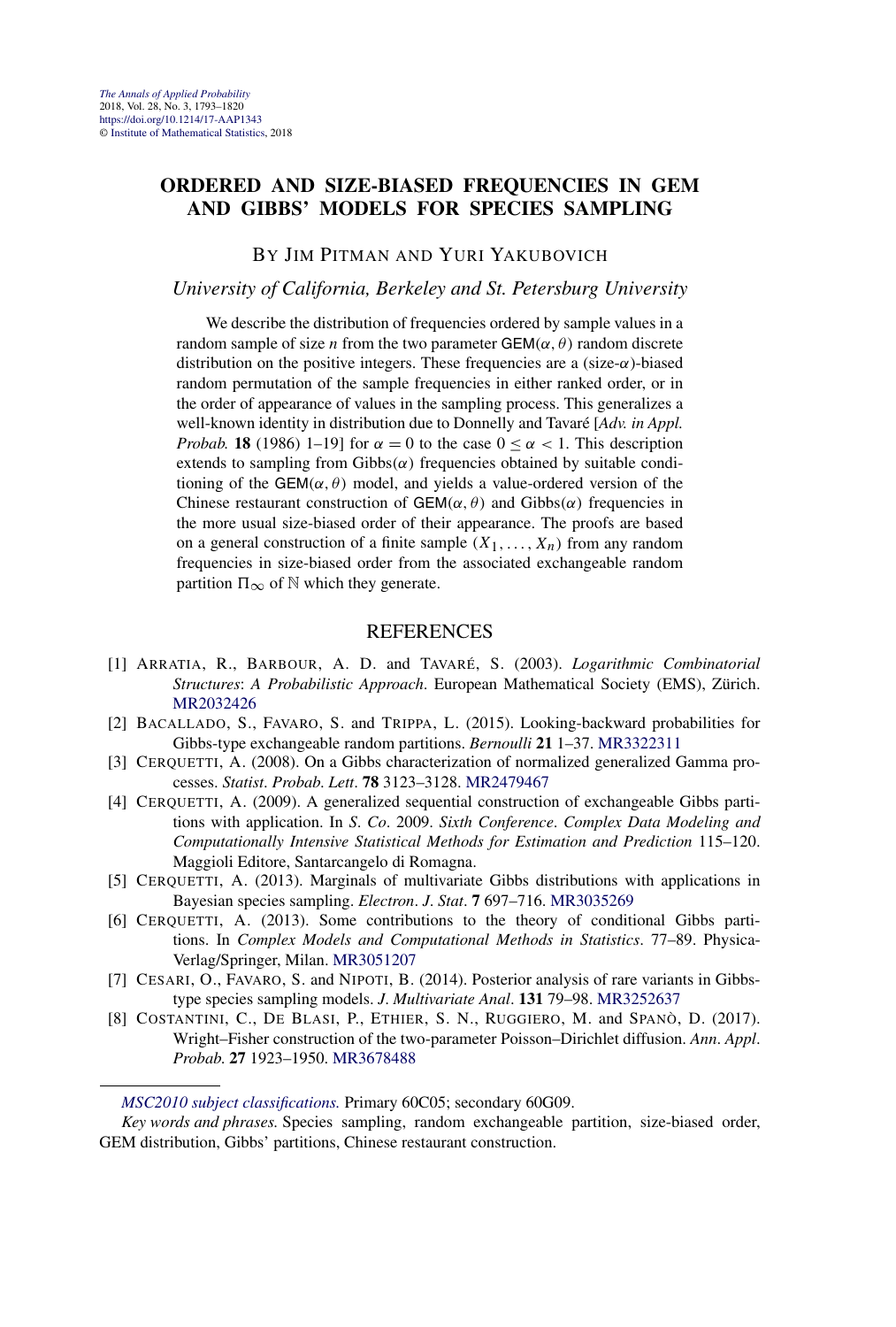- [9] CRANE, H. (2016). The ubiquitous Ewens sampling formula. *Statist*. *Sci*. **31** 1–19. [MR3458585](http://www.ams.org/mathscinet-getitem?mr=3458585)
- [10] CRANE, H. (2016). Rejoinder: The ubiquitous Ewens sampling formula. *Statist*. *Sci*. **31** 37–39. [MR3458591](http://www.ams.org/mathscinet-getitem?mr=3458591)
- [11] DE BLASI, P., FAVARO, S., LIJOI, A., MENA, R. H., PRÜNSTER, I. and RUGGIERO, M. (2015). Are Gibbs-type priors the most natural generalization of the Dirichlet process? *IEEE Trans*. *Pattern Anal*. *Mach*. *Intell*. **37** 212–229.
- [12] DONNELLY, P. (1991). The heaps process, libraries, and size-biased permutations. *J*. *Appl*. *Probab*. **28** 321–335. [MR1104569](http://www.ams.org/mathscinet-getitem?mr=1104569)
- [13] DONNELLY, P. and JOYCE, P. (1991). Consistent ordered sampling distributions: Characterization and convergence. *Adv*. *in Appl*. *Probab*. **23** 229–258. [MR1104078](http://www.ams.org/mathscinet-getitem?mr=1104078)
- [14] DONNELLY, P. and TAVARÉ, S. (1986). The ages of alleles and a coalescent. *Adv*. *in Appl*. *Probab*. **18** 1–19. [MR827330](http://www.ams.org/mathscinet-getitem?mr=827330)
- [15] ETHIER, S. N. (1990). The distribution of the frequencies of age-ordered alleles in a diffusion model. *Adv*. *in Appl*. *Probab*. **22** 519–532. [MR1066961](http://www.ams.org/mathscinet-getitem?mr=1066961)
- [16] FAVARO, S. and JAMES, L. F. (2015). A note on nonparametric inference for species variety with Gibbs-type priors. *Electron*. *J*. *Stat*. **9** 2884–2902. [MR3439188](http://www.ams.org/mathscinet-getitem?mr=3439188)
- [17] FENG, S. (2010). *The Poisson–Dirichlet Distribution and Related Topics*: *Models and Asymptotic Behaviors*. Springer, Heidelberg. [MR2663265](http://www.ams.org/mathscinet-getitem?mr=2663265)
- [18] GNEDIN, A., HAULK, C. and PITMAN, J. (2010). Characterizations of exchangeable partitions and random discrete distributions by deletion properties. In *Probability and Mathematical Genetics*. *London Mathematical Society Lecture Note Series* **378** 264–298. Cambridge Univ. Press, Cambridge. [MR2744243](http://www.ams.org/mathscinet-getitem?mr=2744243)
- [19] GNEDIN, A. and PITMAN, J. (2004). Regenerative partition structures. *Electron*. *J*. *Combin*. **11** Research Paper 12. [MR2120107](http://www.ams.org/mathscinet-getitem?mr=2120107)
- [20] GNEDIN, A. and PITMAN, J. (2005). Regenerative composition structures. *Ann*. *Probab*. **33** 445–479. [MR2122798](http://www.ams.org/mathscinet-getitem?mr=2122798)
- [21] GNEDIN, A. and PITMAN, J. (2005). Exchangeable Gibbs partitions and Stirling triangles. *Zap*. *Nauchn*. *Sem*. *S*.*-Peterburg*. *Otdel*. *Mat*. *Inst*. *Steklov*. (*POMI*) **325** 83–102, 244–245. [MR2160320](http://www.ams.org/mathscinet-getitem?mr=2160320)
- [22] GNEDIN, A. V. (1997). The representation of composition structures. *Ann*. *Probab*. **25** 1437– 1450. [MR1457625](http://www.ams.org/mathscinet-getitem?mr=1457625)
- [23] GNEDIN, A. V. (2010). Regeneration in random combinatorial structures. *Probab*. *Surv*. **7** 105– 156. [MR2684164](http://www.ams.org/mathscinet-getitem?mr=2684164)
- [24] GRIFFITHS, R. C. and SPANÒ, D. (2007). Record indices and age-ordered frequencies in exchangeable Gibbs partitions. *Electron*. *J*. *Probab*. **12** 1101–1130. [MR2336601](http://www.ams.org/mathscinet-getitem?mr=2336601)
- [25] HALMOS, P. R. (1944). Random alms. *Ann*. *Math*. *Stat*. **15** 182–189. [MR0010342](http://www.ams.org/mathscinet-getitem?mr=0010342)
- [26] HO, M.-W., JAMES, L. F. and LAU, J. W. (2007). Gibbs partitions (EPPF's) derived from a stable subordinator are Fox *H*- and Meijer *G*-transforms. Preprint. Available at [arXiv:0708.0619v2.](http://arxiv.org/abs/arXiv:0708.0619v2)
- [27] JAMES, L. F. (2006). Poisson calculus for spatial neutral to the right processes. *Ann*. *Statist*. **34** 416–440. [MR2275248](http://www.ams.org/mathscinet-getitem?mr=2275248)
- [28] KEROV, S. (2005). Coherent random allocations, and the Ewens–Pitman formula. *Zap*. *Nauchn*. *Sem*. *S*.*-Peterburg*. *Otdel*. *Mat*. *Inst*. *Steklov*. (*POMI*) **325** 127–145, 246. PDMI Preprint, Steklov Math. Institute, St. Petersburg, 1995. [MR2160323](http://www.ams.org/mathscinet-getitem?mr=2160323)
- [29] KINGMAN, J. F. C. (1978). The representation of partition structures. *J*. *Lond*. *Math*. *Soc*. (2) **18** 374–380. [MR0509954](http://www.ams.org/mathscinet-getitem?mr=0509954)
- [30] LIJOI, A., PRÜNSTER, I. and WALKER, S. G. (2008). Investigating nonparametric priors with Gibbs structure. *Statist*. *Sinica* **18** 1653–1668. [MR2469329](http://www.ams.org/mathscinet-getitem?mr=2469329)
- [31] LIJOI, A., PRÜNSTER, I. and WALKER, S. G. (2008). Bayesian nonparametric estimators derived from conditional Gibbs structures. *Ann*. *Appl*. *Probab*. **18** 1519–1547. [MR2434179](http://www.ams.org/mathscinet-getitem?mr=2434179)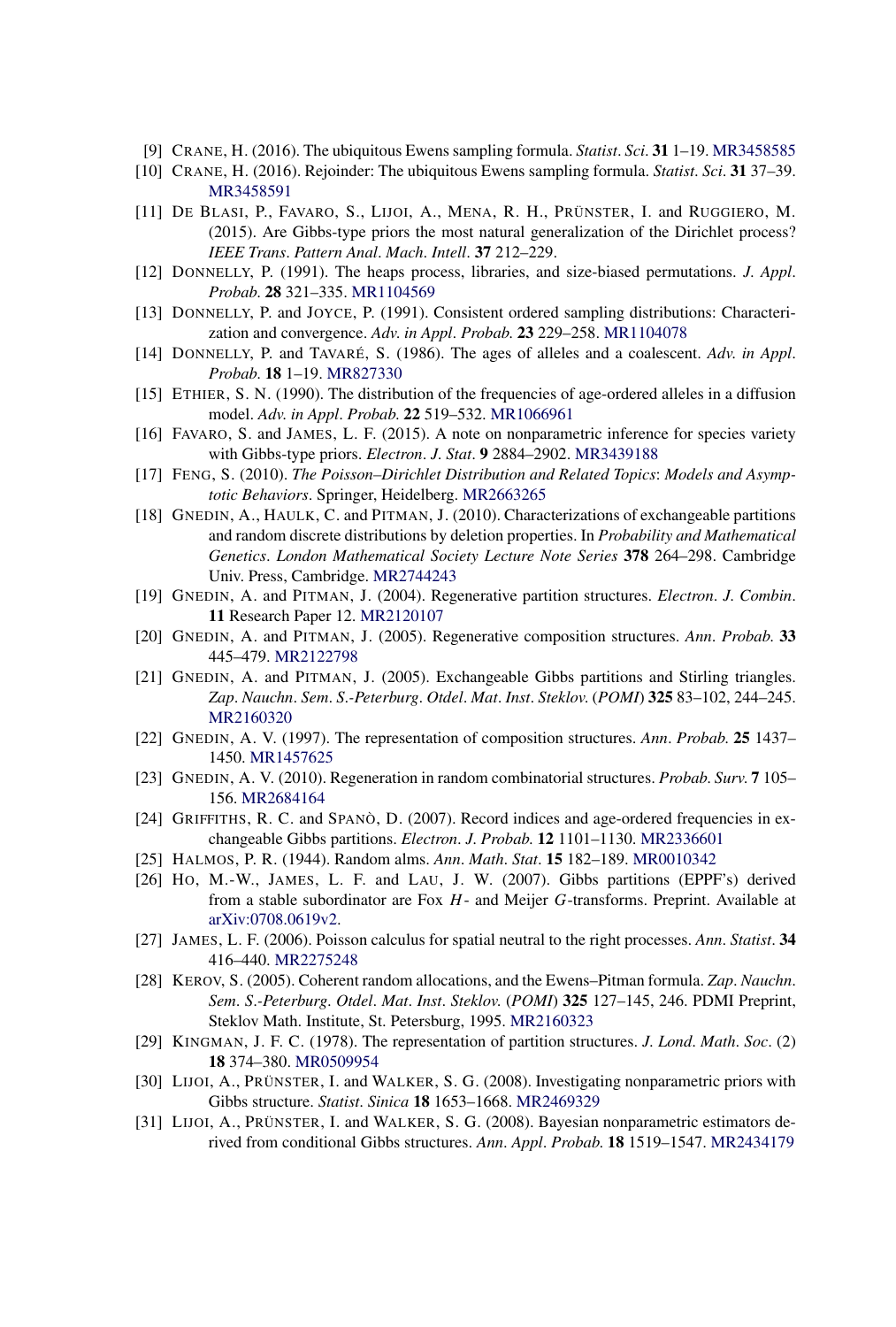- [32] PERMAN, M., PITMAN, J. and YOR, M. (1992). Size-biased sampling of Poisson point processes and excursions. *Probab*. *Theory Related Fields* **92** 21–39. [MR1156448](http://www.ams.org/mathscinet-getitem?mr=1156448)
- [33] PETROV, L. A. (2009). A two-parameter family of infinite-dimensional diffusions on the Kingman simplex. *Funktsional*. *Anal*. *i Prilozhen*. **43** 45–66. [MR2596654](http://www.ams.org/mathscinet-getitem?mr=2596654)
- [34] PITMAN, J. (1995). Exchangeable and partially exchangeable random partitions. *Probab*. *Theory Related Fields* **102** 145–158. [MR1337249](http://www.ams.org/mathscinet-getitem?mr=1337249)
- [35] PITMAN, J. (1996). Random discrete distributions invariant under size-biased permutation. *Adv*. *in Appl*. *Probab*. **28** 525–539. [MR1387889](http://www.ams.org/mathscinet-getitem?mr=1387889)
- [36] PITMAN, J. (2003). Poisson–Kingman partitions. In *Statistics and Science*: *A Festschrift for Terry Speed*. *Institute of Mathematical Statistics Lecture Notes—Monograph Series* **40** 1–34. IMS, Beachwood, OH. [MR2004330](http://www.ams.org/mathscinet-getitem?mr=2004330)
- [37] PITMAN, J. (2006). *Combinatorial Stochastic Processes*. *Lecture Notes in Math*. **1875**. Springer, Berlin. [MR2245368](http://www.ams.org/mathscinet-getitem?mr=2245368)
- [38] PITMAN, J. and YAKUBOVICH, Y. (2017). Extremes and gaps in sampling from a GEM random discrete distribution. *Electron*. *J*. *Probab*. **22** Paper No. 44. [MR3646070](http://www.ams.org/mathscinet-getitem?mr=3646070)
- [39] SAWYER, S. and HARTL, D. (1985). A sampling theory for local selection. *J*. *Genet*. **64** 21–29.
- [40] WATTERSON, G. A. (1976). Reversibility and the age of an allele. I. Moran's infinitely many neutral alleles model. *Theor*. *Popul*. *Biol*. **10** 239–253. [MR0475994](http://www.ams.org/mathscinet-getitem?mr=0475994)
- [41] WATTERSON, G. A. (1977). Reversibility and the age of an allele. II. Two-allele models, with selection and mutation. *Theor*. *Popul*. *Biol*. **12** 179–196. [MR0475995](http://www.ams.org/mathscinet-getitem?mr=0475995)
- [42] WATTERSON, G. A. and GUESS, H. A. (1977). Is the most frequent allele the oldest? *Theor*. *Popul*. *Biol*. **11** 141–160.
- [43] WHITTAKER, E. T. and WATSON, G. N. (1996). *A Course of Modern Analysis*: *An Introduction to the General Theory of Infinite Processes and of Analytic Functions*; *with an Account of the Principal Transcendental Functions*. Cambridge Univ. Press, Cambridge. Reprint of the fourth (1927) edition. [MR1424469](http://www.ams.org/mathscinet-getitem?mr=1424469)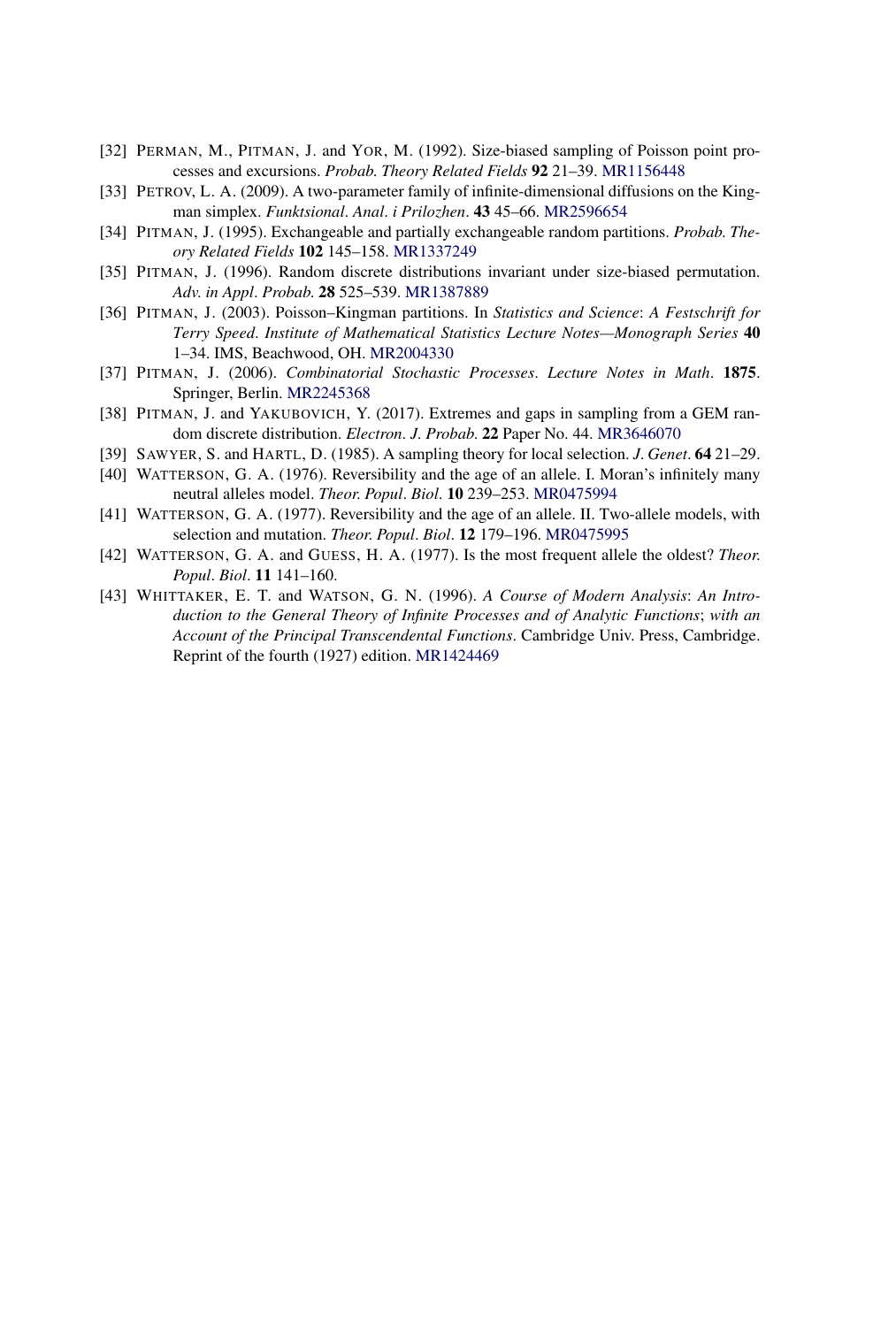#### **LARGE DEVIATIONS THEORY FOR MARKOV JUMP MODELS OF CHEMICAL REACTION NETWORKS**

BY ANDREA AGAZZI<sup>\*[,†,](#page-7-0)1,2</sup>, AMIR DEMBO<sup>\*,3</sup> AND JEAN-PIERRE ECKMANN[†,](#page-7-0)1

*Stanford University*<sup>∗</sup> *and University of Geneva*†

We prove a sample path Large Deviation Principle (LDP) for a class of jump processes whose rates are not uniformly Lipschitz continuous in phase space. Building on it, we further establish the corresponding Wentzell– Freidlin (W-F) (infinite time horizon) asymptotic theory. These results apply to jump Markov processes that model the dynamics of chemical reaction networks under mass action kinetics, on a microscopic scale. We provide natural sufficient topological conditions for the applicability of our LDP and W-F results. This then justifies the computation of nonequilibrium potential and exponential transition time estimates between different attractors in the large volume limit, for systems that are beyond the reach of standard chemical reaction network theory.

- [1] ANDERSON, D. F. (2011). A proof of the global attractor conjecture in the single linkage class case. *SIAM J*. *Appl*. *Math*. **71** 1487–1508. [MR2835244](http://www.ams.org/mathscinet-getitem?mr=2835244)
- [2] ANDERSON, D. F., CRACIUN, G., GOPALKRISHNAN, M. and WIUF, C. (2015). Lyapunov functions, stationary distributions, and non-equilibrium potential for reaction networks. *Bull*. *Math*. *Biol*. **77** 1744–1767. [MR3423060](http://www.ams.org/mathscinet-getitem?mr=3423060)
- [3] BALÁZSI, G., VAN OUDENAARDEN, A. and COLLINS, J. J. (2011). Cellular decision making and biological noise: From microbes to mammals. *Cell* **144** 910–925.
- [4] BISHOP, L. M. and QIAN, H. (2010). Stochastic bistability and bifurcation in a mesoscopic signaling system with autocatalytic kinase. *Biophys*. *J*. **98** 1–11.
- [5] BUDHIRAJA, A., DUPUIS, P., FISCHER, M. and RAMANAN, K. (2015). Local stability of Kolmogorov forward equations for finite state nonlinear Markov processes. *Electron*. *J*. *Probab*. **20** no. 81, 30. [MR3383565](http://www.ams.org/mathscinet-getitem?mr=3383565)
- [6] CAPPELLETTI, D. and WIUF, C. (2016). Product-form Poisson-like distributions and complex balanced reaction systems. *SIAM J*. *Appl*. *Math*. **76** 411–432. [MR3463706](http://www.ams.org/mathscinet-getitem?mr=3463706)
- [7] CRACIUN, G. (2015). Toric differential inclusions and a proof of the global attractor conjecture. ArXiv E-prints [arXiv:1501.02860](http://arxiv.org/abs/arXiv:1501.02860).
- [8] DEMBO, A. and ZEITOUNI, O. (1998). *Large Deviations Techniques and Applications*, 2nd ed. *Applications of Mathematics* (*New York*) **38**. Springer, New York. [MR1619036](http://www.ams.org/mathscinet-getitem?mr=1619036)
- [9] DUPUIS, P., RAMANAN, K. and WU, W. (2016). Large deviation principle for finite-state mean field interacting particle systems. ArXiv Preprint [arXiv:1601.06219.](http://arxiv.org/abs/arXiv:1601.06219)

*[MSC2010 subject classifications.](http://www.ams.org/mathscinet/msc/msc2010.html)* Primary 60F10, 80A30; secondary 37B25, 60J75.

*Key words and phrases.* Large deviation principle, Wentzell–Freidlin theory, jump Markov processes, chemical reaction networks, Lyapunov functions, toric jets.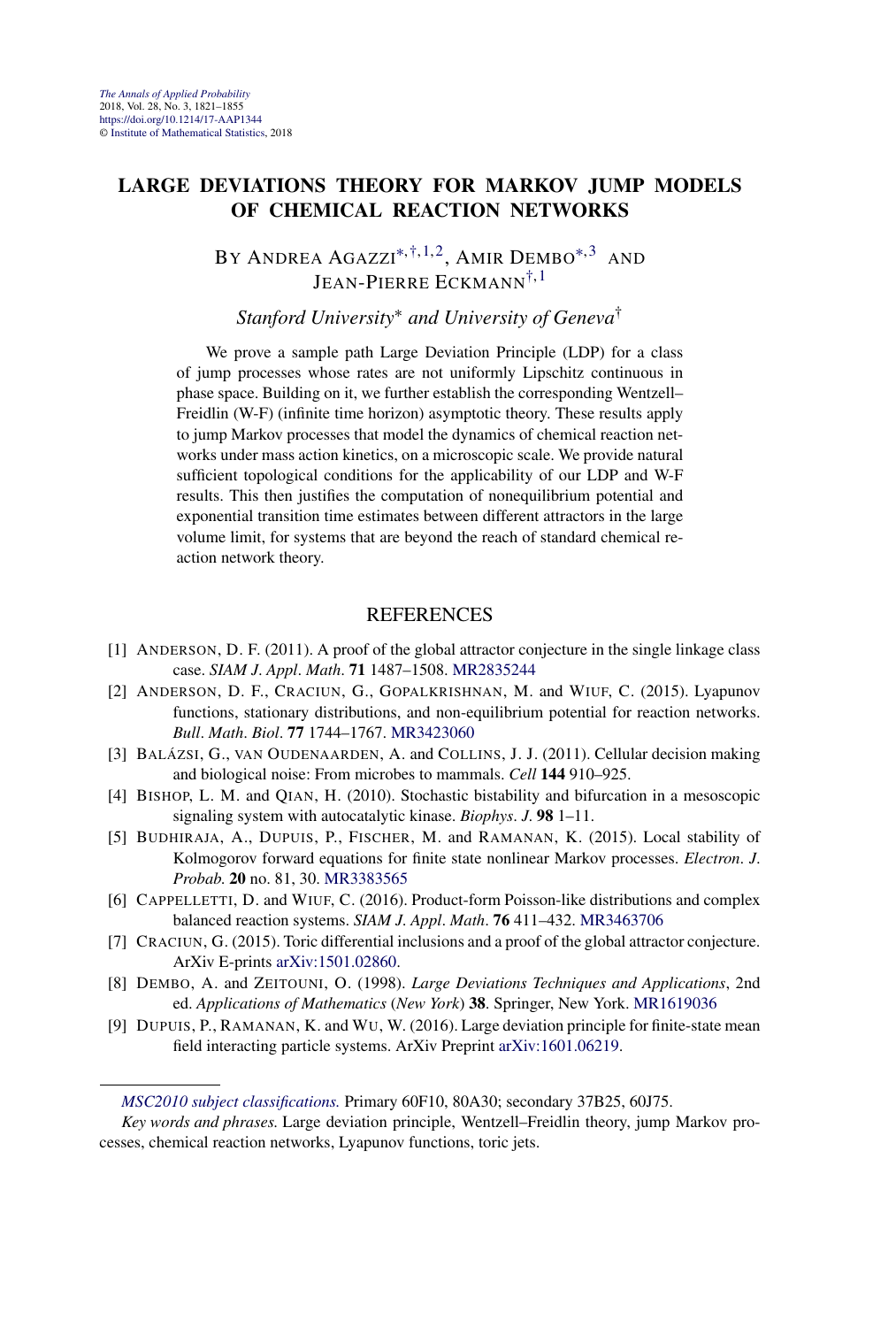- [10] DYNKIN, E. B. (1965). *Markov processes*. *Vols*. *I*, *II*. *Die Grundlehren der Mathematischen Wissenschaften* **121, 122**. Academic Press, New York; Springer, Berlin. Translated with the authorization and assistance of the author by J. Fabius, V. Greenberg, A. Maitra, G. Majone. [MR0193671](http://www.ams.org/mathscinet-getitem?mr=0193671)
- [11] ETHIER, S. N. and KURTZ, T. G. (1986). *Markov Processes*: *Characterization and Convergence*. Wiley, New York. [MR838085](http://www.ams.org/mathscinet-getitem?mr=838085)
- [12] FEINBERG, M. (1987). Chemical reaction network structure and the stability of complex isothermal reactors—I. The deficiency zero and deficiency one theorems. *Chem*. *Eng*. *Sci*. **42** 2229–2268.
- [13] FENG, J. and KURTZ, T. G. (2006). *Large Deviations for Stochastic Processes*. *Mathematical Surveys and Monographs* **131**. Amer. Math. Soc., Providence, RI. [MR2260560](http://www.ams.org/mathscinet-getitem?mr=2260560)
- [14] FREIDLIN, M. I. and WENTZELL, A. D. (1984). *Random Perturbations of Dynamical Systems*. *Grundlehren der Mathematischen Wissenschaften* [*Fundamental Principles of Mathematical Sciences*] **260**. Springer, New York. [MR0722136](http://www.ams.org/mathscinet-getitem?mr=0722136)
- [15] GAVEAU, B., MOREAU, M. and TOTH, J. (1999). Variational nonequilibrium thermodynamics of reaction-diffusion systems. I. The information potential. *J*. *Chem*. *Phys*. **111** 7736– 7747.
- [16] GE, H. and QIAN, H. (2010). Non-equilibrium phase transition in mesoscopic biochemical systems: From stochastic to nonlinear dynamics and beyond. *J*. *R*. *Soc*. *Interface* **8** 107– 116.
- [17] GILLESPIE, D. T. (1977). Exact stochastic simulation of coupled chemical reactions. *J*. *Phys*. *Chem*. **81** 2340–2361.
- [18] GOPALKRISHNAN, M., MILLER, E. and SHIU, A. (2014). A geometric approach to the global attractor conjecture. *SIAM J*. *Appl*. *Dyn*. *Syst*. **13** 758–797.
- [19] GUPTA, A. and KHAMMASH, M. (2014). Determining the long-term behavior of cell populations: A new procedure for detecting ergodicity in large stochastic reaction networks. *IFAC Proceedings Volumes* **47** 1711–1716.
- [20] HORN, F. and JACKSON, R. (1972). General mass action kinetics. *Arch*. *Ration*. *Mech*. *Anal*. **47** 81–116.
- [21] JOHNSTON, M. D., PANTEA, C. and DONNELL, P. (2016). A computational approach to persistence, permanence, and endotacticity of biochemical reaction systems. *J*. *Math*. *Biol*. **72** 467–498.
- [22] LI, T. and LIN, F. (2016). Two-scale large deviations for chemical reaction kinetics through second quantization path integral. *J*. *Phys*. *A*: *Math*. *Theor*. **49** 135204.
- [23] MILLER, E. and PAK, I. (2008). Metric combinatorics of convex polyhedra: Cut loci and nonoverlapping unfoldings. *Discrete Comput*. *Geom*. **39** 339–388. [MR2383765](http://www.ams.org/mathscinet-getitem?mr=2383765)
- [24] NOBILE, M. S., CIPOLLA, D., CAZZANIGA, P. and BESOZZI, D. (2016). GPU-powered evolutionary design of mass-action-based models of gene regulation. In *Evolutionary Computation in Gene Regulatory Network Research* 118–150. Wiley, New York.
- [25] PAULEVÉ, L., CRACIUN, G. and KOEPPL, H. (2014). Dynamical properties of discrete reaction networks. *J*. *Math*. *Biol*. **69** 55–72.
- [26] REY-BELLET, L. (2006). Ergodic properties of Markov processes. In *Open Quantum Systems II*: *The Markovian Approach*. *Lecture Notes in Math*. **1881** 1–39. Springer, Berlin. [MR2248986](http://www.ams.org/mathscinet-getitem?mr=2248986)
- [27] ROCK, K., BRAND, S., MOIR, J. and KEELING, M. J. (2014). Dynamics of infectious diseases. *Rep*. *Progr*. *Phys*. **77** 026602, 51. [MR3159087](http://www.ams.org/mathscinet-getitem?mr=3159087)
- [28] SHWARTZ, A. and WEISS, A. (1995). *Large Deviations for Performance Analysis*: *Queues*, *Communications*, *and Computing*. Chapman & Hall, London. [MR1335456](http://www.ams.org/mathscinet-getitem?mr=1335456)
- [29] SHWARTZ, A. and WEISS, A. (2005). Large deviations with diminishing rates. *Math*. *Oper*. *Res*. **30** 281–310. [MR2142034](http://www.ams.org/mathscinet-getitem?mr=2142034)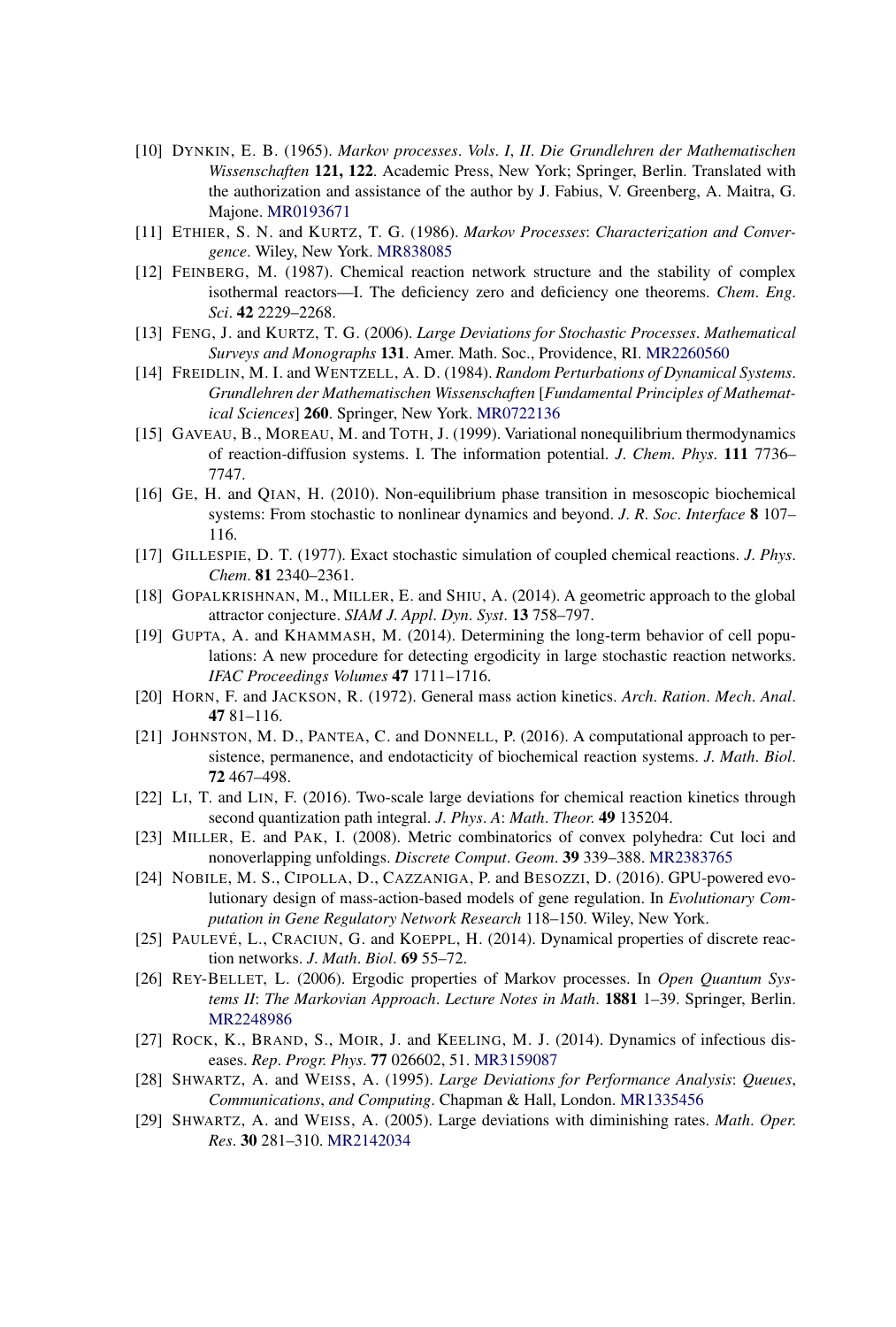#### **MULTIPLE-PRIORS OPTIMAL INVESTMENT IN DISCRETE TIME FOR UNBOUNDED UTILITY FUNCTION**

BY ROMAIN BLANCHARD<sup>\*</sup> AND LAURENCE CARASSUS<sup>[†,](#page-7-0)\*,1</sup>

*Université Reims Champagne-Ardenne*<sup>∗</sup> *and Léonard de Vinci Pôle Universitaire Research Center*†

This paper investigates the problem of maximizing expected terminal utility in a discrete-time financial market model with a finite horizon under nondominated model uncertainty. We use a dynamic programming framework together with measurable selection arguments to prove that under mild integrability conditions, an optimal portfolio exists for an unbounded utility function defined on the half-real line.

- ALIPRANTIS, C. D. and BORDER, K. C. (2006). *Infinite Dimensional Analysis*: *A Hitchhiker's Guide*, 3rd ed. Springer, Berlin. [MR2378491](http://www.ams.org/mathscinet-getitem?mr=2378491)
- AVELLANEDA, M., LEVY, A. and PARAS, A. (1996). Pricing and hedging derivatives securities in markets with uncertain volatilities. *Appl*. *Math*. *Finance* **2** 73–88.
- BARTL, D. (2016). Exponential utility maximization under model uncertainty for unbounded endowments. Available at [arXiv:1610.00999.](http://arxiv.org/abs/arXiv:1610.00999)
- BERTSEKAS, D. and SHREVE, S. (2004). *Stochastic Optimal Control*: *The Discrete-Time Case*. Athena Scientific, Nashua, NH. [MR0809588](http://www.ams.org/mathscinet-getitem?mr=0809588)
- BLANCHARD, R. and CARASSUS, L. (2017). Quantitative fundamental theorem of asset pricing in discrete-time case with multiple priors. In preparation.
- BLANCHARD, R., CARASSUS, L. and RÁSONYI, M. (2016). Non-concave optimal investment and no-arbitrage: A measure theoretical approach. Available at [arXiv:1602.06685](http://arxiv.org/abs/arXiv:1602.06685).
- BOUCHARD, B. and NUTZ, M. (2015). Arbitrage and duality in nondominated discrete-time models. *Ann*. *Appl*. *Probab*. **25** 823–859.
- CARASSUS, L. and RÁSONYI, M. (2016). Maximization of non-concave utility functions in discretetime financial market. *Math*. *Oper*. *Res*. **41** 146–173.
- CARASSUS, L., RÁSONYI, M. and RODRIGUES, A. M. (2015). Non-concave utility maximisation on the positive real axis in discrete time. *Math*. *Financ*. *Econ*. **9** 325–348.
- CASTAING, C. and VALADIER, M. (1977). *Convex Analysis and Measurable Multifunctions*. *Lectures Notes in Mathematics* **580**. Springer, Berlin.
- DENIS, L., HU, M. and PENG, S. (2011). Function spaces and capacity related to a sublinear expectation: Application to G-Brownian motion paths. *Potential Anal*. **34** 139–161.
- DENIS, L. and KERVAREC, M. (2013). Optimal investment under model uncertainty in nondominated models. *SIAM J*. *Control Optim*. **51** 1803–1822.
- DENIS, L. and MARTINI, C. (2006). A theoretical framework for the pricing of contingent claims in the presence of model uncertainty. *Ann*. *Appl*. *Probab*. **16** 827–852.

*[MSC2010 subject classifications.](http://www.ams.org/mathscinet/msc/msc2010.html)* Primary 93E20, 91B70, 91B16; secondary 91G10, 28B20, 49L20.

*Key words and phrases.* Knightian uncertainty, multiple-priors, optimal investment, nondominated model.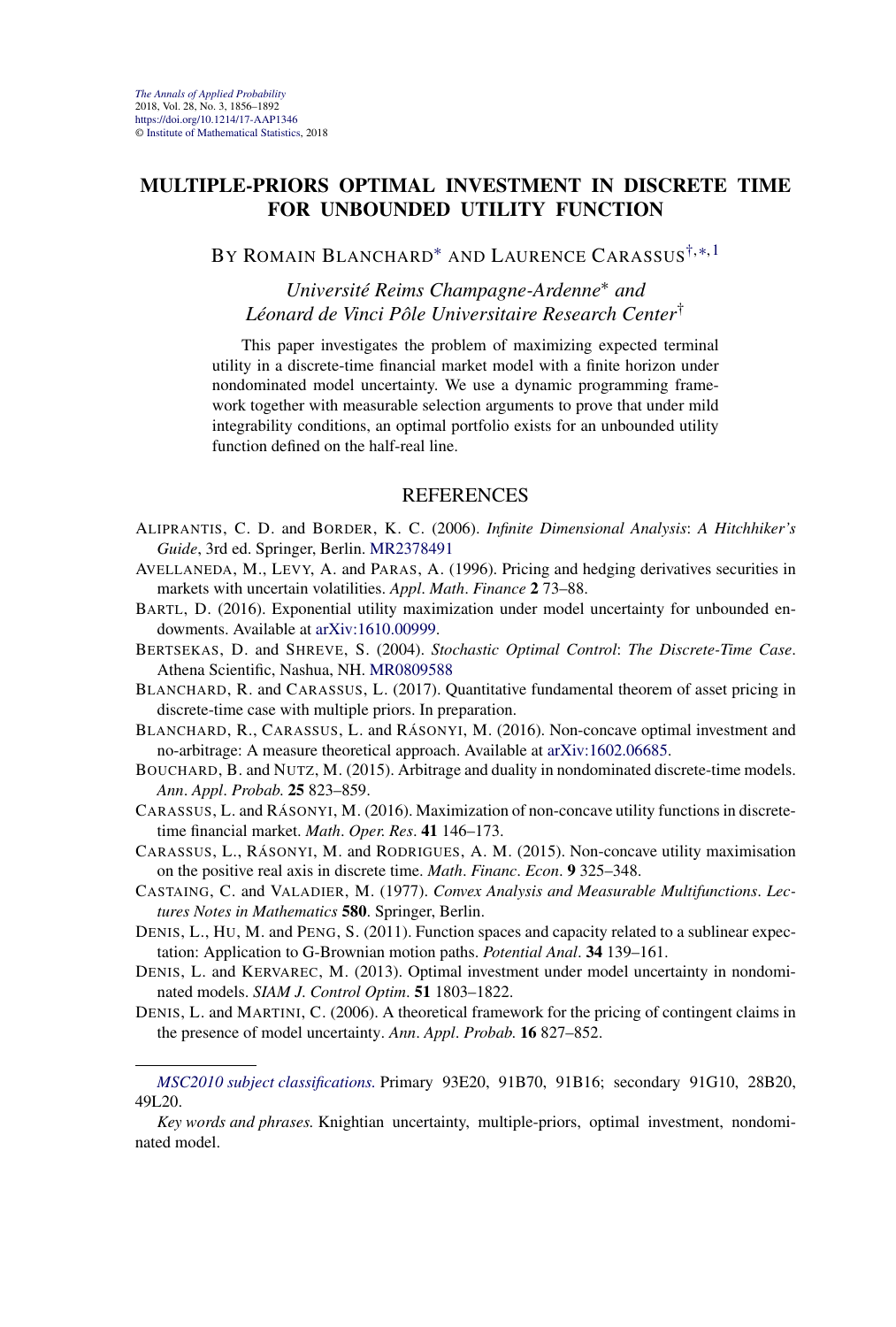- DONOGHUE, W. F. (1969). *Distributions and Fourier Transforms*. *Pure and Applied Mathematics* **32**. Elsevier, Amsterdam.
- FÖLLMER, H. and SCHIED, A. (2002). *Stochastic Finance*: *An Introduction in Discrete Time*. de Gruyter, Berlin.
- GELBAUM, B. R. and OLMSTED, J. M. H. (1964). *Counterexamples in Analysis*. Holden-Day, Inc., San Francisco, CA. [MR0169961](http://www.ams.org/mathscinet-getitem?mr=0169961)
- GILBOA, I. and SCHMEIDLER, D. (1989). Maxmin expected utility with non-unique prior. *J*. *Math*. *Econom*. **18** 141–153.
- JACOD, J. and SHIRYAEV, A. N. (1998). Local martingales and the fundamental asset pricing theorems in the discrete-time case. *Finance Stoch*. **2** 259–273.
- KNIGHT, F. (1921). *Risk*, *Uncertainty*, *and Profit*. Hart, Schaffner Marx; Houghton Mifflin Co., Boston, MA.
- KRAMKOV, D. O. and SCHACHERMAYER, W. (1999). The asymptotic elasticity of utility functions and optimal investment in incomplete markets. *Ann*. *Appl*. *Probab*. **9** 904–950.
- LYONS, F. (1995). Uncertain volatility and the risk-free synthesis of derivatives. *Appl*. *Math*. *Finance* **2** 117–133.
- NEUFELD, A. and SIKIC, M. (2016). Robust utility maximization in discrete time with friction. Available at [arXiv:1610.09230](http://arxiv.org/abs/arXiv:1610.09230).
- NUTZ, M. (2016). Utility maximisation under model uncertainty in discrete time. *Math*. *Finance* **26** 252–268.
- PENNANEN, T. and PERKKIO, A.-P. (2012). Stochastic programs without duality gaps. *Math*. *Program*. **136** 91–220.
- RÁSONYI, M. and STETTNER, L. (2005). On the utility maximization problem in discrete-time financial market models. *Ann*. *Appl*. *Probab*. **15** 1367–1395.
- RÁSONYI, M. and STETTNER, L. (2006). On the existence of optimal portfolios for the utility maximization problem in discrete time financial models. In *From Stochastic Calculus to Mathematical Finance* (Y. Kabanov, R. Lipster and J. Stoyanov, eds.) 589–608. Springer, Berlin.
- ROCKAFELLAR, R. T. (1970). *Convex Analysis*. Princeton Univ. Press, Princeton, NJ.
- ROCKAFELLAR, R. T. and WETS, R. J.-B. (1998). *Variational Analysis*. Springer, Berlin. [MR1491362](http://www.ams.org/mathscinet-getitem?mr=1491362)
- SAINTE-BEUVE, M.-F. (1974). On the extension of von Neumann–Aumann's theorem. *J*. *Funct*. *Anal*. **17** 112–129. [MR0374364](http://www.ams.org/mathscinet-getitem?mr=0374364)
- SCHACHERMAYER, W. (2001). Optimal investment in incomplete markets when wealth may become negative. *Ann*. *Appl*. *Probab*. **11** 694–734.
- SCHIED, A., FÖLLMER, H. and WEBER, S. (2009). Robust preferences and robust portfolio choice. In *Mathematical Modelling and Numerical Methods in Finance* 29–87. Elsevier, Amsterdam.
- SIERPINSKI, W. (1920). Sur un problème concernant les ensembles mesurables superficiellement. *Fund*. *Math*. **1** 112–115.
- VON NEUMANN, J. and MORGENSTERN, O. (1947). *Theory of Games and Economic Behavior*. Princeton Univ. Press, Princeton, NJ.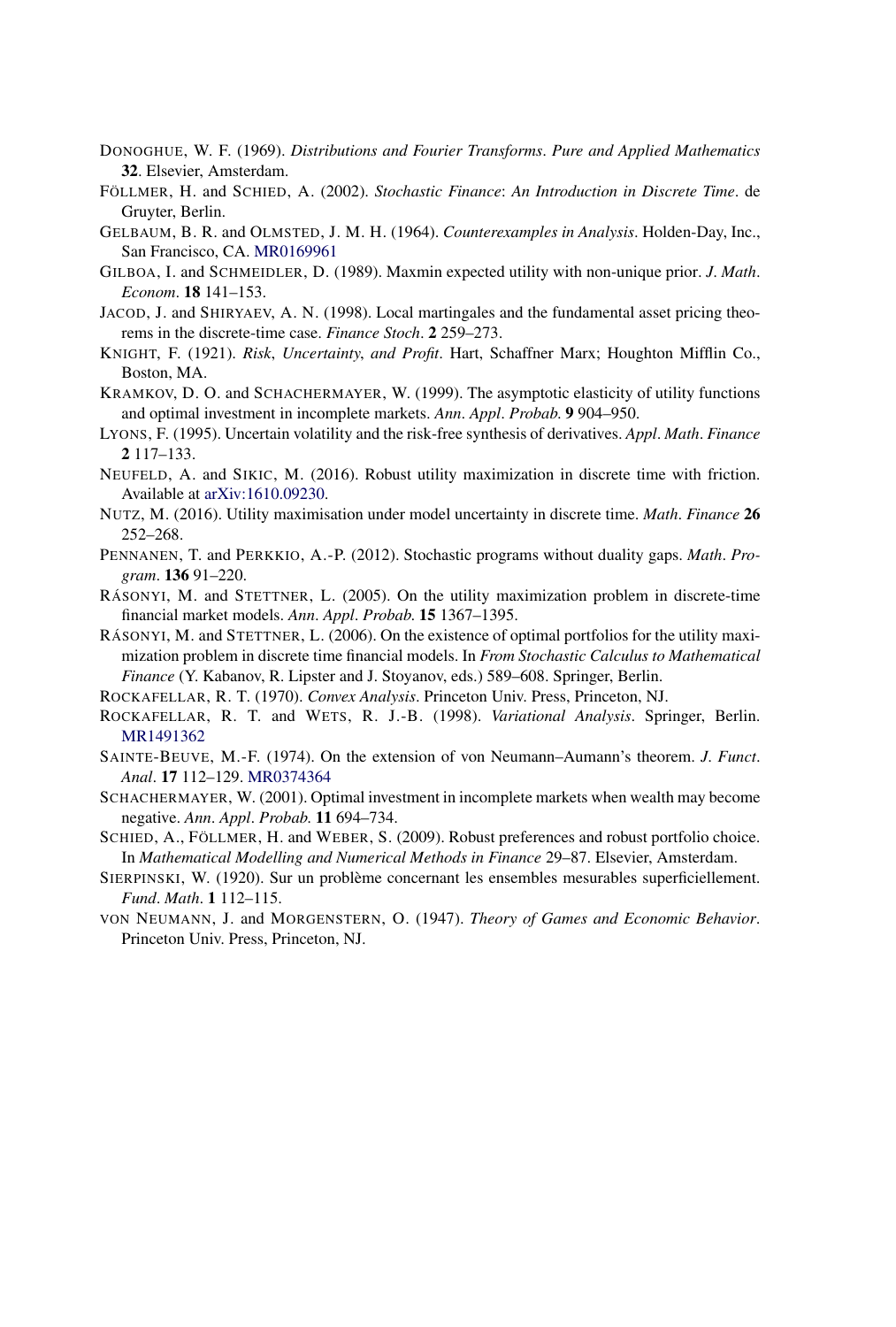#### **COEXISTENCE AND EXTINCTION FOR STOCHASTIC KOLMOGOROV SYSTEMS**

#### BY ALEXANDRU HENING AND DANG H. NGUYEN<sup>1</sup>

#### *Tufts University and Wayne State University*

In recent years there has been a growing interest in the study of the dynamics of stochastic populations. A key question in population biology is to understand the conditions under which populations coexist or go extinct. Theoretical and empirical studies have shown that coexistence can be facilitated or negated by both biotic interactions and environmental fluctuations. We study the dynamics of *n* populations that live in a stochastic environment and which can interact nonlinearly (through competition for resources, predator– prey behavior, etc.). Our models are described by *n*-dimensional Kolmogorov systems with white noise (stochastic differential equations—SDE). We give sharp conditions under which the populations converge exponentially fast to their unique stationary distribution as well as conditions under which some populations go extinct exponentially fast.

The analysis is done by a careful study of the properties of the invariant measures of the process that are supported on the boundary of the domain. To our knowledge this is one of the first general results describing the asymptotic behavior of stochastic Kolmogorov systems in non-compact domains.

We are able to fully describe the properties of many of the SDE that appear in the literature. In particular, we extend results on two dimensional Lotka-Volterra models, two dimensional predator–prey models, *n* dimensional simple food chains, and two predator and one prey models. We also show how one can use our methods to classify the dynamics of any two-dimensional stochastic Kolmogorov system satisfying some mild assumptions.

#### **REFERENCES**

BENAÏM, M. (2014). Stochastic persistence. Preprint.

- BENAÏM, M. and SCHREIBER, S. J. (2009). Persistence of structured populations in random environments. *Theor*. *Popul*. *Biol*. **76** 19–34.
- BENAÏM, M., HOFBAUER, J. and SANDHOLM, W. H. (2008). Robust permanence and impermanence for stochastic replicator dynamics. *J*. *Biol*. *Dyn*. **2** 180–195. [MR2427526](http://www.ams.org/mathscinet-getitem?mr=2427526)
- BENAÏM, M. and LOBRY, C. (2016). Lotka–Volterra with randomly fluctuating environments or "How switching between beneficial environments can make survival harder." *Ann*. *Appl*. *Probab*. **26** 3754–3785. [MR3582817](http://www.ams.org/mathscinet-getitem?mr=3582817)
- BLATH, J., ETHERIDGE, A. and MEREDITH, M. (2007). Coexistence in locally regulated competing populations and survival of branching annihilating random walk. *Ann*. *Appl*. *Probab*. **17** 1474– 1507. [MR2358631](http://www.ams.org/mathscinet-getitem?mr=2358631)

*[MSC2010 subject classifications.](http://www.ams.org/mathscinet/msc/msc2010.html)* Primary 60K35; secondary 37H15, 60H10, 60J05, 60J99. *Key words and phrases.* Kolmogorov system, ergodicity, Lotka–Volterra, Lyapunov exponent, stochastic environment, predator–prey, population dynamics.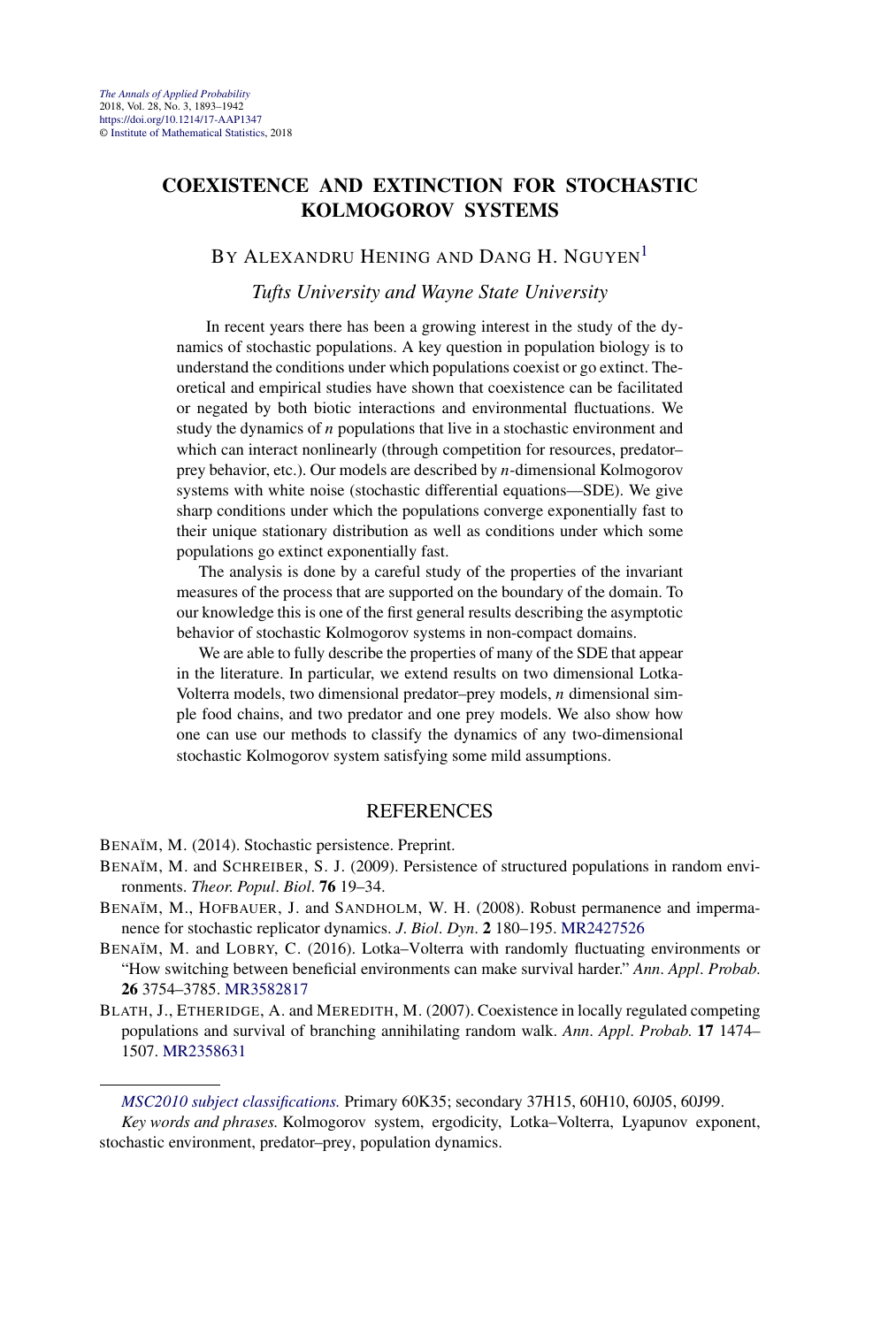- BRAUMANN, C. A. (2002). Variable effort harvesting models in random environments: Generalization to density-dependent noise intensities. *Math*. *Biosci*. **177** 229–245.
- CASWELL, H. (2001). *Matrix Population Models*. Wiley, New York.
- CATTIAUX, P. and MÉLÉARD, S. (2010). Competitive or weak cooperative stochastic Lotka– Volterra systems conditioned on non-extinction. *J*. *Math*. *Biol*. **60** 797–829. [MR2606515](http://www.ams.org/mathscinet-getitem?mr=2606515)
- CATTIAUX, P., COLLET, P., LAMBERT, A., MARTÍNEZ, S., MÉLÉARD, S. and SAN MARTÍN, J. (2009). Quasi-stationary distributions and diffusion models in population dynamics. *Ann*. *Probab*. **37** 1926–1969. [MR2561437](http://www.ams.org/mathscinet-getitem?mr=2561437)
- CHEN, Z. and KULPERGER, R. (2005). A stochastic competing-species model and ergodicity. *J*. *Appl*. *Probab*. **42** 738–753. [MR2157517](http://www.ams.org/mathscinet-getitem?mr=2157517)
- CHESSON, P. (2000). General theory of competitive coexistence in spatially-varying environments. *Theor*. *Popul*. *Biol*. **58** 211–237.
- CHESSON, P. L. and ELLNER, S. (1989). Invasibility and stochastic boundedness in monotonic competition models. *J*. *Math*. *Biol*. **27** 117–138. [MR991046](http://www.ams.org/mathscinet-getitem?mr=991046)
- CROSS, P. C., LLOYD-SMITH, J. O., JOHNSON, P. L. F. and GETZ, W. M. (2005). Duelling timescales of host movement and disease recovery determine invasion of disease in structured populations. *Ecol*. *Lett*. **8** 587–595.
- DAVIES, K. F., CHESSON, P., HARRISON, S., INOUYE, B. D., MELBOURNE, B. and RICE, K. J. (2005). Spatial heterogeneity explains the scale dependence of the native-exotic diversity relationship. *Ecology* **86** 1602–1610.
- ETHIER, S. N. and KURTZ, T. G. (2009). *Markov Processes*: *Characterization and Convergence* **282**. Wiley, New York.
- EVANS, S. N., HENING, A. and SCHREIBER, S. J. (2015). Protected polymorphisms and evolutionary stability of patch-selection strategies in stochastic environments. *J*. *Math*. *Biol*. **71** 325–359.
- EVANS, S. N., RALPH, P. L., SCHREIBER, S. J. and SEN, A. (2013). Stochastic population growth in spatially heterogeneous environments. *J*. *Math*. *Biol*. **66** 423–476. [MR3010201](http://www.ams.org/mathscinet-getitem?mr=3010201)
- FRIEDMAN, A. (2008). *Partial Differential Equations of Parabolic Type*. Dover Publications, Mineola, NY.
- GARD, T. C. (1988). *Introduction to Stochastic Differential Equations*. *Monographs and Textbooks in Pure and Applied Mathematics* **114**. Dekker, New York. [MR0917064](http://www.ams.org/mathscinet-getitem?mr=0917064)
- HENING, A. and NGUYEN, D. (2017a). Stochastic Lotka–Volterra food chains. *J*. *Math*. *Biol*. To appear.
- HENING, A. and NGUYEN, D. (2017b). Persistence in stochastic Lotka–Volterra food chains with intraspecific competition. Preprint.
- HENING, A., NGUYEN, D. H. and YIN, G. (2018). Stochastic population growth in spatially heterogeneous environments: The density-dependent case. *J*. *Math*. *Biol*. To appear.
- HOFBAUER, J. (1981). A general cooperation theorem for hypercycles. *Monatsh*. *Math*. **91** 233–240. [MR0619966](http://www.ams.org/mathscinet-getitem?mr=0619966)
- HOFBAUER, J. and SO, J. W.-H. (1989). Uniform persistence and repellors for maps. *Proc*. *Amer*. *Math*. *Soc*. **107** 1137–1142. [MR984816](http://www.ams.org/mathscinet-getitem?mr=984816)
- HUTSON, V. (1984). A theorem on average Liapunov functions. *Monatsh*. *Math*. **98** 267–275. [MR776353](http://www.ams.org/mathscinet-getitem?mr=776353)
- KHASMINSKII, R. Z. (1960). Ergodic properties of recurrent diffusion processes and stabilization of the solution to the Cauchy problem for parabolic equations. *Theory Probab*. *Appl*. **5** 179–196.
- KHASMINSKII, R. (2012). *Stochastic Stability of Differential Equations*, 2nd ed. *Stochastic Modelling and Applied Probability* **66**. Springer, Heidelberg. [MR2894052](http://www.ams.org/mathscinet-getitem?mr=2894052)
- LANDE, R., ENGEN, S. and SAETHER, B.-E. (2003). *Stochastic Population Dynamics in Ecology and Conservation*. Oxford Univ. Press, Oxford.
- LAW, R. and MORTON, R. D. (1996). Permanence and the assembly of ecological communities. *Ecology* **77** 762–775.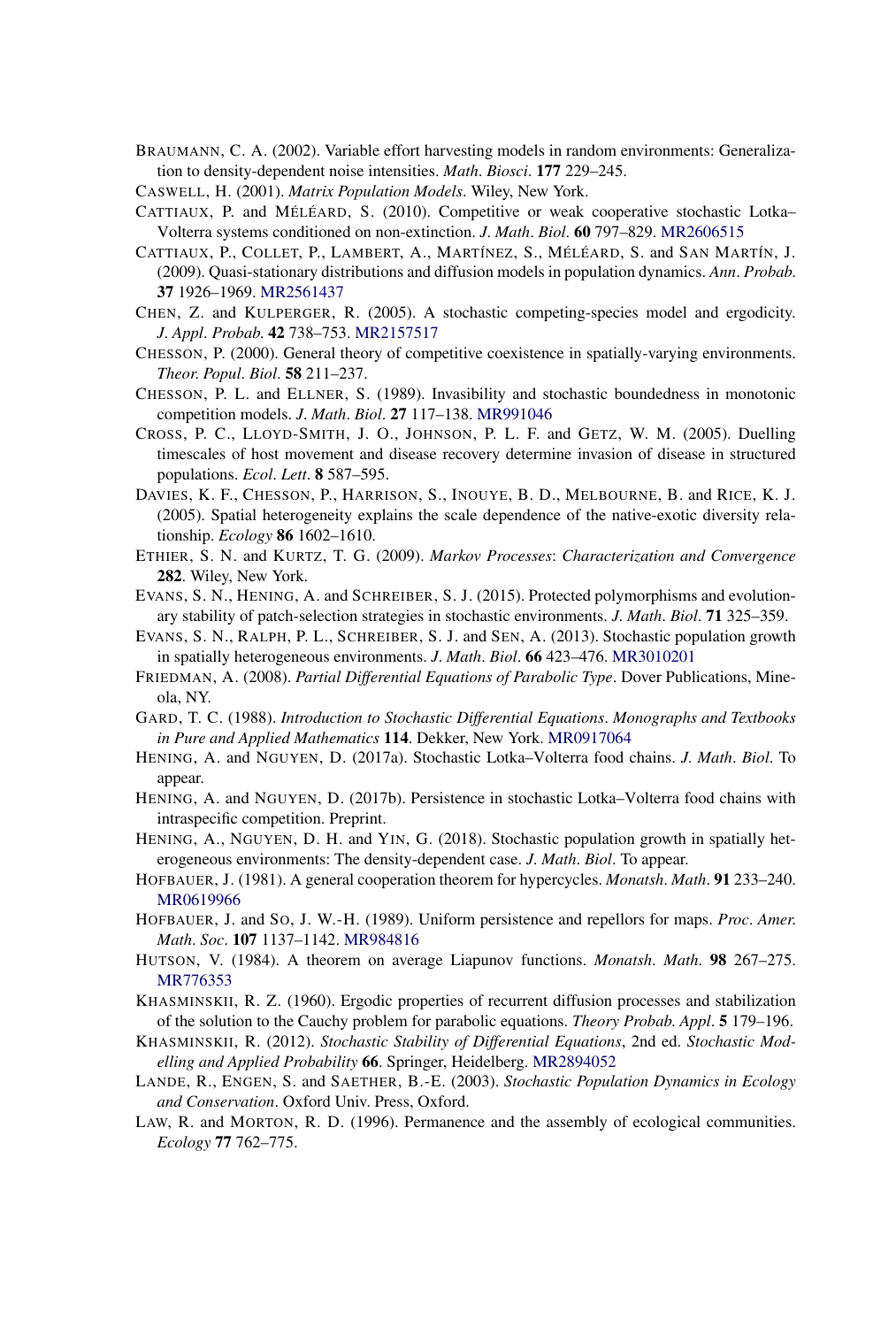- LIU, M. and BAI, C. (2016). Analysis of a stochastic tri-trophic food-chain model with harvesting. *J*. *Math*. *Biol*. **73** 597–625.
- MAO, X. (1997). *Stochastic Differential Equations and Their Applications*. Horwood Publishing Limited, Chichester. [MR1475218](http://www.ams.org/mathscinet-getitem?mr=1475218)
- MEYN, S. P. and TWEEDIE, R. L. (1992). Stability of Markovian processes. I. Criteria for discretetime chains. *Adv*. *in Appl*. *Probab*. **24** 542–574. [MRMR1174380](http://www.ams.org/mathscinet-getitem?mr=MR1174380)
- NUMMELIN, E. (1984). *General Irreducible Markov Chains and Nonnegative Operators*. *Cambridge Tracts in Mathematics* **83**. Cambridge Univ. Press, Cambridge. [MR776608](http://www.ams.org/mathscinet-getitem?mr=776608)
- PYŠEK, P. and HULME, P. E. (2005). Spatio-temporal dynamics of plant invasions: Linking pattern to process. *Ecoscience* **12** 302–315.
- RUDNICKI, R. (2003). Long-time behaviour of a stochastic prey-predator model. *Stochastic Process*. *Appl*. **108** 93–107. [MR2008602](http://www.ams.org/mathscinet-getitem?mr=2008602)
- RUDNICKI, R. and PICHÓR, K. (2007). Influence of stochastic perturbation on prey–predator systems. *Math*. *Biosci*. **206** 108–119. [MR2311674](http://www.ams.org/mathscinet-getitem?mr=2311674)
- SCHREIBER, S. J., BENAÏM, M. and ATCHADÉ, K. A. S. (2011). Persistence in fluctuating environments. *J*. *Math*. *Biol*. **62** 655–683. [MR2786721](http://www.ams.org/mathscinet-getitem?mr=2786721)
- SCHREIBER, S. J. and LLOYD-SMITH, J. O. (2009). Invasion dynamics in spatially heterogeneous environments. *Amer*. *Nat*. **174** 490–505.
- TURELLI, M. (1977). Random environments and stochastic calculus. *Theor*. *Popul*. *Biol*. **12** 140– 178.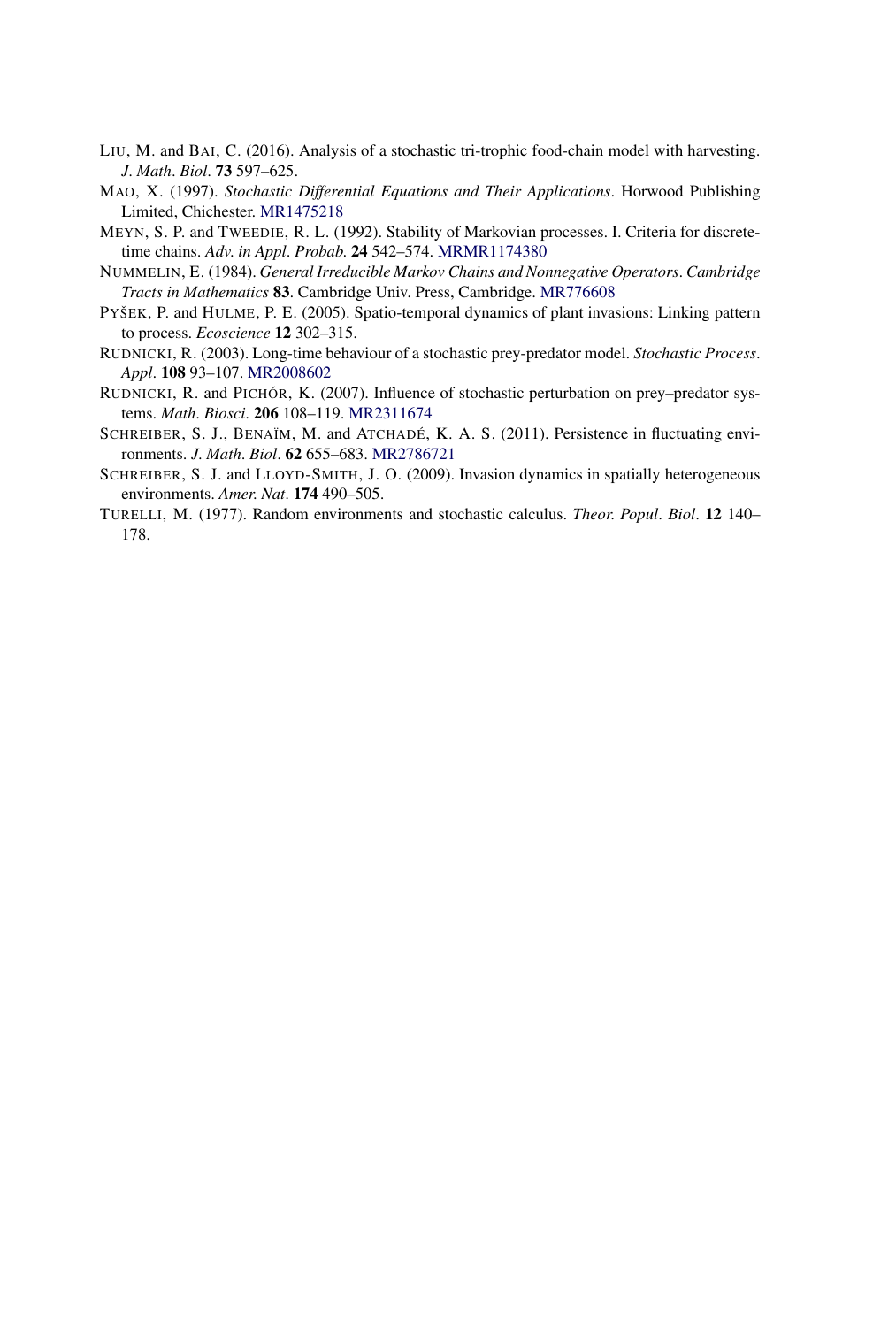#### **INITIAL-BOUNDARY VALUE PROBLEM FOR THE HEAT EQUATION—A STOCHASTIC ALGORITHM**

BY MADALINA DEACONU<sup>\*[,†](#page-7-0)</sup> AND SAMUEL HERRMANN<sup>[‡](#page-9-0)</sup>

#### *Inria*∗*, Université de Lorraine*† *and Université de Bourgogne Franche-Comté*‡

The initial-boundary value problem for the heat equation is solved by using an algorithm based on a random walk on heat balls. Even if it represents a sophisticated generalization of the Walk on Spheres (WOS) algorithm introduced to solve the Dirichlet problem for Laplace's equation, its implementation is rather easy. The construction of this algorithm can be considered as a natural consequence of previous works the authors completed on the hitting time approximation for Bessel processes and Brownian motion [*Ann. Appl. Probab.* **23** (2013) 2259–2289, *Math. Comput. Simulation* **135** (2017) 28–38, *Bernoulli* **23** (2017) 3744–3771]. A similar procedure was introduced previously in the paper [*Random Processes for Classical Equations of Mathematical Physics* (1989) Kluwer Academic].

The definition of the random walk is based on a particular mean value formula for the heat equation. We present here a probabilistic view of this formula.

The aim of the paper is to prove convergence results for this algorithm and to illustrate them by numerical examples. These examples permit to emphasize the efficiency and accuracy of the algorithm.

- [1] BASS, R. F. (1998). *Diffusions and Elliptic Operators*. Springer, New York. [MR1483890](http://www.ams.org/mathscinet-getitem?mr=1483890)
- [2] BINDER, I. and BRAVERMAN, M. (2012). The rate of convergence of the walk on spheres algorithm. *Geom*. *Funct*. *Anal*. **22** 558–587.
- [3] BROWN, G. W. (1956). *Monte Carlo Methods*. McGraw-Hill, New York.
- [4] DEACONU, M. and HERRMANN, S. (2013). Hitting time for Bessel processes—Walk on moving spheres algorithm (WoMS). *Ann*. *Appl*. *Probab*. **23** 2259–2289. [MR3127935](http://www.ams.org/mathscinet-getitem?mr=3127935)
- [5] DEACONU, M. and HERRMANN, S. (2017). Simulation of hitting times for Bessel processes with non-integer dimension. *Bernoulli* **23** 3744–3771. [MR3654822](http://www.ams.org/mathscinet-getitem?mr=3654822)
- [6] DEACONU, M., MAIRE, S. and HERRMANN, S. (2017). The walk on moving spheres: A new tool for simulating Brownian motion's exit time from a domain. *Math*. *Comput*. *Simulation* **135** 28–38.
- [7] ERMAKOV, S. M., NEKRUTKIN, V. V. and SIPIN, A. S. (1989). *Random Processes for Classical Equations of Mathematical Physics*. *Mathematics and Its Applications* (*Soviet Series*) **34**. Kluwer Academic, Dordrecht. Translated from the Russian by S. M. Ermakov and V. V. Nekrutkin.
- [8] EVANS, L. C. (2010). *Partial Differential Equations*, 2nd ed. *Graduate Studies in Mathematics* **19**. Amer. Math. Soc., Providence, RI.

*[MSC2010 subject classifications.](http://www.ams.org/mathscinet/msc/msc2010.html)* Primary 35K20, 65C05, 60G42; secondary 60J22.

*Key words and phrases.* Initial-boundary value problem, heat equation, random walk, mean-value formula, heat balls, Riesz potential, submartingale, randomized algorithm.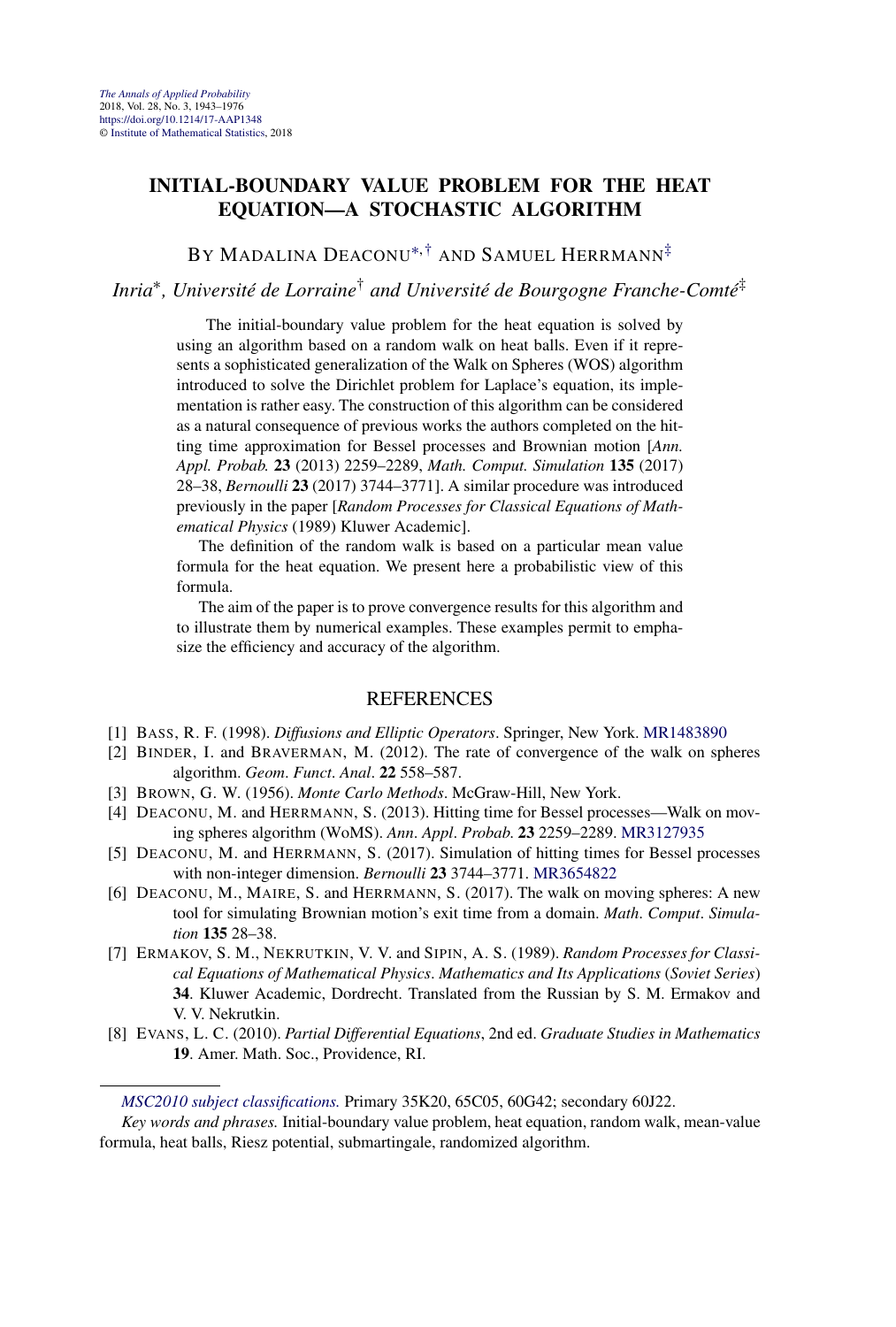- [9] FRIEDMAN, A. (1964). *Partial Differential Equations of Parabolic Type*. Prentice-Hall, Englewood Cliffs, NJ.
- [10] FRIEDMAN, A. (2006). *Stochastic Differential Equations and Applications*. Dover Publications, Inc., Mineola, NY. Two volumes bound as one. Reprint of the 1975 and 1976 original published in two volumes.
- [11] FULKS, W. (1966). A mean value theorem for the heat equation. *Proc*. *Amer*. *Math*. *Soc*. **17** 6–11.
- [12] GUROV, T., WHITLOCK, P. and DIMOV, I. (2001). A grid free Monte Carlo algorithm for solving elliptic boundary value problems. In *Numerical Analysis and Its Applications* (*Rousse*, 2000). *Lecture Notes in Computer Science* **1988** 359–367. Springer, Berlin. [MR1938430](http://www.ams.org/mathscinet-getitem?mr=1938430)
- [13] HAJI-SHEIKH, A. and SPARROW, E. M. (1966). The floating random walk and its application to Monte Carlo solutions of heat equations. *SIAM J*. *Appl*. *Math*. **14** 370–389.
- [14] KARATZAS, I. and SHREVE, S. E. (1991). *Brownian Motion and Stochastic Calculus*, 2nd ed. *Graduate Texts in Mathematics* **113**. Springer, New York.
- [15] KUPTSOV, L. P. (1981). Mean property for the heat-conduction equation. *Math*. *Notes* **29** 110– 116.
- [16] LANCONELLI, E. (2012). Bruno Pini and the parabolic Harnack inequality: The dawning of parabolic potential theory. In *Mathematicians in Bologna* 1861*–*1960 317–332. Springer, Basel.
- [17] MASCAGNI, M. and HWANG, C.-O. (2003). *ε*-shell error analysis for "walk on spheres" algorithms. *Math*. *Comput*. *Simulation* **63** 93–104.
- [18] MONTALDO, O. (1955). Sul primo problema di valori al contorno per l'equazione del calore. *Rend*. *Sem*. *Fac*. *Sci*. *Univ*. *Cagliari* **25** 1–14. [MR0074661](http://www.ams.org/mathscinet-getitem?mr=0074661)
- [19] MOTOO, M. (1959). Some evaluations for continuous Monte Carlo method by using Brownian hitting process. *Ann*. *Inst*. *Statist*. *Math*. **11** 49–54.
- [20] MULLER, M. E. (1956). Some continuous Monte Carlo methods for the Dirichlet problem. *Ann*. *Math*. *Stat*. **27** 569–589.
- [21] NETUKA, I. and VESELÝ, J. (1994). Mean value property and harmonic functions. In *Classical and Modern Potential Theory and Applications* (*Chateau de Bonas*, 1993). *NATO Adv*. *Sci*. *Inst*. *Ser*. *C Math*. *Phys*. *Sci*. **430** 359–398. Kluwer Academic, Dordrecht. [MR1321628](http://www.ams.org/mathscinet-getitem?mr=1321628)
- [22] ØKSENDAL, B. (2003). *Stochastic Differential Equations*: *An Introduction with Applications*, 6th ed. Springer, Berlin. [MR2001996](http://www.ams.org/mathscinet-getitem?mr=2001996)
- [23] PINI, B. (1954). Maggioranti e minoranti delle soluzioni delle equazioni paraboliche. *Ann*. *Mat*. *Pura Appl*. (4) **37** 249–264.
- [24] SABELFELD, K. K. (1991). *Monte Carlo Methods in Boundary Value Problems*. Springer, Berlin.
- [25] SABELFELD, K. K. and SHALIMOVA, I. A. (2013). *Spherical and Plane Integral Operators for PDEs*: *Construction*, *Analysis*, *and Applications*. de Gruyter, Berlin.
- [26] SABELFELD, K. K. and SIMONOV, N. A. (1994). *Random Walks on Boundary for Solving PDEs*. VSP, Utrecht.
- [27] SMYRNÉLIS, E. P. (1969). Sur les moyennes des fonctions paraboliques. *Bull*. *Sci*. *Math*. **93** 163–173.
- [28] VILLA-MORALES, J. (2012). On the Dirichlet problem. *Expo*. *Math*. **30** 406–411.
- [29] VILLA-MORALES, J. (2016). Solution of the Dirichlet problem for a linear second-order equation by the Monte Carlo method. *Commun*. *Stoch*. *Anal*. **10** 83–95.
- [30] WATSON, N. A. (2012). *Introduction to Heat Potential Theory*. *Mathematical Surveys and Monographs* **182**. Amer. Math. Soc., Providence, RI.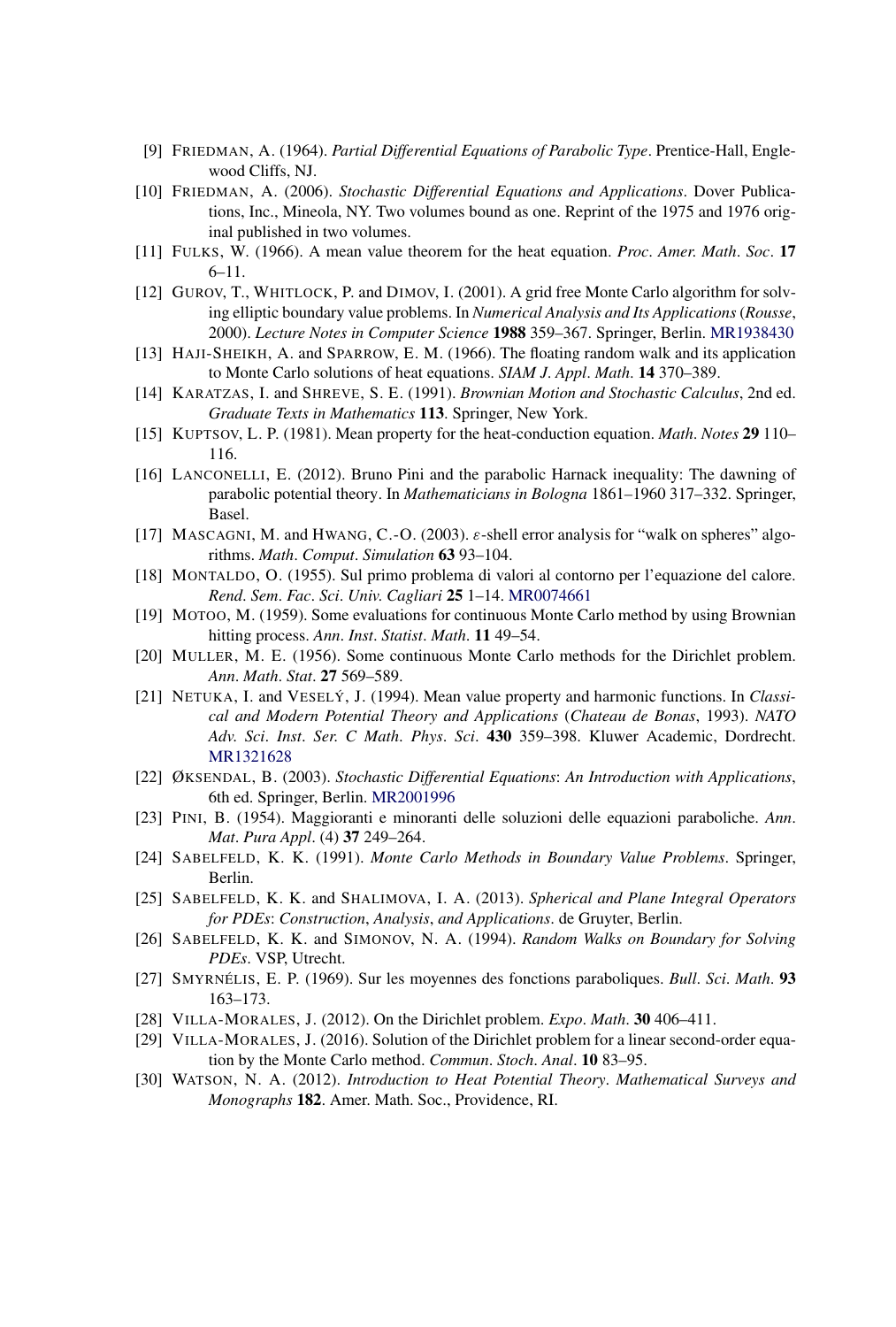# **IMS members** get a 40% discount

Order your copy now from cambridge.org/ims

# **BRADLEY EFRON TREVOR HASTIE**

# COMPUTER AGE STATISTICAL INFERENCE

ALGORITHMS, EVIDENCE, AND DATA SCIENCE